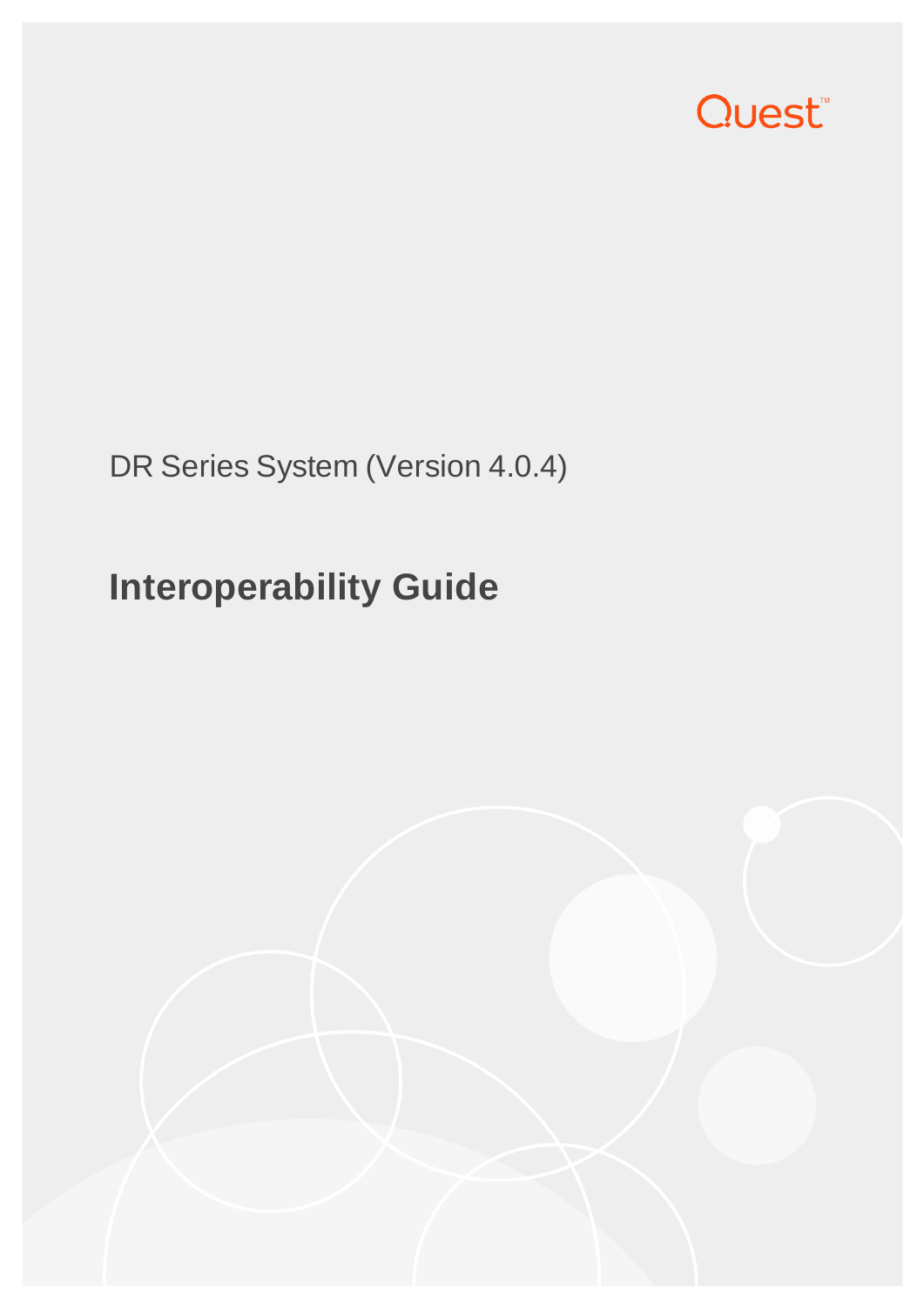#### **© 2021 Quest Software Inc. ALL RIGHTS RESERVED.**

This guide contains proprietary information protected by copyright. The software described in this guide is furnished under a software license or nondisclosure agreement. This software may be used or copied only in accordance with the terms of the applicable agreement. No part of this guide may be reproduced or transmitted in any form or by any means, electronic or mechanical, including photocopying and recording for any purpose other than the purchaser's personal use without the written permission of Quest Software Inc.

The information in this document is provided in connection with Quest Software products. No license, express or implied, by estoppel or otherwise, to any intellectual property right is granted by this document or in connection with the sale of Quest Software products. EXCEPT AS SET FORTH IN THE TERMS AND CONDITIONS AS SPECIFIED IN THE LICENSE AGREEMENT FOR THIS PRODUCT, QUEST SOFTWARE ASSUMES NO LIABILITY WHATSOEVER AND DISCLAIMS ANY EXPRESS, IMPLIED OR STATUTORY WARRANTY RELATING TO ITS PRODUCTS INCLUDING, BUT NOT LIMITED TO, THE IMPLIED WARRANTY OF MERCHANTABILITY, FITNESS FOR A PARTICULAR PURPOSE, OR NON-INFRINGEMENT. IN NO EVENT SHALL QUEST SOFTWARE BE LIABLE FOR ANY DIRECT, INDIRECT, CONSEQUENTIAL, PUNITIVE, SPECIAL OR INCIDENTAL DAMAGES (INCLUDING, WITHOUT LIMITATION, DAMAGES FOR LOSS OF PROFITS, BUSINESS INTERRUPTION OR LOSS OF INFORMATION) ARISING OUT OF THE USE OR INABILITY TO USE THIS DOCUMENT, EVEN IF QUEST SOFTWARE HAS BEEN ADVISED OF THE POSSIBILITY OF SUCH DAMAGES. Quest Software makes no representations or warranties with respect to the accuracy or completeness of the contents of this document and reserves the right to make changes to specifications and product descriptions at any time without notice. Quest Software does not make any commitment to update the information contained in this document.

If you have any questions regarding your potential use of this material, contact:

Quest Software Inc.

Attn: LEGAL Dept

4 Polaris Way

Aliso Viejo, CA 92656

Refer to our Web site ([https://www.quest.com](https://www.quest.com/)) for regional and international office information.

**Patents**

Quest Software is proud of our advanced technology. Patents and pending patents may apply to this product. For the most current information about applicable patents for this product, please visit our website at <https://www.quest.com/legal>.

#### **Trademarks**

Quest, the Quest logo, and Join the Innovation are trademarks and registered trademarks of Quest Software Inc. For a complete list of Quest marks, visit <https://www.quest.com/legal/trademark-information.aspx>. All other trademarks and registered trademarks are property of their respective owners.

#### **Legend**

ī **CAUTION: A CAUTION icon indicates potential damage to hardware or loss of data if instructions are not followed.**

**IMPORTANT**, **NOTE**, **TIP**, **MOBILE**, or **VIDEO**: An information icon indicates supporting information. i

DR Series System Interoperability Guide Updated - April 2021 Version - (Version 4.0.4)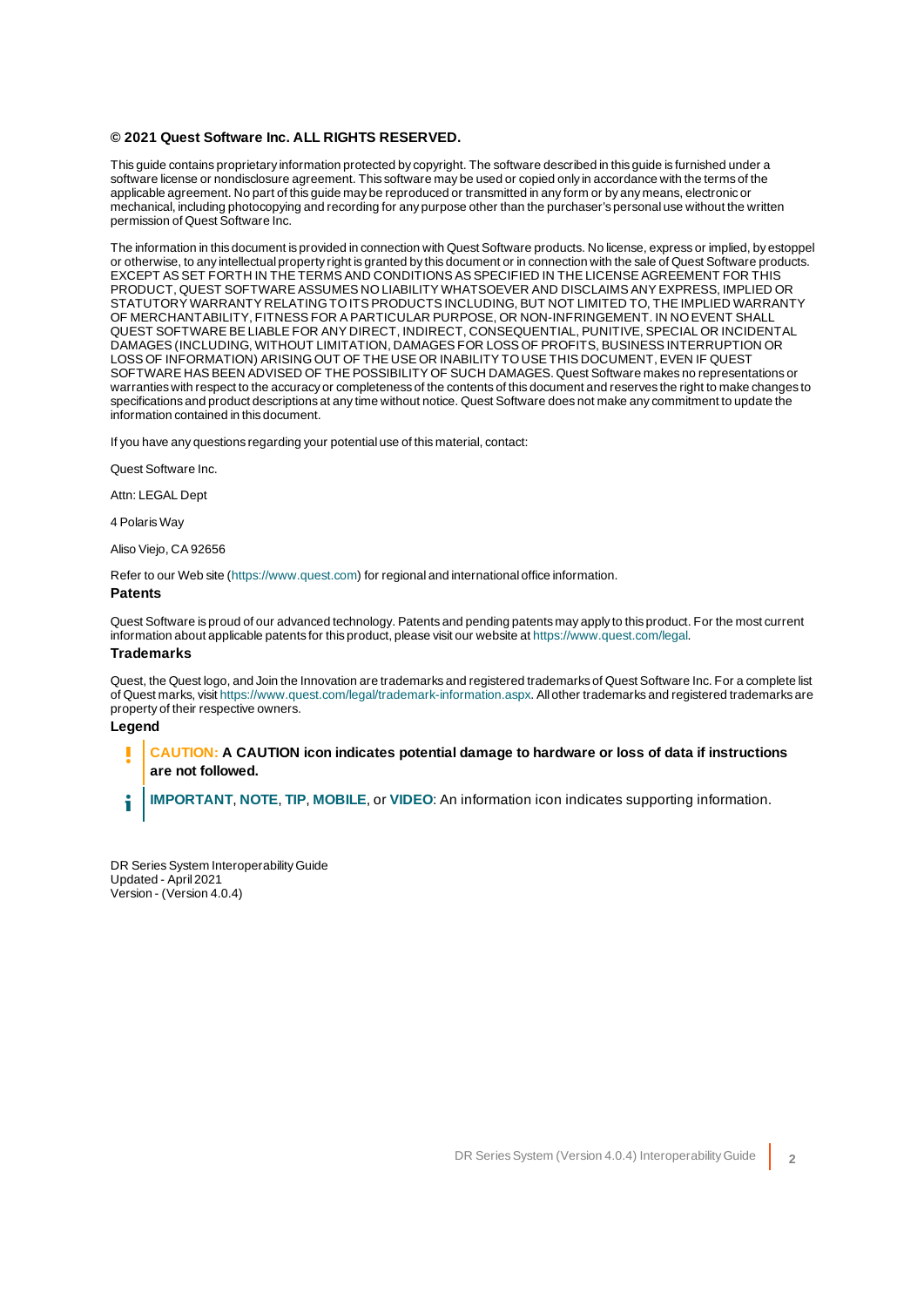### **Contents**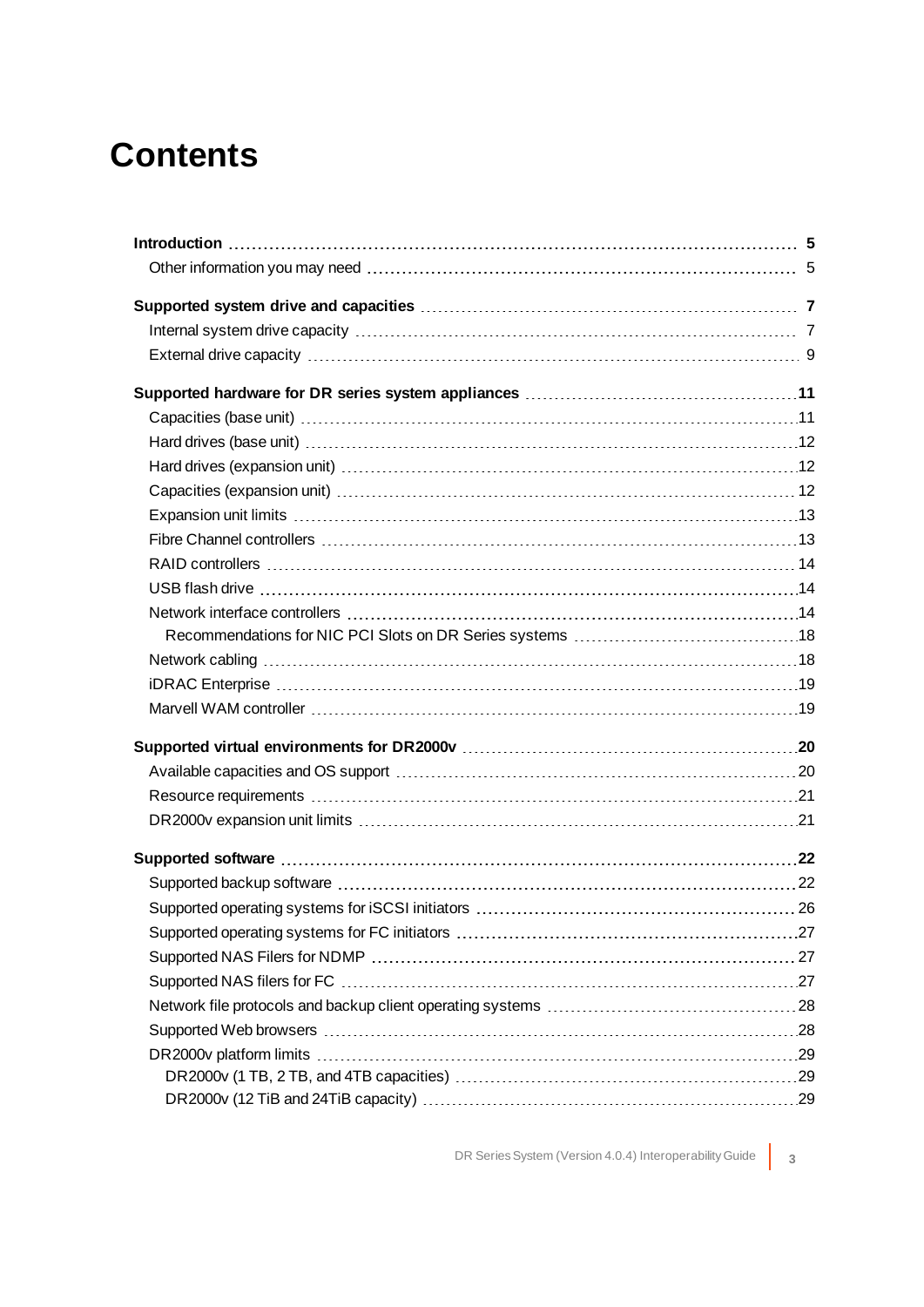| DR2000v licensing limits for registered DR Series hardware systems 30 |  |
|-----------------------------------------------------------------------|--|
|                                                                       |  |
|                                                                       |  |
|                                                                       |  |
|                                                                       |  |
|                                                                       |  |
|                                                                       |  |
|                                                                       |  |
|                                                                       |  |
|                                                                       |  |
|                                                                       |  |
|                                                                       |  |
|                                                                       |  |
|                                                                       |  |
|                                                                       |  |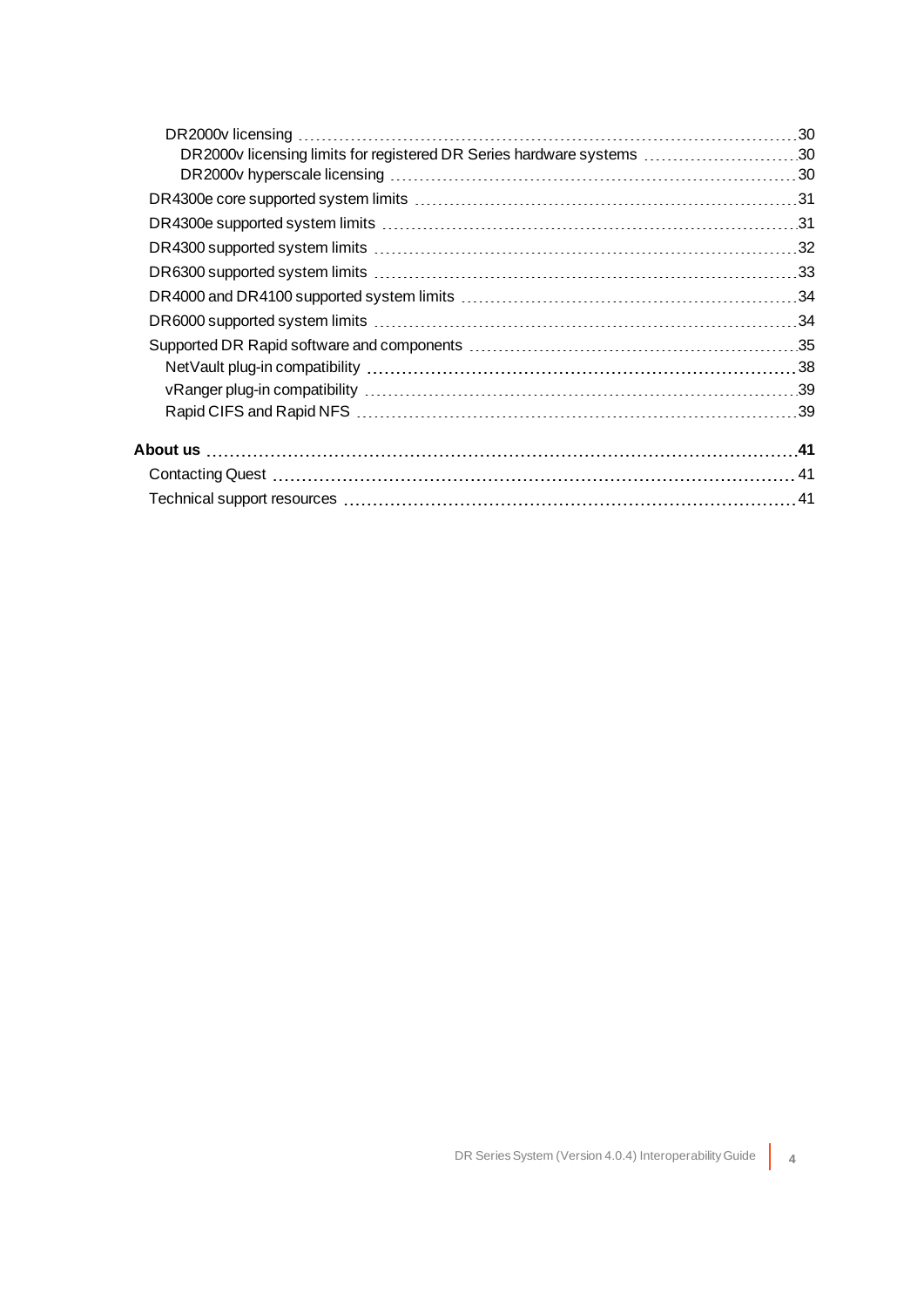# **Introduction**

**1**

<span id="page-4-1"></span><span id="page-4-0"></span>This guide provides information about currently supported hardware and software versions for the DR Series system.

### **Other information you may need**

The following table lists the documentation available for the DR Series systems. The documents listed are available at **[support.quest.com/DR-Series](http://support.quest.com/DR-Series)** by selecting your specific DR Series system. For more information about DR Series system hardware, see the safety and regulatory information that shipped with your DR Series system. Warranty information may be included as a separate document.

| <b>Document</b>                                     | <b>Description</b>                                                                                                                                                                 |
|-----------------------------------------------------|------------------------------------------------------------------------------------------------------------------------------------------------------------------------------------|
| DR Series System                                    | Provides an overview of how to set up the physical DR Series system hardware                                                                                                       |
| <b>Getting Started Guide</b>                        | and includes technical specifications.                                                                                                                                             |
| DR Series System<br>Owner's Manual                  | Provides information about applicable physical DR Series system features,<br>troubleshooting the DR Series system, and installing or replacing the DR Series<br>system components. |
| DR2000v Deployment                                  | Provides information about deploying the virtual DR Series system, DR2000v, on                                                                                                     |
| Guide                                               | supported virtual platforms.                                                                                                                                                       |
| DR Series System                                    | Provides information about managing backup and replication operations using the                                                                                                    |
| Administrator Guide                                 | DR Series system GUI.                                                                                                                                                              |
| DR Series System                                    | Provides information on supported hardware and software for the DR Series                                                                                                          |
| <b>Interoperability Guide</b>                       | systems.                                                                                                                                                                           |
| DR Series System<br>Command Line<br>Reference Guide | Provides information about managing DR Series system data backup and<br>replication operations using the DR Series system command line interface (CLI).                            |
| DR Series System                                    | Provides the latest information about new features and known issues with a specific                                                                                                |
| <b>Release Notes</b>                                | product release.                                                                                                                                                                   |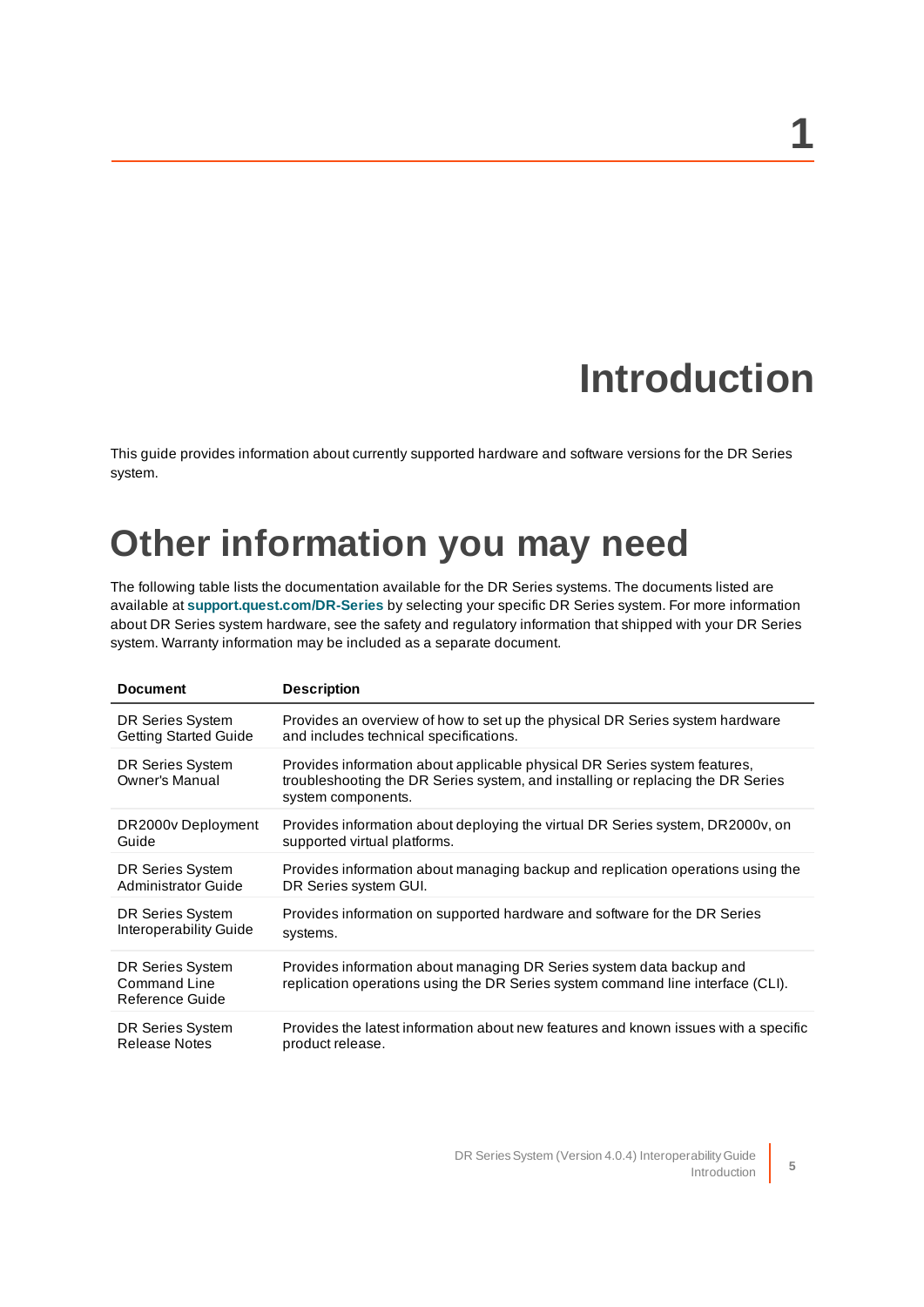í **NOTE:** Always check for the latest documentation updates and release notes at **[support.quest.com/dr](http://support.quest.com/DR-Series)[series](http://support.quest.com/DR-Series)**, and read the release notes first because they contain the most recently documented information about known issues with a specific product release.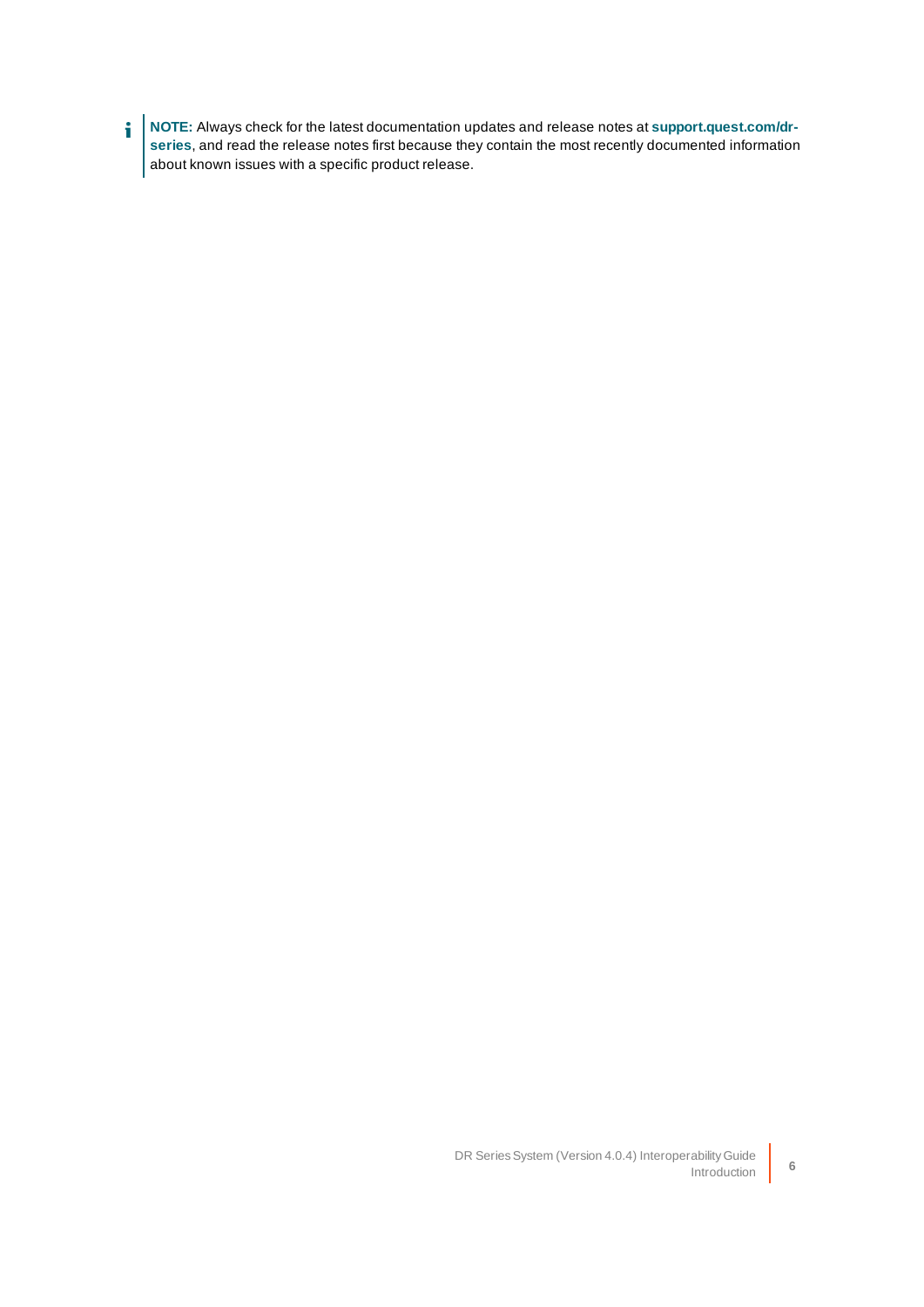# <span id="page-6-0"></span>**Supported system drive and capacities**

The DR Series system is available in the following models:

- <sup>l</sup> **DR4300e core system**  Consists of preinstalled DR Series system software on a modified Dell PowerEdge R730xd appliance platform with no WAM2 card installed.
- <sup>l</sup> **DR4300e standard system** Consists of preinstalled DR Series system software on a modified Dell PowerEdge R730xd appliance platform.
- <sup>l</sup> **DR4300 system** Consists of preinstalled DR Series system software on a modified Dell PowerEdge R730xd appliance platform and offers a higher base capacity than the DR4300e.
- <sup>l</sup> **DR6300 system** Consists of preinstalled DR Series system software Dell PowerEdge R730xd appliance platform and offers a higher base capacity than the DR4300.
- **DR2000v system** A Virtual Machine (VM) template of the DR Series system. For details on the virtual platforms supported, see the topic, "Supported Virtual Environments for DR2000v" in this document.

The DR Series system software is also supported on the following earlier models of the DR Series system:

- **· DR4000 system** Consists of preinstalled DR Series system software on a modified Dell PowerEdge R510 appliance platform.
- **· DR4100 system** Consists of preinstalled DR Series system software on a modified Dell PowerEdge R720xd appliance platform.
- <sup>l</sup> **DR6000 system** Consists of preinstalled DR Series system software on a modified Dell PowerEdge R720xd appliance platform and offers a higher level of included system hardware.

### <span id="page-6-1"></span>**Internal system drive capacity**

The following tables define the internal system drive capacity and available physical capacity in decimal and binary values for the physical DR Series hardware appliances. The capacity values listed represent the internal drive and available physical capacities that have been adjusted for the associated overhead in the DR Series system releases.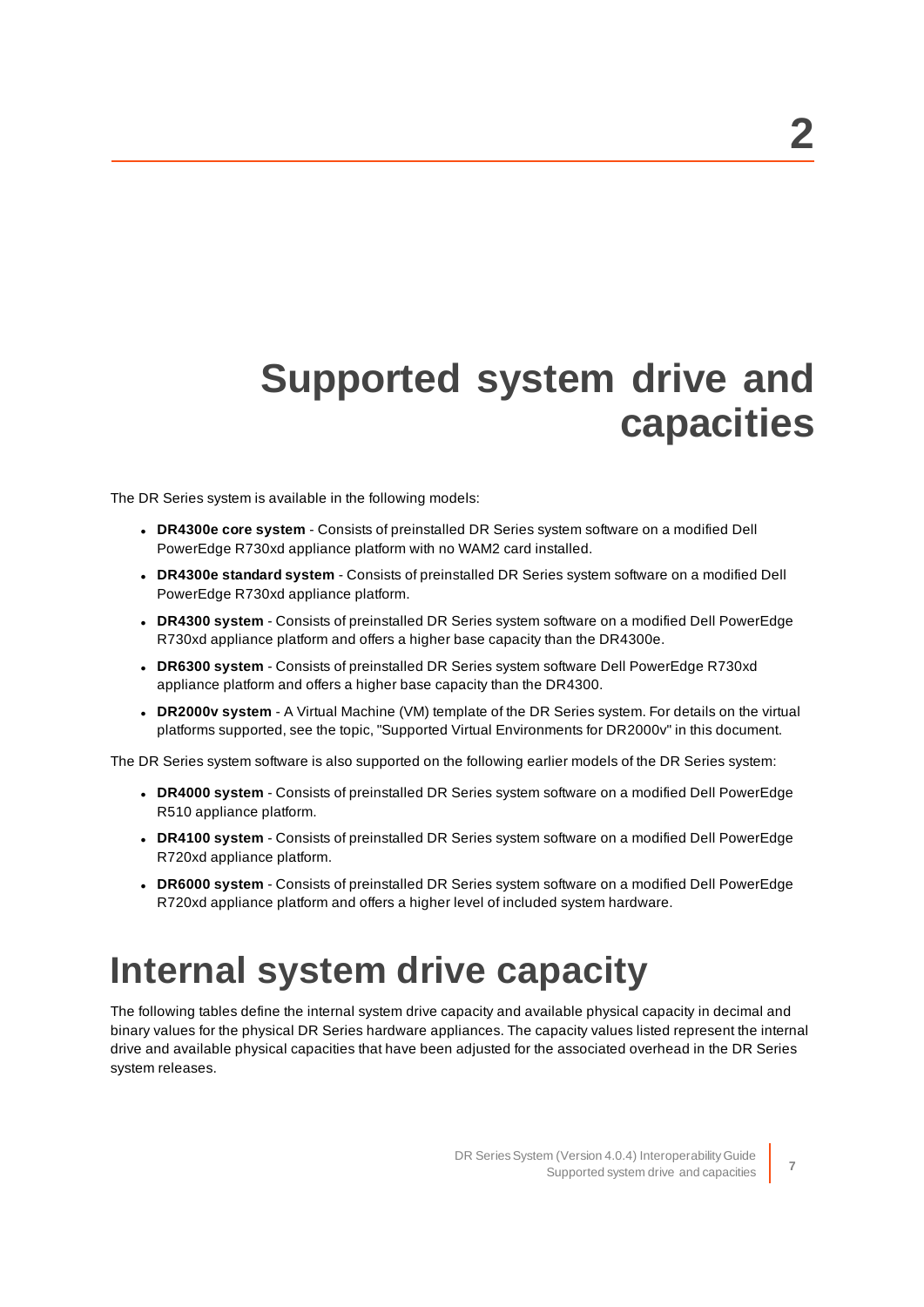i **NOTE:** TB and GB represent terabytes and gigabytes in decimal values, and TiB represents tebibytes in binary values. Tebibytes are a standards-based binary multiple of the byte, a unit of digital information storage.

**Table 1: Drive and Available Physical Capacities for the DR4300e core, DR4300e, DR4300, DR6300**

| <b>System Drive</b><br>Capacity                    | 9 Drive Capacity (12<br>DRV RAID6 with Hot<br>Spare) (Decimal) | 9 Drive Capacity (12<br>DRV RAID6 with Hot<br>Spare) (Binary) | <b>Total Logical</b><br>Capacity at 20:1<br><b>Savings Ratios</b><br>(Decimal) | <b>Total Logical</b><br>Capacity at 20:1<br><b>Savings Ratios</b><br>(Binary) |
|----------------------------------------------------|----------------------------------------------------------------|---------------------------------------------------------------|--------------------------------------------------------------------------------|-------------------------------------------------------------------------------|
| 1 TB<br>(DR4300e)<br>core and<br>DR4300e<br>only)  | 4.5 TB                                                         | 4.09 TiB                                                      | 90 TB                                                                          | 81.8 TiB                                                                      |
| $1$ TB<br>(DR4300e<br>core and<br>DR4300e<br>only) | 9 TB                                                           | 8.18 TiB                                                      | 180 TB                                                                         | 163.6 TiB                                                                     |
| 2 TB                                               | 18 TB                                                          | 16.37 TiB                                                     | 260 TB                                                                         | 327.4 TiB                                                                     |
| 4 TB                                               | 36 TB                                                          | 32.74 TiB                                                     | 720 TB                                                                         | 654.8 TiB                                                                     |
| 6 TB (DR6300<br>only)                              | 54 TB                                                          | 49.11 TiB                                                     | 1,080 TB                                                                       | 982.2 TiB                                                                     |
| 8 TB (DR6300<br>only)                              | 72 TB                                                          | 65.48 TiB                                                     | 1,440 TB                                                                       | 1,309.6 TiB                                                                   |

#### **Table 2: Drive and Available Physical Capacities for the DR4000, DR4100, DR6000**

| <b>System</b><br><b>Drive</b><br>Capacity | 9 Drive Capacity (12<br>DRV RAID6 with Hot<br>Spare) (Decimal) | 9 Drive Capacity (12<br>DRV RAID6 with Hot<br>Spare) (Binary) | <b>Total Logical</b><br>Capacity at 20:1<br><b>Savings Ratios</b><br>(Decimal) | <b>Total Logical</b><br>Capacity at 20:1<br><b>Savings Ratios</b><br>(Binary) |
|-------------------------------------------|----------------------------------------------------------------|---------------------------------------------------------------|--------------------------------------------------------------------------------|-------------------------------------------------------------------------------|
| 300 GB<br>(DR4000,<br>DR4100<br>only)     | 2.7 TB                                                         | 2.46 TiB                                                      | 54 TB                                                                          | 49.2 TiB                                                                      |
| 600 GB<br>(DR4000,<br>DR4100<br>only)     | 5.4 TB                                                         | 4.91 TiB                                                      | 108 TB                                                                         | 98.2 TiB                                                                      |
| 1 TB                                      | 9 TB                                                           | 8.18 TiB                                                      | 180 TB                                                                         | 163.6 TiB                                                                     |

DR SeriesSystem (Version 4.0.4) InteroperabilityGuide Supported system drive and capacities **<sup>8</sup>**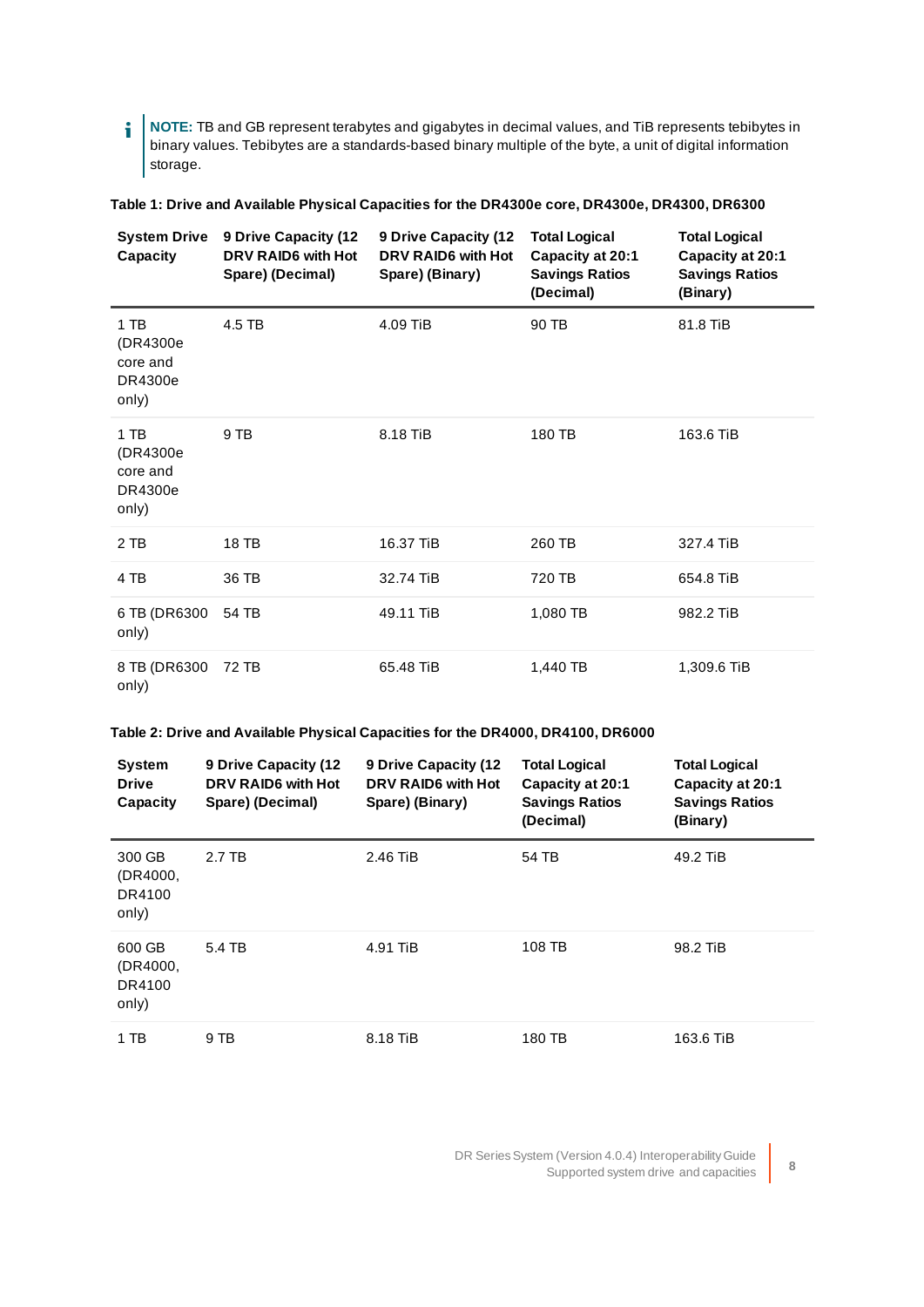| <b>System</b><br><b>Drive</b><br>Capacity | 9 Drive Capacity (12<br>DRV RAID6 with Hot<br>Spare) (Decimal) | 9 Drive Capacity (12<br>DRV RAID6 with Hot<br>Spare) (Binary) | <b>Total Logical</b><br>Capacity at 20:1<br><b>Savings Ratios</b><br>(Decimal) | <b>Total Logical</b><br>Capacity at 20:1<br><b>Savings Ratios</b><br>(Binary) |
|-------------------------------------------|----------------------------------------------------------------|---------------------------------------------------------------|--------------------------------------------------------------------------------|-------------------------------------------------------------------------------|
| 2 TB                                      | 18 TB                                                          | 16.37 TiB                                                     | 360 TiB                                                                        | 327.4 TB                                                                      |
| 3 TB                                      | 27 TB                                                          | 24.56 TiB                                                     | 540 TB                                                                         | 491.2 TiB                                                                     |
| 4 TB<br>(DR6000)<br>only)                 | 36 TB                                                          | 32.74 TiB                                                     | 720 TB                                                                         | 654.8 TiB                                                                     |

**NOTE:** 300 GB DR4000 and DR4100 Series systems do not support external expansion shelf i enclosures.

For more information about external data storage in the expansion shelf enclosures, see the following topic, "External Drive Capacity," and the topic, "DR Series Expansion Shelf," in the DR Series System Administrator Guide, which you can download for your specific model of the DR Series system at [support.quest.com/DR-](http://support.quest.com/DR-Series)[Series.](http://support.quest.com/DR-Series)

### <span id="page-8-0"></span>**External drive capacity**

The capacity values listed in the following tables represent the additional storage capacity in the external drives available when you add the supported expansion shelf enclosures to a DR Series system appliance. Additional data storage can be added using the expansion shelf enclosures in the following capacities. For more information on the expansion shelf enclosures, see the topic "Expansion Unit Limits" in this document.

#### **Table 3: External Drive Capacity and Available Physical Capacity for DR4300e, DR4300, DR6300**

| <b>DR Series</b><br><b>System Drive</b><br>Capacity | Available<br><b>Physical</b><br>Capacity<br>(Decimal) | <b>Available</b><br><b>Physical</b><br>Capacity<br>(Binary) | Total Logical Capacity @<br><b>20:1 Savings Ratios</b><br>(Decimal) | Total Logical Capacity @<br><b>20:1 Savings Ratios</b><br>(Binary) |
|-----------------------------------------------------|-------------------------------------------------------|-------------------------------------------------------------|---------------------------------------------------------------------|--------------------------------------------------------------------|
| 1 TB (DR4300e)<br>only)                             | 9 TB                                                  | 8.18 TiB                                                    | 180 TB                                                              | 163.6 TiB                                                          |
| 2 TB                                                | 18 TB                                                 | 16.37 TiB                                                   | 360 TB                                                              | 327.4 TiB                                                          |
| 4 TB (DR4300)<br>and DR6300<br>only)                | 36 TB                                                 | 32.74 TiB                                                   | 720 TB                                                              | 654.8 TiB                                                          |
| 6 TB (DR6300<br>only)                               | 54 TB                                                 | 49.11 TiB                                                   | 1.080 TB                                                            | 982.2 TiB                                                          |
| 8 TB (DR6300<br>only)                               | 72 TB                                                 | 65.48 TiB                                                   | 1,440 TB                                                            | 1,309.6 TiB                                                        |

#### **Table 4: External Drive Capacity and Available Physical Capacity for DR4000, DR4100, DR6000**

| <b>DR Series</b>    | Available | Available       | Total Logical Capacity @ Total Logical Capacity |                       |
|---------------------|-----------|-----------------|-------------------------------------------------|-----------------------|
| <b>System Drive</b> | Phvsical  | <b>Physical</b> | 15:1 Savings Ratios                             | @ 20:1 Savings Ratios |

DR Series System (Version 4.0.4) Interoperability Guide Supported system drive and capacities **<sup>9</sup>**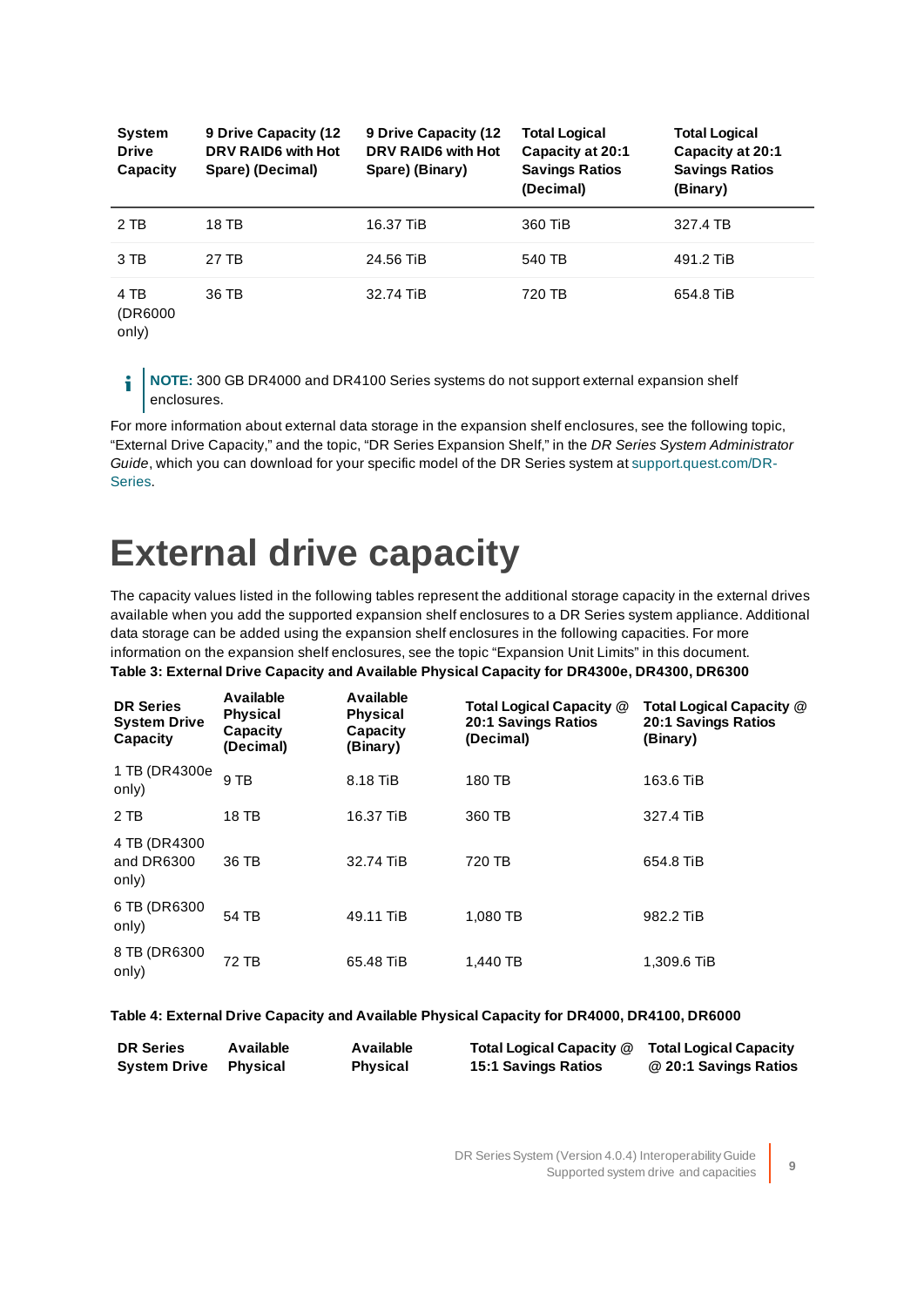| Capacity              | Capacity<br>(Decimal) | Capacity<br>(Binary) | (Decimal) | (Binary)  |
|-----------------------|-----------------------|----------------------|-----------|-----------|
| 1 TB                  | 9 TB                  | 8.18 TiB             | 180 TB    | 163.6 TiB |
| 2 TB                  | 18 TB                 | 16.37 TiB            | 360 TB    | 327.4 TiB |
| 4 TB                  | 36 TB                 | 32.75 TiB            | 792 TB    | 655 TiB   |
| 6 TB (DR6000<br>only) | 54 TB                 | 49.13 TiB            | 1,080 TB  | 982.6 TiB |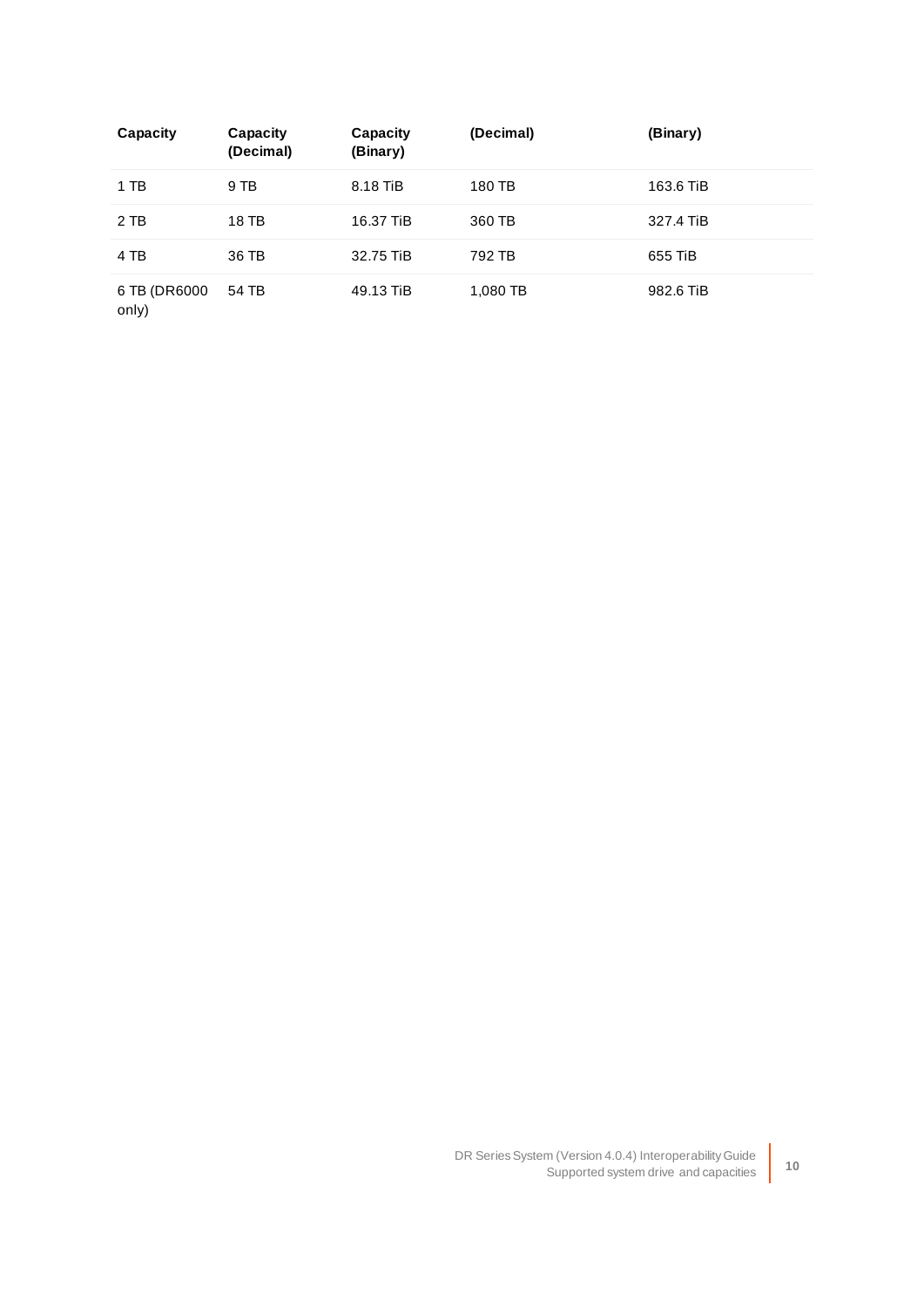# <span id="page-10-0"></span>**Supported hardware for DR series system appliances**

<span id="page-10-1"></span>This section lists the hardware supported by the physical system on which the DR Series software is installed. Where applicable, firmware and driver versions are also listed.

## **Capacities (base unit)**

| <b>System</b> | <b>Drive Capacities Supported</b>  |
|---------------|------------------------------------|
| DR4300e core  | 4.5 TB, 9 TB                       |
| DR4300e       | 4.5 TB, 9 TB                       |
| DR4300        | 18 TB, 36 TB                       |
| DR6300        | 18 TB. 36 TB. 54 TB. 72TB          |
| DR4000        | 2.7 TB, 5.4 TB, 9 TB, 18 TB, 27 TB |
| DR4100        | 2.7 TB, 5.4 TB, 9 TB, 18 TB, 27 TB |
| DR6000        | 9 TB. 18 TB. 27 TB. 36 TB          |

#### **Table 5: Supported drive capacities**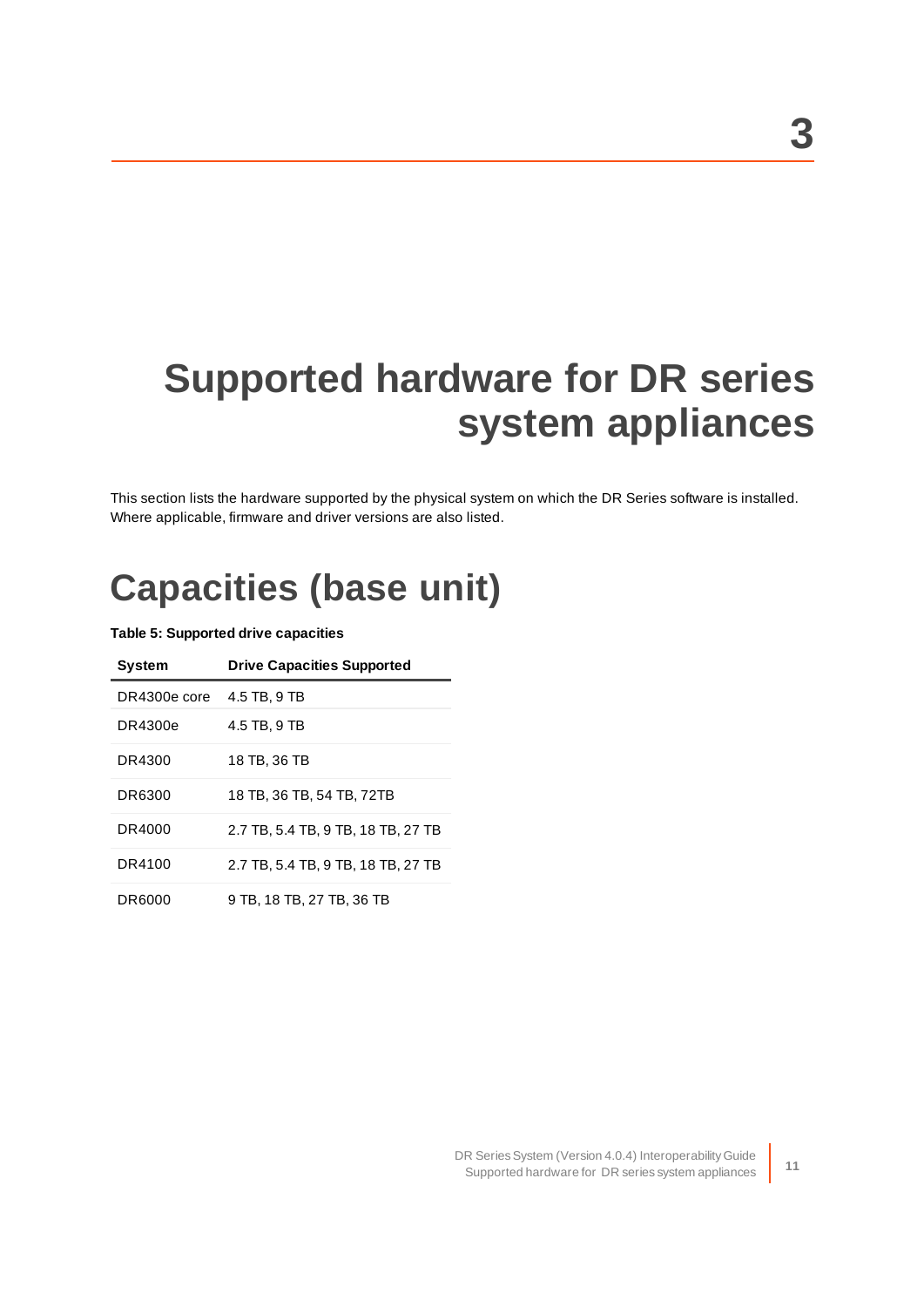# <span id="page-11-0"></span>**Hard drives (base unit)**

#### **Table 6: Hard drive configurations**

| <b>System</b>                                                  | <b>Drive</b><br><b>Slot</b> | <b>Drive Type</b>                                                                                                                 | <b>RAID</b><br>Level |
|----------------------------------------------------------------|-----------------------------|-----------------------------------------------------------------------------------------------------------------------------------|----------------------|
| DR4300e<br>core/DR4300e//DR4300/DR6300<br>DR4000/DR4100/DR6000 | 0                           | Hot-swappable 3.5-inch SAS drive (global hot spare for<br>DR4000/DR4100/DR6000; dedicated hot spare for<br>DR4300e/DR4300/DR6300) | N/A                  |
|                                                                | $1 - 11$                    | Eleven (11) hot-swappable 3.5-inch SAS or Nearline SAS 6<br>Hard Disk Drives (HDD)                                                |                      |
|                                                                | $12 -$<br>13                | Two (2) 2.5-inch SAS Hard Disk Drives (HDD)                                                                                       |                      |

**NOTE:** Slots 12 and 13 can be located in different locations depending on the appliance model. For i example, in the DR4000 system these drives are internal, while in the DR4300e core, DR4300e, DR4300, DR6300, DR4100, and DR6000 systems, these drives are hot-pluggable in the rear panel. For information on locating these drives, see the appropriate product's DR SeriesSystems Owner's Manual.

# <span id="page-11-1"></span>**Hard drives (expansion unit)**

**NOTE:**The external enclosure is a Dell EMC OEM PowerVault MD1400 direct-attached storage array for f the DR4300e core, DR4300e, DR4300, and DR6300. It is a Dell EMC OEM PowerVault MD1200 directattached storage array for DR4000, DR4100, and DR6000.

#### **Table 7: Hard drive configuration (expansion unit)**

| <b>System</b>                                    | Drive<br><b>Slot</b> | <b>Drive Type</b>                                                                                                                 | <b>RAID</b><br>Level |
|--------------------------------------------------|----------------------|-----------------------------------------------------------------------------------------------------------------------------------|----------------------|
| DR4300e core,<br>0<br>DR4300e, DR4300,<br>DR6300 |                      | Hot-swappable 3.5-inch SAS drive (global hot spare for<br>DR4000/DR4100/DR6000; dedicated hot spare for<br>DR4300e/DR4300/DR6300) | N/A                  |
| DR4000, DR4100,<br>DR6000                        | $1 - 11$             | Eleven (11) hot-swappable 3.5-inch SAS or Nearline SAS Hard Disk 6<br>Drives (HDD)                                                |                      |

### <span id="page-11-2"></span>**Capacities (expansion unit)**

| Table 8: Hard drive capacities (expansion unit) |  |
|-------------------------------------------------|--|
|-------------------------------------------------|--|

| System                   | <b>Drive Capacities Supported</b> |
|--------------------------|-----------------------------------|
| DR4300e core 9 TB, 18 TB |                                   |
| DR4300e                  | 9 TB, 18 TB                       |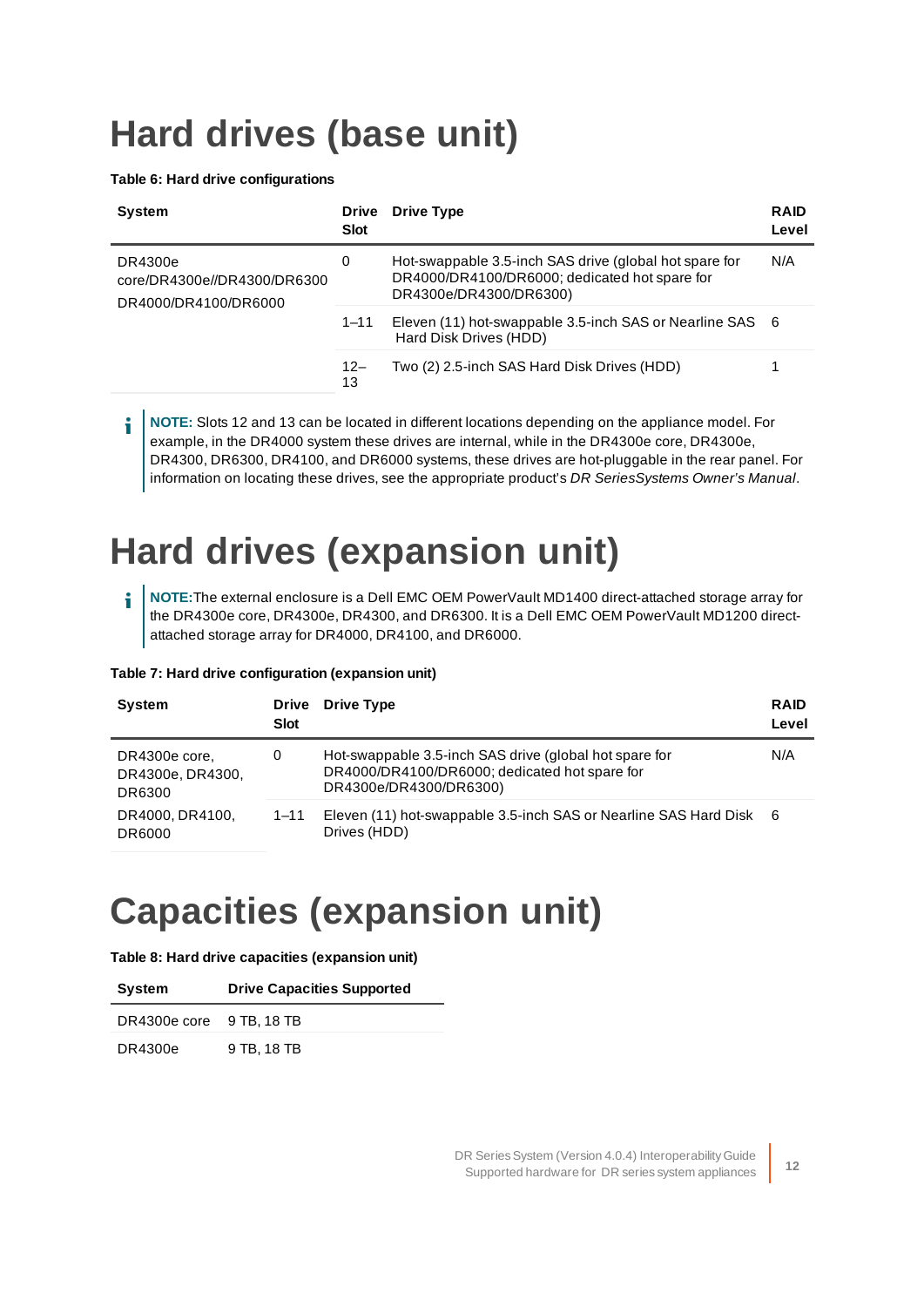| <b>System</b> | <b>Drive Capacities Supported</b> |
|---------------|-----------------------------------|
| DR4300        | 18 TB. 36 TB                      |
| DR6300        | 18 TB, 36 TB, 54 TB, 72 TB        |
| DR4000        | 9 TB, 18 TB, 27 TB, 36 TB         |
| DR4100        | 9 TB, 18 TB, 27 TB, 36 TB         |
| DR6000        | 9 TB, 18 TB, 27 TB, 36 TB, 54 TB  |

**NOTE:** Requirements for adding expansion enclosures are as follows: f

- Expansion unit must be greater than or equal to size of base unit
- Install the required expansion shelf license

<span id="page-12-0"></span>For information about the supported external expansion enclosures, see the DR Series System Administrator Guide.

### **Expansion unit limits**

i **NOTE:** The external enclosure is a Dell PowerVault MD1400 direct-attached storage array for the DR4300e, DR4300, and DR6300 systems. The external enclosure is a Dell PowerVault MD1200 directattached storage array for the DR4000, DR4100, and DR6000.

#### **Table 9: Maximum expansion units**

| <b>System</b> | Max # of Expansion Enclosures |
|---------------|-------------------------------|
| DR4300e core  | 1                             |
| DR4300e       | 1                             |
| DR4300        | 2                             |
| DR6300        | 4                             |
| DR4000        | 2                             |
| DR4100        | 2                             |
| DR6000        | 4                             |

### <span id="page-12-1"></span>**Fibre Channel controllers**

You can add a Fibre Channel (FC) card to a DR Series hardware system for FC VTL connectivity. The following table lists supported FC controllers.

**NOTE:** The DR Series system supports up to two (2) FC cards. i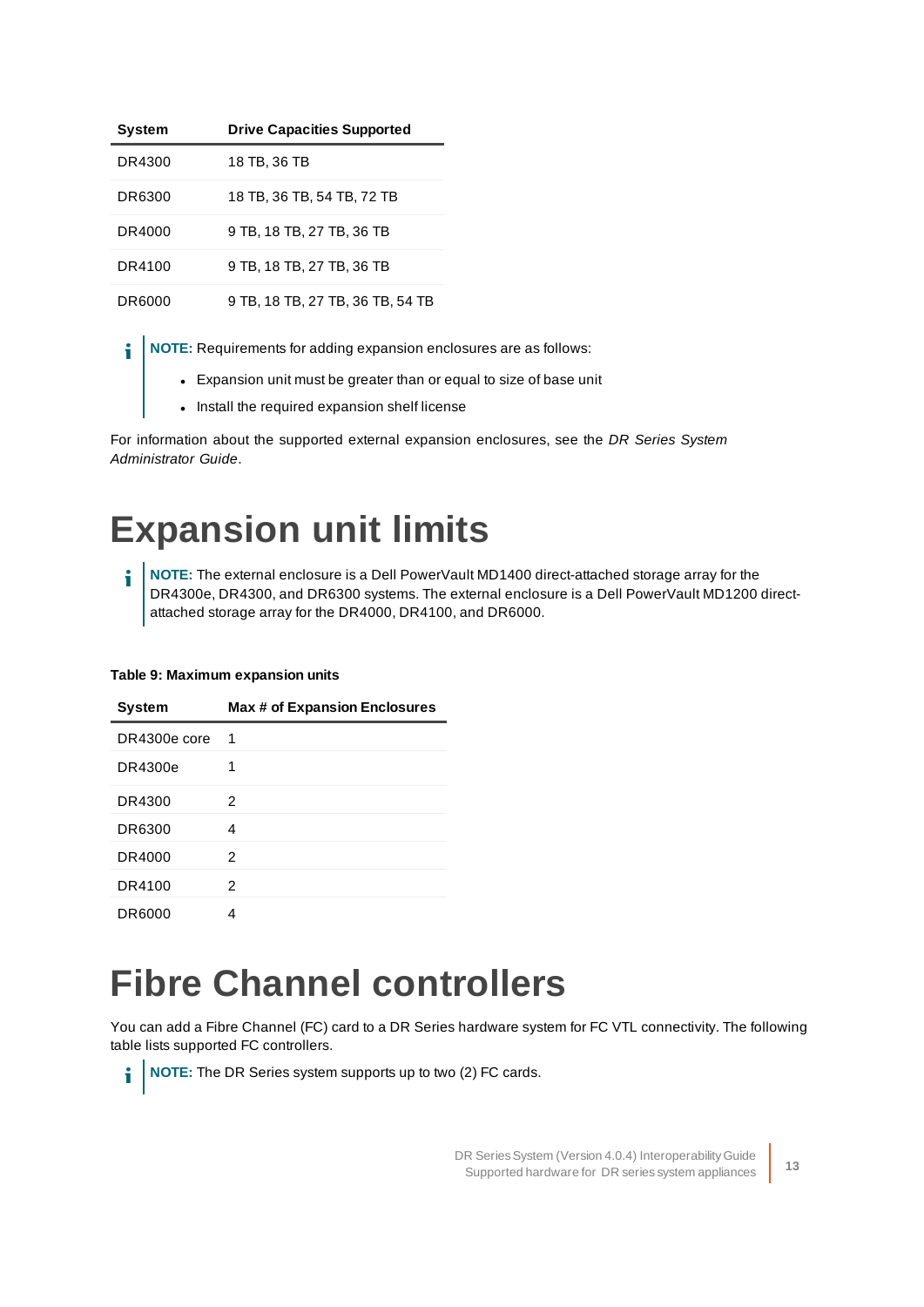| System            | <b>Controller</b>                                        | <b>Recommended Slot</b>                                         |
|-------------------|----------------------------------------------------------|-----------------------------------------------------------------|
| DR4300,<br>DR6300 | QLOGIC 2562 DUAL PORT 8GB OPTICAL<br><b>FULL HEIGHT</b>  | 5 (5 and 6 are FC-supported slots, with 5<br>being the default) |
|                   | QLOGIC 2662 DUAL PORT 16GB OPTICAL<br><b>FULL HEIGHT</b> | 5 (5 and 6 are FC-supported slots, with 5<br>being the default) |

#### **Table 10: Supported fibre channel controllers**

### <span id="page-13-0"></span>**RAID controllers**

The following table lists supported RAID controllers for the DR Series systems.

#### **Table 11: RAID controllers**

| <b>System</b>                          |            | RAID controllers Max # of controllers |
|----------------------------------------|------------|---------------------------------------|
| DR 4300e core, DR4300e, DR4300, DR6300 | PERC H730P | 1                                     |
|                                        | PERC H830  | 1                                     |
| DR4000                                 | PERC H700  | 1                                     |
|                                        | PERC H800  | 1                                     |
| DR4100, DR6000                         | PERC H710P | 1                                     |
|                                        | PERC H810  |                                       |

<span id="page-13-1"></span>**i** NOTE: The DR4000/DR4100 with 2.7 TB base unit does not support expansion.

# **USB flash drive**

<span id="page-13-2"></span>The USB flash drive needed for performing a system recovery is not included with the system release. The minimum size required for the DR Series Restore Manager for all DR Series systems is 4GB.

### **Network interface controllers**

The following tables list the supported network interface controllers for the DR Series systems.

**NOTE:** The DR Series systems support one (1) built-in network daughter card (NDC) and one (1) add-on i Network Interface Card (NIC).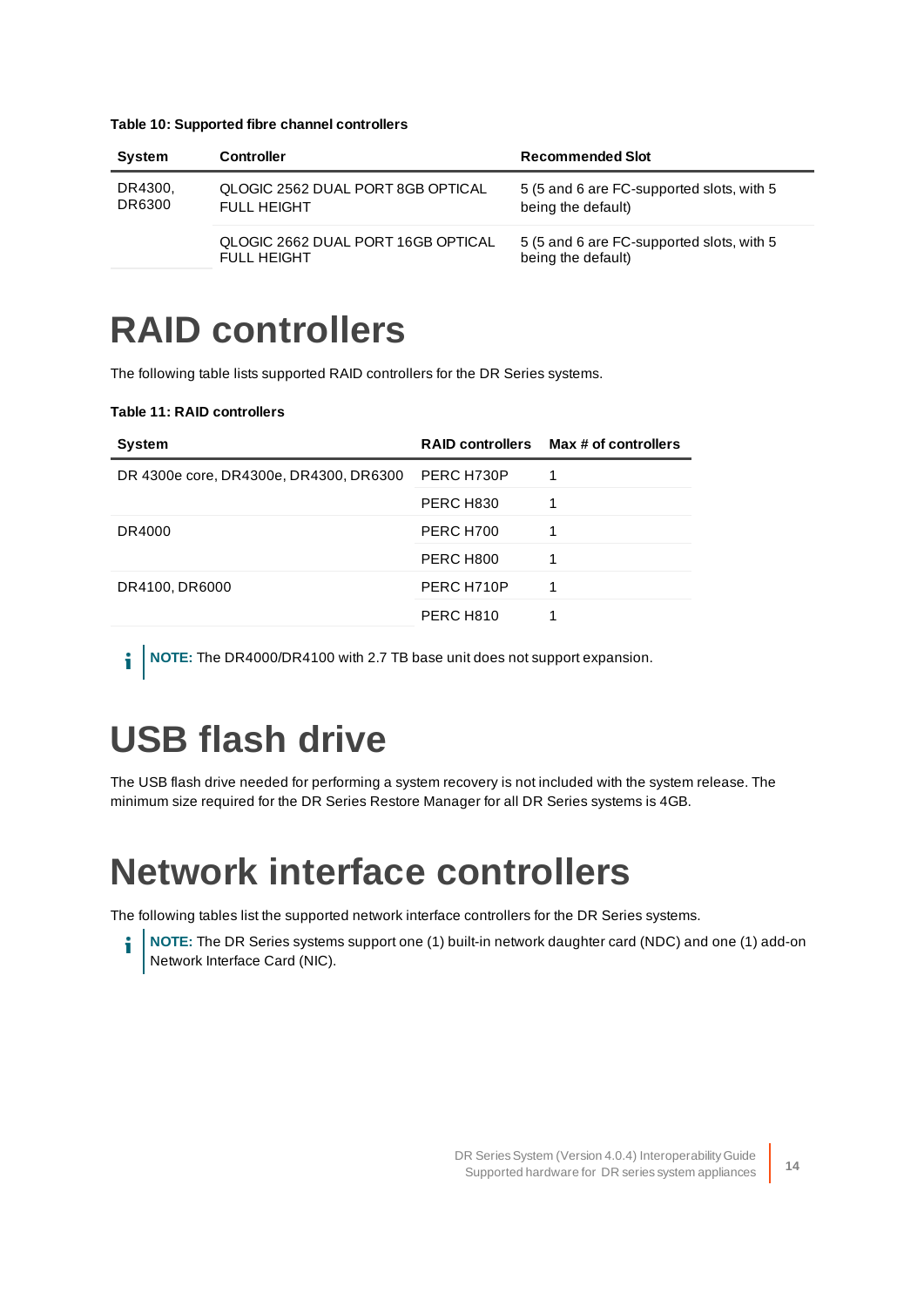#### **Table 12: NIC configuration - DR4300e core, DR4300e, DR4300, DR6300**

| <b>System</b>                                                                                | <b>Controller Type</b>           | <b>Slot</b>                      |
|----------------------------------------------------------------------------------------------|----------------------------------|----------------------------------|
| DR4300e core, DR4300e, DR4300, DR6300                                                        |                                  |                                  |
| Broadcom 5720 QP 1Gb Network Daughter Card                                                   | 2x1GB                            | <b>Network</b><br>Daughter Card  |
| QLogic 57800 2x10Gb DA/SFP+ + 2x1Gb BT Network Daughter<br>Card                              | 2x10GB+2x1GB<br>Optical          | Network<br>Daughter Card         |
| QLogic 57800 2x10Gb DA/SFP+ + 2x1Gb BT Network Daughter<br>Card                              | 2x10GB+2x1GB<br>Optical w/cables | Network<br>Daughter Card         |
| QLogic 57800 2x10Gb DA/SFP+ + 2x1Gb BT Network Daughter<br>Card                              | 2x10GB+2x1GB<br><b>BaseT</b>     | <b>Network</b><br>Daughter Card  |
| QLogic 57840S Quad Port 10Gb SFP+ Direct Attach Rack<br>Network Daughter Card                | 4x10GB Optical<br>w/cables       | Network<br>Daughter Card         |
| QLogic 57840S Quad Port 10Gb SFP+ Direct Attach Rack<br>Network Daughter Card                | 4x10GB                           | Network<br>Daughter Card         |
| Intel Ethernet I350 QP 1Gb Network Daughter Card                                             | 4x1GB                            | <b>Network</b><br>Daughter Card  |
| Intel X520 DP 10Gb DA/SFP+, + I350 DP 1Gb Ethernet, Network<br>Daughter Card                 | 2x10GB+2x1GB<br>Optical          | <b>Network</b><br>Daughter Card  |
| Intel X520 DP 10Gb SR/SFP+, + I350 DP 1Gb Ethernet, Network<br>Daughter Card, with SR Optics | 2x10GB+2x1GB<br>Optical w/cables | <b>Network</b><br>Daughter Card  |
| Intel Ethernet X540 DP 10Gb + I350 1Gb DP Network Daughter<br>Card                           | 2x10GB+2x1GB                     | Network<br>Daughter Card         |
| Broadcom 5719 QP 1Gb Network Interface Card, Low Profile                                     | 4x1GB                            | <b>Network</b><br>Interface Card |
| QLogic 57810 Dual Port 10Gb Base-T Low Profile Network<br>Adapter                            | 2x10GB                           | Network<br>Interface Card        |
| QLogic 57810 Dual Port 10Gb Direct Attach/SFP+ Low Profile<br>Network Adapter                | 2x10GB BaseT                     | Network<br>Interface Card        |
| Intel Ethernet I350 QP 1Gb Server Adapter, Low Profile                                       | 4x1GB                            | Network<br>Interface Card        |
| Intel Ethernet X540 DP 10GBASE-T Server Adapter, Low Profile                                 | 2x10GB BaseT                     | Network<br>Interface Card        |
| Intel X520 DP 10Gb DA/SFP+ Server Adapter, Low Profile                                       | 2x10GB Optical                   | Network<br>Interface Card        |
| Intel X520 DP 10Gb DA/SFP+ Server Adapter, Low Profile, with<br><b>SR Optics</b>             | 2x10GB Optical                   | Network<br>Interface Card        |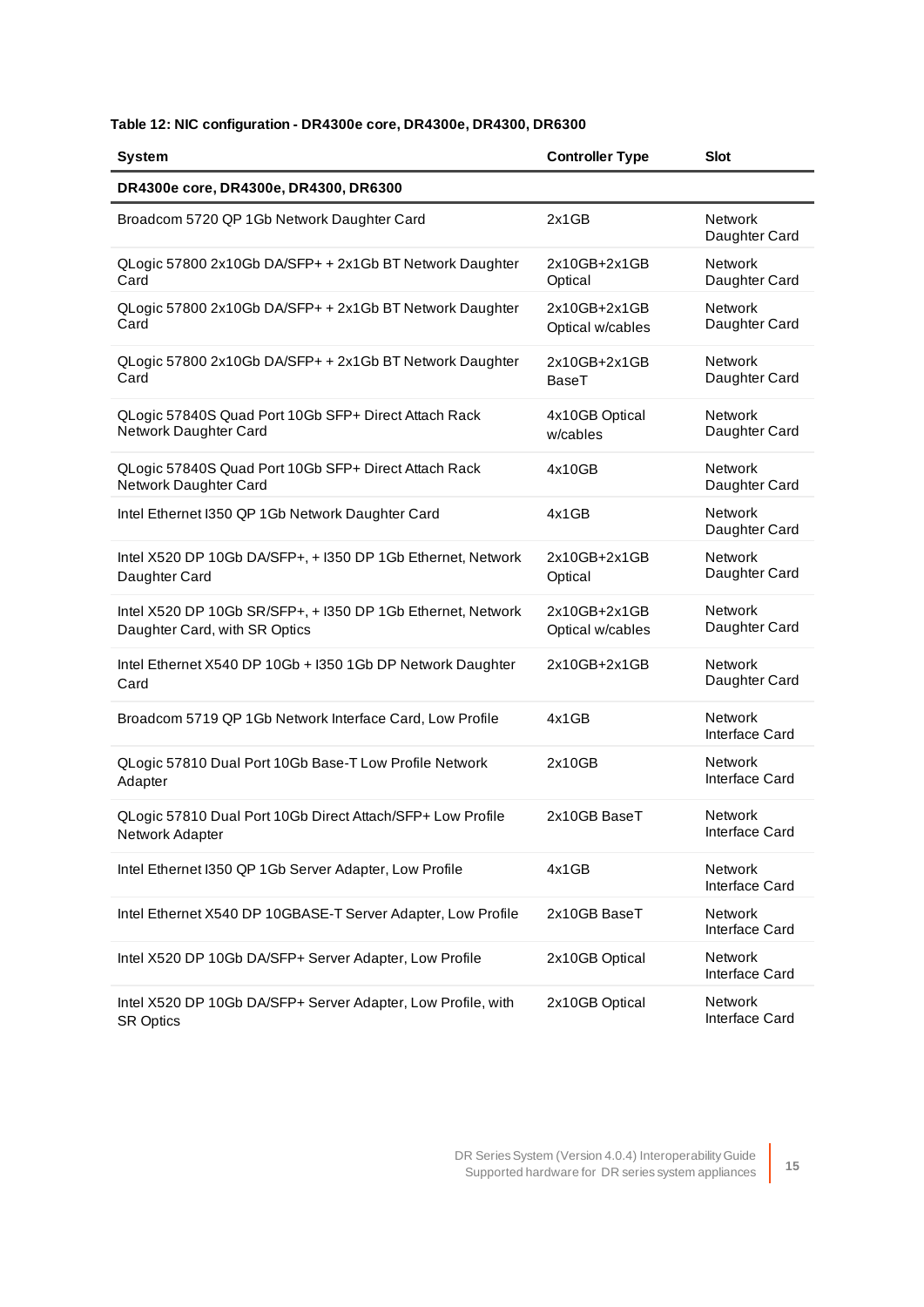#### **Table 13: NIC configuration - DR6000**

| System                                                                                     | <b>Controller Type</b>         | Slot                   |
|--------------------------------------------------------------------------------------------|--------------------------------|------------------------|
| <b>DR6000</b>                                                                              |                                |                        |
| Broadcom 5720 Quad Port 1GbE<br>Rack NDC                                                   | 4 Copper 1Gb                   | Network Daughter Card  |
| Intel I350 Quad Port 1Gb BT Rack<br><b>NDC</b>                                             | 4 Copper 1Gb                   | Network Daughter Card  |
| Intel Ethernet X540 2 x 10Gb BT +<br>1350 2 x 1 Gb BT NDC                                  | 2 Copper 10Gb<br>2 Copper 1Gb  | Network Daughter Card  |
| QLogic 57800S Quad-Port 2x10GbE<br>SFP+ and 2x1GbE RJ-45 Rack<br>Converged NDC             | 2 Copper 10Gb<br>2 Copper 1Gb  | Network Daughter Card  |
| QLogic 57800S Quad-Port 2x10GbE<br>RJ-45 and 2x1GbE RJ-45 10GBASE-<br>T Rack Converged NDC | 2 Optical 10Gb<br>2 Copper 1Gb | Network Daughter Card  |
| Intel X520 DP 10Gb DA/SFP+, +I350<br>DP 1GB Ethernet, NDC                                  | 2 Optical 10Gb<br>2 Copper 1Gb | Network Daughter Card  |
| QLogic 57840S Quad-Port 4x10GbE<br>SFP+ Rack Converged NDC                                 | 4 Optical 10Gb                 | Network Daughter Card  |
| Broadcom 5720 Dual Port 1Gb<br>network interface card, low profile                         | 2 Copper 1Gb                   | Add-In Network Adapter |
| Intel I350 Dual Port 1Gb Stand-up<br>Adapter, low profile                                  | 2 Copper 1Gb                   | Add-In Network Adapter |
| Broadcom 57810 DP 10Gb DA/SFP+<br>Converged Network Adapter, Low<br>Profile                | 2 Optical 10Gb                 | Add-In Network Adapter |
| Intel X520 DP 10Gb DA/SFP+ Server<br>Adapter, Low Profile                                  | 2 Optical 10Gb                 | Add-In Network Adapter |
| Intel X540 2x10Gb BT (10Gb)                                                                | 2 Copper 10Gb                  | Add-In Network Adapter |
| Table 14: NIC configuration - DR4100                                                       |                                |                        |
| <b>System</b>                                                                              | <b>Controller Type</b>         | <b>Slot</b>            |
| <b>DR4100</b>                                                                              |                                |                        |
|                                                                                            |                                |                        |

Broadcom 5720 Quad Port 1GbE Rack NDC

4 Copper 1Gb Network Daughter Card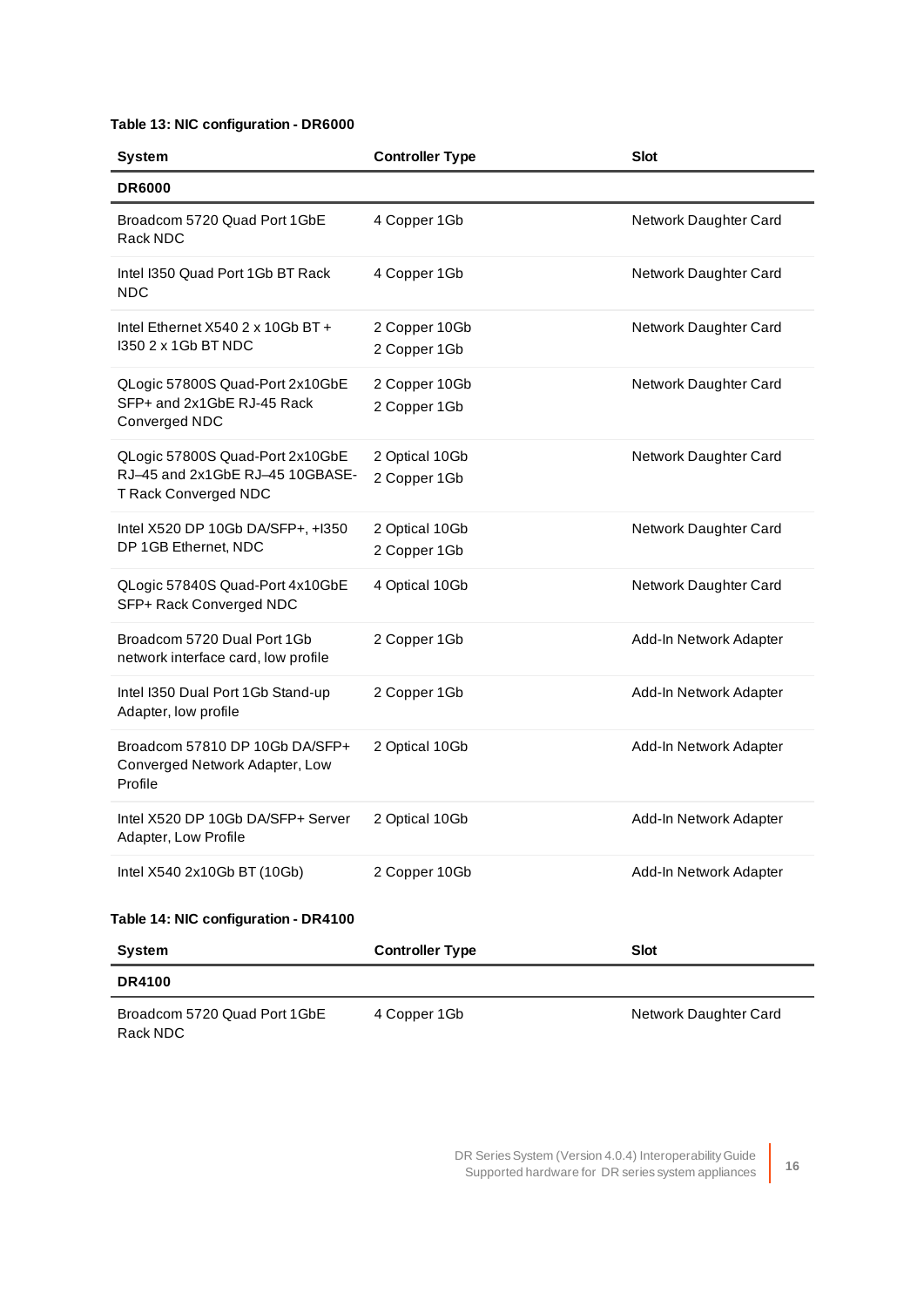| <b>System</b>                                                                              | <b>Controller Type</b>         | <b>Slot</b>            |
|--------------------------------------------------------------------------------------------|--------------------------------|------------------------|
| <b>DR4100</b>                                                                              |                                |                        |
| Intel I350 Quad Port 1Gb BT Rack<br><b>NDC</b>                                             | 4 Copper 1Gb                   | Network Daughter Card  |
| Intel Ethernet $X5402 \times 10$ Gb BT +<br>1350 2 x 1 Gb BT NDC                           | 2 Copper 10Gb<br>2 Copper 1Gb  | Network Daughter Card  |
| QLogic 57800S Quad-Port 2x10GbE<br>SFP+ and 2x1GbE RJ-45 Rack<br>Converged NDC             | 2 Copper 10Gb<br>2 Copper 1Gb  | Network Daughter Card  |
| QLogic 57800S Quad-Port 2x10GbE<br>RJ-45 and 2x1GbE RJ-45 10GBASE-<br>T Rack Converged NDC | 2 Optical 10Gb<br>2 Copper 1Gb | Network Daughter Card  |
| Broadcom 5720 Dual Port 1Gb<br>network interface card, low profile                         | 2 Copper 1Gb                   | Add-In Network Adapter |
| Intel I350 Dual Port 1Gb Stand-up<br>Adapter, low profile                                  | 2 Copper 1Gb                   | Add-In Network Adapter |
| Broadcom 57810 DP 10Gb DA/SFP+<br>Converged Network Adapter, Low<br>Profile                | 2 Optical 10Gb                 | Add-In Network Adapter |
| Intel X520 DP 10Gb DA/SFP+ Server<br>Adapter, low profile                                  | 2 Optical 10Gb                 | Add-In Network Adapter |
| Intel X540 2x10Gb BT (10Gb)                                                                | 2 Copper 10Gb                  | Add-In Network Adapter |
| Table 15: NIC configuration - DR4000                                                       |                                |                        |
| <b>System</b>                                                                              | <b>Controller Type</b>         | <b>Slot</b>            |

| $\sim$ ,              | <b>VVIIII VIIVI I THU</b>       | ---                    |
|-----------------------|---------------------------------|------------------------|
| <b>DR4000</b>         |                                 |                        |
| Broadcom BCMS5716 LOM | 2 Copper 1Gb                    | On Mother Board        |
| Broadcom BCMS5709     | 2 Copper 1Gb                    | Add-In Network Adapter |
| Intel 10G             | 2 Copper 10Gb<br>2 Optical 10Gb | Add-In Network Adapter |

**i** NOTE: For Network Cards, you can have one Network Daughter Card and one Add-In Network Adapter.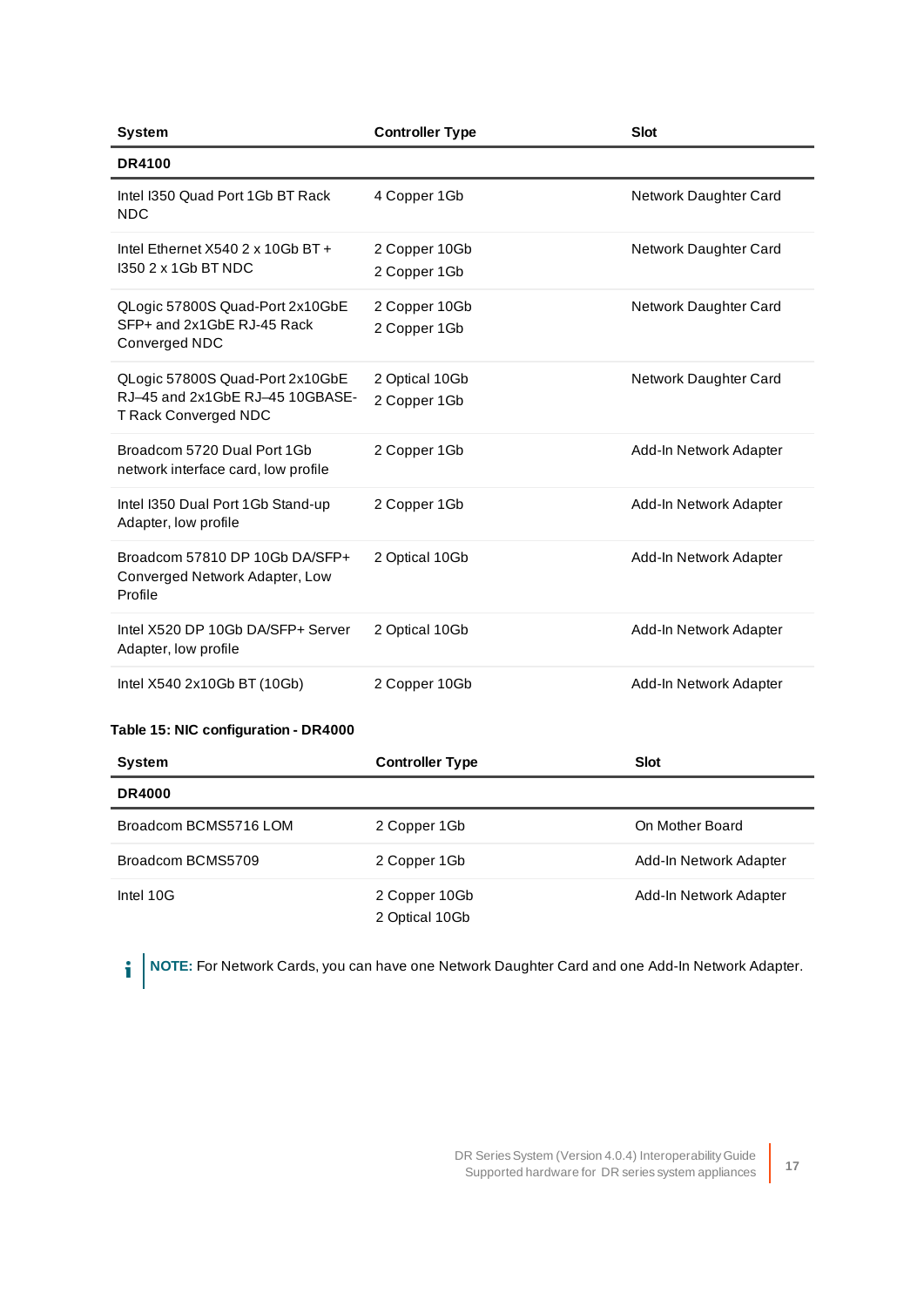### <span id="page-17-0"></span>**Recommendations for NIC PCI Slots on DR Series systems**

If you are installing a NIC card, the following table lists the recommended NIC PCI slots for DR Series systems. Quest recommends to install the NIC prior to the first power on of the DR Series system.

#### **Table 16: NIC slot recommendations**

| <b>NIC</b>              | Recommended slot |
|-------------------------|------------------|
| 1 Gb NIC (full height)  | 4, 6, 5          |
| 1 Gb NIC (low profile)  | 2, 3, 1          |
| 10 Gb NIC (full height) | 4.6.5            |
| 10 Gb NIC (low profile) | 2, 3, 1          |

### <span id="page-17-1"></span>**Network cabling**

#### **Table 17: Network cabling**

| <b>Description</b>                                                                                      | <b>Broadcom</b><br><b>SFP+ NIC Ports</b> | Intel SFP+<br><b>NIC Ports</b> | <b>Dell Cust</b><br><b>Kit SKU</b>         |
|---------------------------------------------------------------------------------------------------------|------------------------------------------|--------------------------------|--------------------------------------------|
| Dell EMC Networking, Cable, SFP+ to SFP+, 10GbE, Copper<br>Twinax Direct Attach Cable, 1 Meter          | X                                        | X                              | 332-1665                                   |
| Dell EMC Networking, Cable, SFP+ to SFP+, 10GbE, Copper<br>Twinax Direct Attach Cable, 3 Meters         | X                                        | X                              | 332-1368                                   |
| Dell EMC Networking, Cable, SFP+ to SFP+, 10GbE, Copper<br>Twinax Direct Attach Cable, 5 Meters         | X                                        | X                              | 332-1666                                   |
| SFP+, Short Range, Optical Transceiver, LC Connector, 10Gb<br>and 1Gb compatible for Intel and Broadcom | X                                        | X                              | 330-8721                                   |
| Cisco 10Gb SFP+ Twinax, 1m                                                                              | X                                        | X                              | SFP-<br><b>H10GB-</b><br>CU <sub>1</sub> M |
| Cisco 10Gb SFP+ Twinax, 3m                                                                              | X                                        | X                              | SFP-<br><b>H10GB-</b><br>CU3M              |
| Cisco 10Gb SFP+ Twinax, 5m                                                                              | X                                        | X                              | SFP-<br><b>H10GB-</b><br>CU <sub>5</sub> M |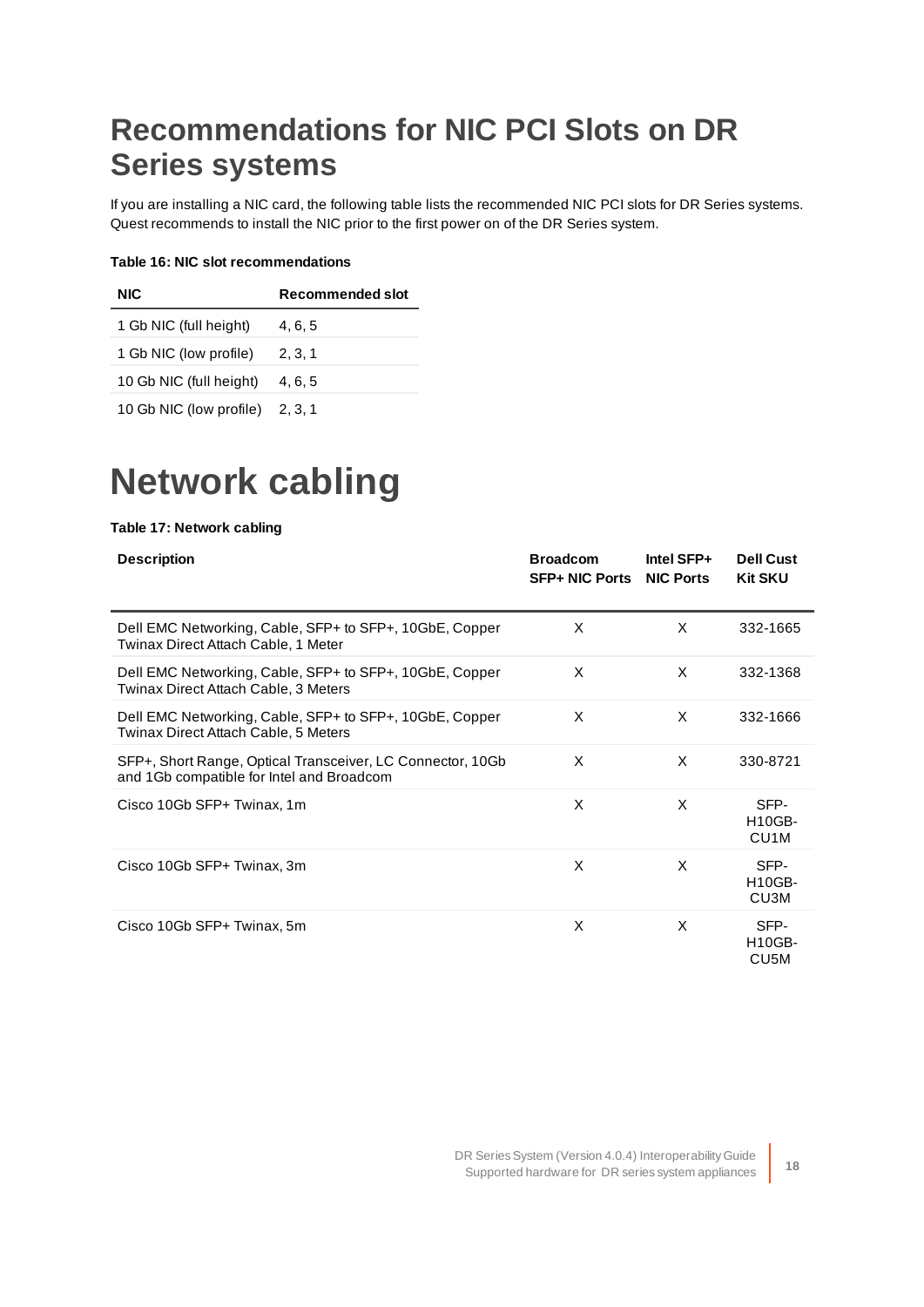### <span id="page-18-0"></span>**iDRAC Enterprise**

**Table 18: iDRAC controllers**

| Svstem       | Controller |
|--------------|------------|
| DR4300e core | iDRAC8     |
| DR4300e      | iDRAC8     |
| DR4300       | iDR AC8    |
| DR6300       | iDR AC8    |
| DR4000       | iDR AC6    |
| DR4100       | iDRAC7     |
| DR6000       | iDRAC7     |

### <span id="page-18-1"></span>**Marvell WAM controller**

**Table 19: WAM controllers**

| System  | <b>Controller</b>   |
|---------|---------------------|
| DR4300e | WAM2 Plus           |
| DR4300  | WAM2 Plus           |
| DR6300  | WAM2 Plus           |
| DR4000  | WAM1 Plus           |
| DR4100  | WAM1 Plus WAM2 Plus |
| DR6000  | WAM2 Plus           |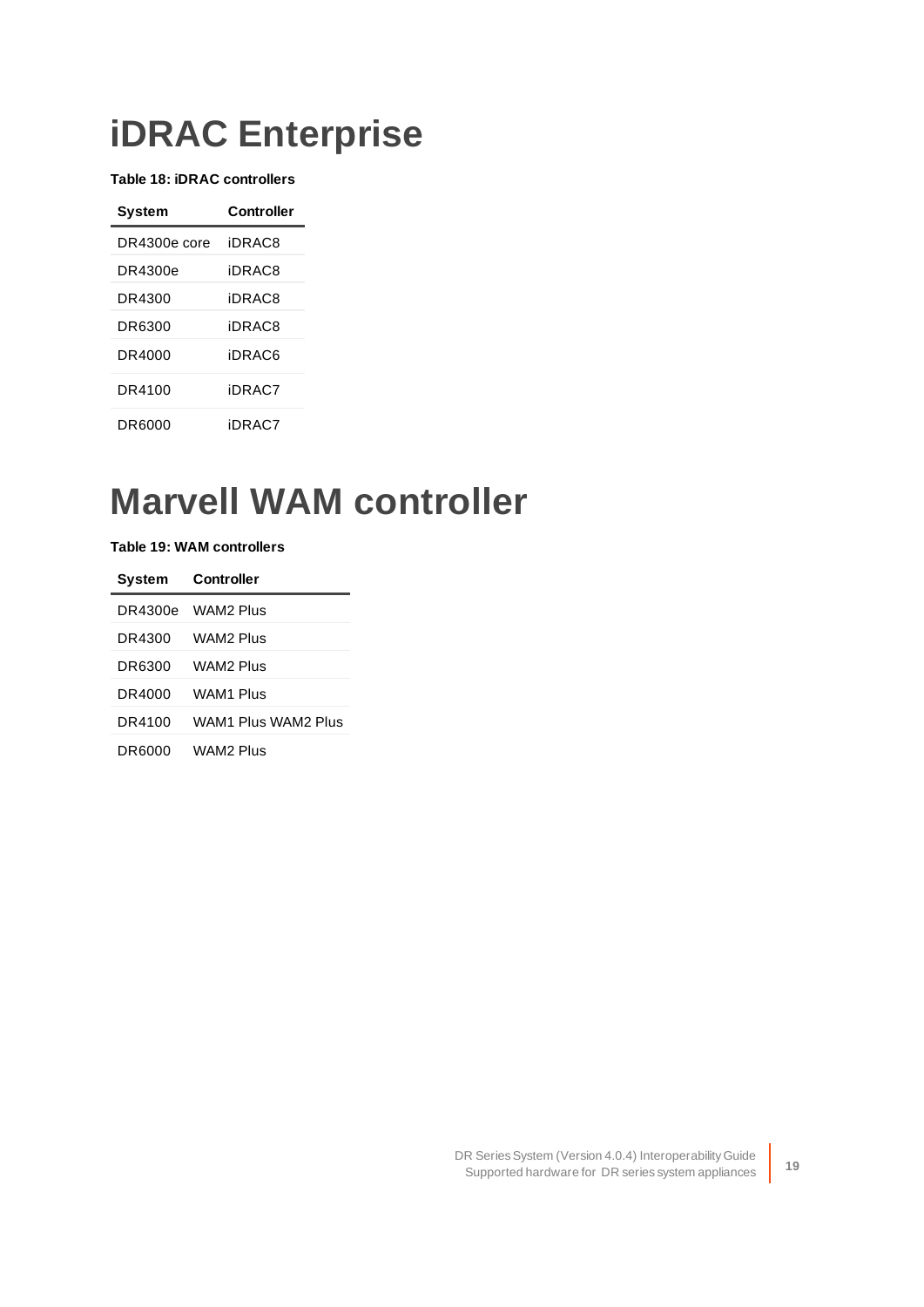# <span id="page-19-0"></span>**Supported virtual environments for DR2000v**

<span id="page-19-1"></span>This section lists the supported virtual environments for the DR2000v system.

# **Available capacities and OS support**

| <b>Platform</b>                | 1TiB       | 2TiB | 4TiB | 12TiB      | 24TiB |
|--------------------------------|------------|------|------|------------|-------|
| <b>ESXi 5.0</b>                | Yes        | Yes  | N/A  | N/A        | N/A   |
| <b>ESXi 5.1</b>                | Yes        | Yes  | N/A  | N/A        | N/A   |
| ESXi 5.5*                      | <b>Yes</b> | Yes  | Yes  | <b>Yes</b> | N/A   |
| ESXi <sub>6.0</sub>            | Yes        | Yes  | Yes  | <b>Yes</b> | Yes   |
| <b>ESXi 6.5</b>                | Yes        | Yes  | Yes  | Yes        | Yes   |
| Hyper-V 2008<br>R2             | Yes        | Yes  | N/A  | N/A        | N/A   |
| Hyper-V 2012<br>R <sub>2</sub> | Yes        | Yes  | Yes  | Yes        | N/A   |
| Hyper-V 2012                   | Yes        | Yes  | Yes  | Yes        | N/A   |
|                                |            |      |      |            |       |

#### **Table 20: Virtual environment by capacity**

#### **Footnotes:**

**\*** The ESXi 5.5 version is VM hardware 10-based. This means you must use the Web client, and not the vSphere client.

**NOTE:** Capacity for the DR Series system is technically measured in TiB, where 4TiB is equal to 4.398 i TB. In the case of the 12 TiB drive, it is equal to 13.194 TB of storage capacity, and for the 24TiB drive, it is equal to 25934.3TB of storage capacity.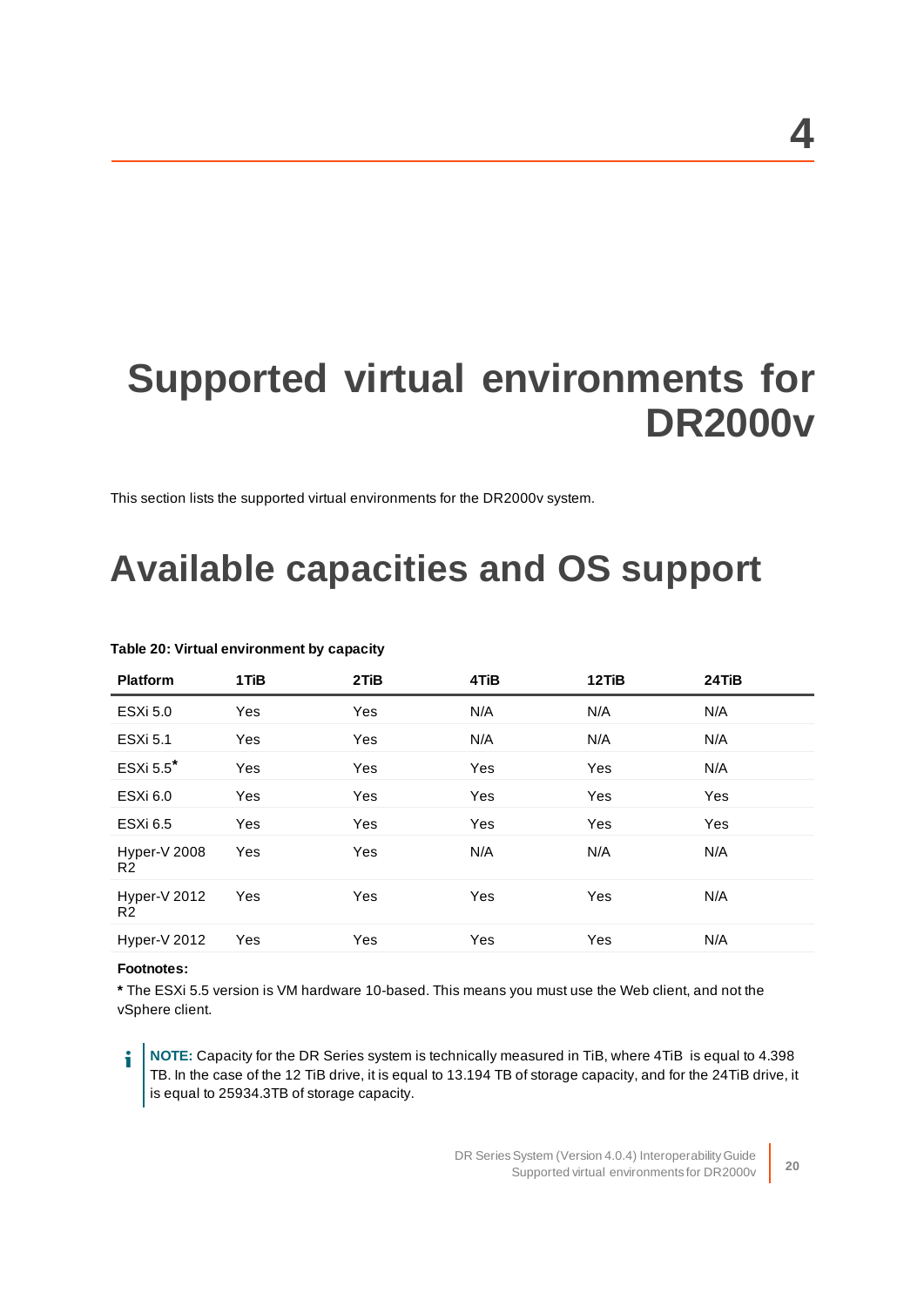### <span id="page-20-0"></span>**Resource requirements**

The following table lists the minimum resource requirements for DR2000v.

| <b>Platform</b>         | <b>Disk</b><br>Capacity | Virtual Network Interface Card (At least<br>e1000) | No. of<br><b>CPUs</b>   | <b>RAM</b> |
|-------------------------|-------------------------|----------------------------------------------------|-------------------------|------------|
| ESXi 5.0, 5.1           | 1TB, 2TB                | 2x1Gig                                             | $\overline{4}$          | 8GB        |
| <b>ESXi 5.5</b>         | 1TB, 2TB,<br>4TB        | 2x1Gig                                             | $\overline{4}$          | 8GB        |
|                         | 12 TiB                  | 2x1Gig                                             | $\overline{4}$          | 12GB       |
| <b>ESXi 6.0</b>         | 1TB, 2TB,<br>4TB        | 2x1Gig                                             | $\overline{4}$          | 8GB        |
|                         | 12 TiB                  | 2x1Gig                                             | $\overline{4}$          | 12GB       |
|                         | 24TiB                   | 2x10Gig                                            | $\overline{4}$          | 16GB       |
| <b>ESXi 6.5</b>         | 1TB, 2TB,<br>4TB        | 2x1Gig                                             | $\overline{4}$          | 8GB        |
|                         | 12TiB                   | 2x1Gig                                             | $\overline{4}$          | 12GB       |
|                         | 24TiB                   | 2x10Gig                                            | $\overline{4}$          | 16GB       |
| Hyper-V 2008 R2         | 1TB, 2TB                | 2x1Gig                                             | $\overline{4}$          | 8GB        |
| Hyper-V 2012<br>R2/2012 | 1TB, 2TB,<br>4TB        | 2x1Gig                                             | $\overline{4}$          | 8GB        |
|                         | 12TiB                   | 2x1Gig                                             | $\overline{\mathbf{4}}$ | 12GB       |

#### **Table 21: DR2000v resource requirements**

**NOTE:** For the 24TiB capacity, ALB Network bonding is the default setting, and this setting cannot be i altered.

# <span id="page-20-1"></span>**DR2000v expansion unit limits**

Expansion units and disk capacity expansion are not supported on the DR2000v.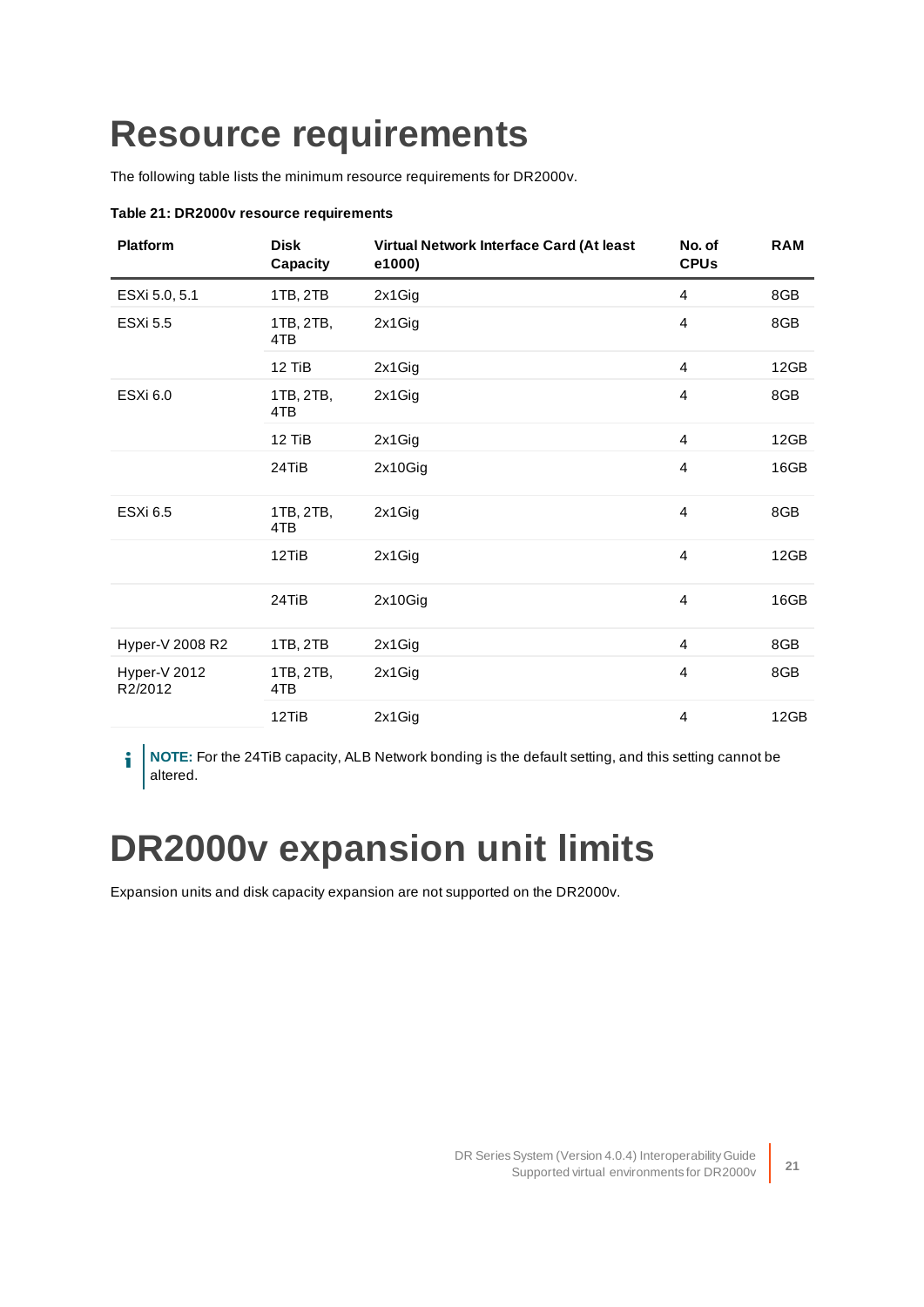# **Supported software**

<span id="page-21-1"></span><span id="page-21-0"></span>This section lists the supported operating systems, applications, and protocols for the DR Series system.

### **Supported backup software**

This section lists the supported operating systems, applications, and protocols for the DR Series system.

| Data Management<br><b>Application (DMA)</b> | <b>CIFS</b> | <b>NFS</b>   | <b>RDA</b>   | <b>OST</b> | Rapid<br><b>CIFS</b> | Rapid<br><b>NFS</b> | <b>NDMP</b><br><b>VTL</b> | <b>iSCSI</b><br><b>VTL</b> | <b>FC</b><br><b>VTL</b> |
|---------------------------------------------|-------------|--------------|--------------|------------|----------------------|---------------------|---------------------------|----------------------------|-------------------------|
| <b>NetVault Backup</b>                      |             |              |              |            |                      |                     |                           |                            |                         |
| $11.0*$                                     | V           | V            | V            |            |                      |                     | $\boldsymbol{\nu}$        | V                          | V                       |
| $11.1*$                                     | V           | V            | $\checkmark$ |            |                      |                     | $\boldsymbol{\nu}$        | $\boldsymbol{\nu}$         | V                       |
| $11.2*$                                     | V           | $\checkmark$ | $\checkmark$ |            |                      |                     | $\boldsymbol{\nu}$        | V                          | ✓                       |
| $11.3*$                                     | V           | $\checkmark$ | $\checkmark$ |            |                      |                     | $\boldsymbol{\nu}$        | $\checkmark$               | V                       |
| 11.4                                        | V           | $\checkmark$ | $\checkmark$ |            |                      |                     | $\boldsymbol{\nu}$        | $\boldsymbol{\nu}$         | ✓                       |
| 11.4.5                                      | V           | $\checkmark$ | $\checkmark$ |            |                      |                     | $\boldsymbol{\nu}$        | $\boldsymbol{\nu}$         | V                       |
| 12.0.1                                      | ✓           | $\checkmark$ | $\checkmark$ |            |                      |                     | V                         | $\boldsymbol{\nu}$         | ✓                       |
| 12.1                                        | V           | $\checkmark$ | V            |            |                      |                     | V                         | V                          | V                       |
| 12.2                                        | ✓           | $\checkmark$ | $\checkmark$ |            |                      |                     | $\boldsymbol{\nu}$        | $\boldsymbol{\nu}$         | ✓                       |
| 12.3                                        | V           | $\checkmark$ | $\checkmark$ |            |                      |                     | V                         | V                          | V                       |
| 12.4                                        | ✓           | V            | $\checkmark$ |            |                      |                     | $\boldsymbol{\nu}$        | V                          | V                       |
| 13.0.x                                      | ✓           | V            | V            |            |                      |                     | $\boldsymbol{\nu}$        | V                          | V                       |
| vRanger                                     |             |              |              |            |                      |                     |                           |                            |                         |

#### **Table 22: Supported DMAs**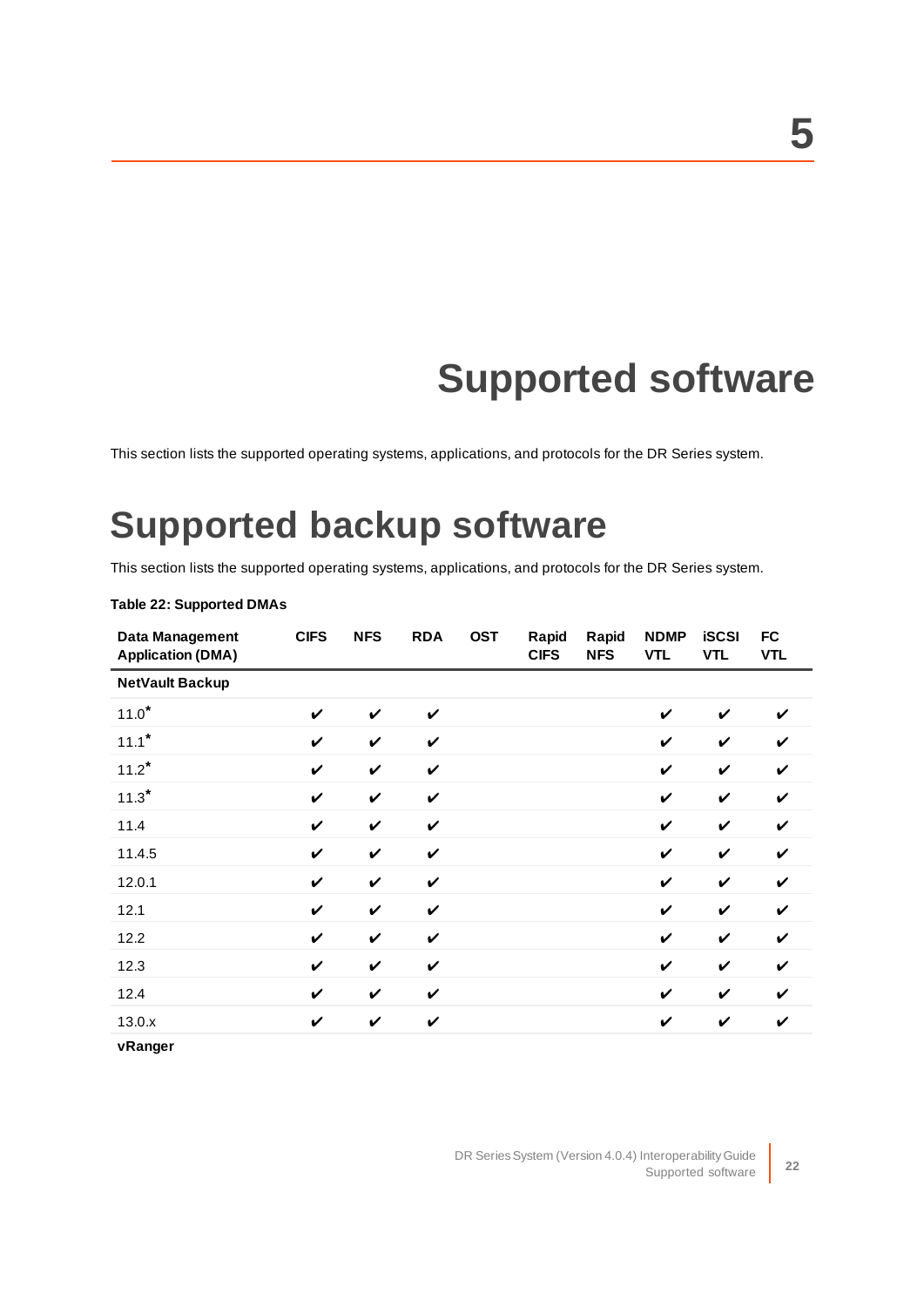| <b>Data Management</b><br><b>Application (DMA)</b>                                                                                     | <b>CIFS</b>  | <b>NFS</b>   | <b>RDA</b>   | <b>OST</b>   | Rapid<br><b>CIFS</b> | Rapid<br><b>NFS</b> | <b>NDMP</b><br><b>VTL</b> | <b>iSCSI</b><br><b>VTL</b> | <b>FC</b><br><b>VTL</b> |
|----------------------------------------------------------------------------------------------------------------------------------------|--------------|--------------|--------------|--------------|----------------------|---------------------|---------------------------|----------------------------|-------------------------|
| $6.0\,$                                                                                                                                | $\checkmark$ | $\checkmark$ |              |              |                      |                     |                           |                            |                         |
| 7.0                                                                                                                                    | V            | $\checkmark$ |              |              |                      |                     |                           |                            |                         |
| 7.1                                                                                                                                    | V            | $\checkmark$ | $\checkmark$ |              |                      |                     |                           |                            |                         |
| 7.2                                                                                                                                    | V            | $\checkmark$ | $\checkmark$ |              |                      |                     |                           |                            |                         |
| 7.3                                                                                                                                    | V            | $\checkmark$ | $\checkmark$ |              |                      |                     |                           |                            |                         |
| 7.4                                                                                                                                    | V            | $\checkmark$ | $\checkmark$ |              |                      |                     |                           |                            |                         |
| 7.6                                                                                                                                    | V            | $\checkmark$ | $\checkmark$ |              |                      |                     |                           |                            |                         |
| 7.7                                                                                                                                    | V            | $\checkmark$ | $\checkmark$ |              |                      |                     |                           |                            |                         |
| 7.8                                                                                                                                    | V            | $\checkmark$ | $\checkmark$ |              |                      |                     |                           |                            |                         |
| AppAssure/RapidRecovery                                                                                                                |              |              |              |              |                      |                     |                           |                            |                         |
| v4.7                                                                                                                                   | $\checkmark$ |              |              |              |                      |                     |                           |                            |                         |
| v5.3 (archive mode only)                                                                                                               | $\checkmark$ |              |              |              |                      |                     |                           |                            |                         |
| v5.4 (archive mode only)                                                                                                               | $\checkmark$ |              |              |              |                      |                     |                           |                            |                         |
| v6.1 (Rapid Recovery/DR<br>Series Tiering. CIFS<br>support is in archive<br>mode only / RDA is for<br>Recovery Point Tiering to<br>R3) | $\checkmark$ |              | $\checkmark$ |              |                      |                     |                           |                            |                         |
| <b>Backup Exec</b>                                                                                                                     |              |              |              |              |                      |                     |                           |                            |                         |
| v2010 R3                                                                                                                               | $\checkmark$ |              |              | $\checkmark$ |                      |                     |                           |                            |                         |
| v2012                                                                                                                                  | $\checkmark$ |              |              | $\checkmark$ |                      |                     |                           |                            |                         |
| v2014                                                                                                                                  | $\checkmark$ |              |              | $\checkmark$ |                      |                     |                           | $\checkmark$               |                         |
| <b>BE15</b>                                                                                                                            | V            |              |              | $\checkmark$ |                      |                     |                           | V                          | ✓                       |
| BE16**                                                                                                                                 | V            |              |              | $\checkmark$ |                      |                     |                           | V                          | V                       |
| <b>BE20</b>                                                                                                                            | V            |              |              | $\checkmark$ |                      |                     |                           | $\checkmark$               | $\checkmark$            |
| <b>NetBackup</b>                                                                                                                       |              |              |              |              |                      |                     |                           |                            |                         |
| $v7.0$                                                                                                                                 | $\checkmark$ | $\checkmark$ |              | $\checkmark$ |                      |                     |                           |                            |                         |
| V7.1                                                                                                                                   | V            | $\checkmark$ |              | $\checkmark$ |                      |                     |                           |                            |                         |
| V7.5                                                                                                                                   | ✓            | $\checkmark$ |              | $\checkmark$ |                      |                     | V                         | $\checkmark$               |                         |
| V7.6                                                                                                                                   | V            | $\checkmark$ |              | $\checkmark$ |                      |                     | V                         | $\checkmark$               |                         |
| v7.7                                                                                                                                   | ✓            | $\checkmark$ |              | $\checkmark$ | V                    | V                   | V                         | $\checkmark$               | V                       |
| $v8.0***$                                                                                                                              | V            | $\checkmark$ |              | $\checkmark$ | $\checkmark$         | $\checkmark$        | $\checkmark$              | $\checkmark$               | $\checkmark$            |

v8.1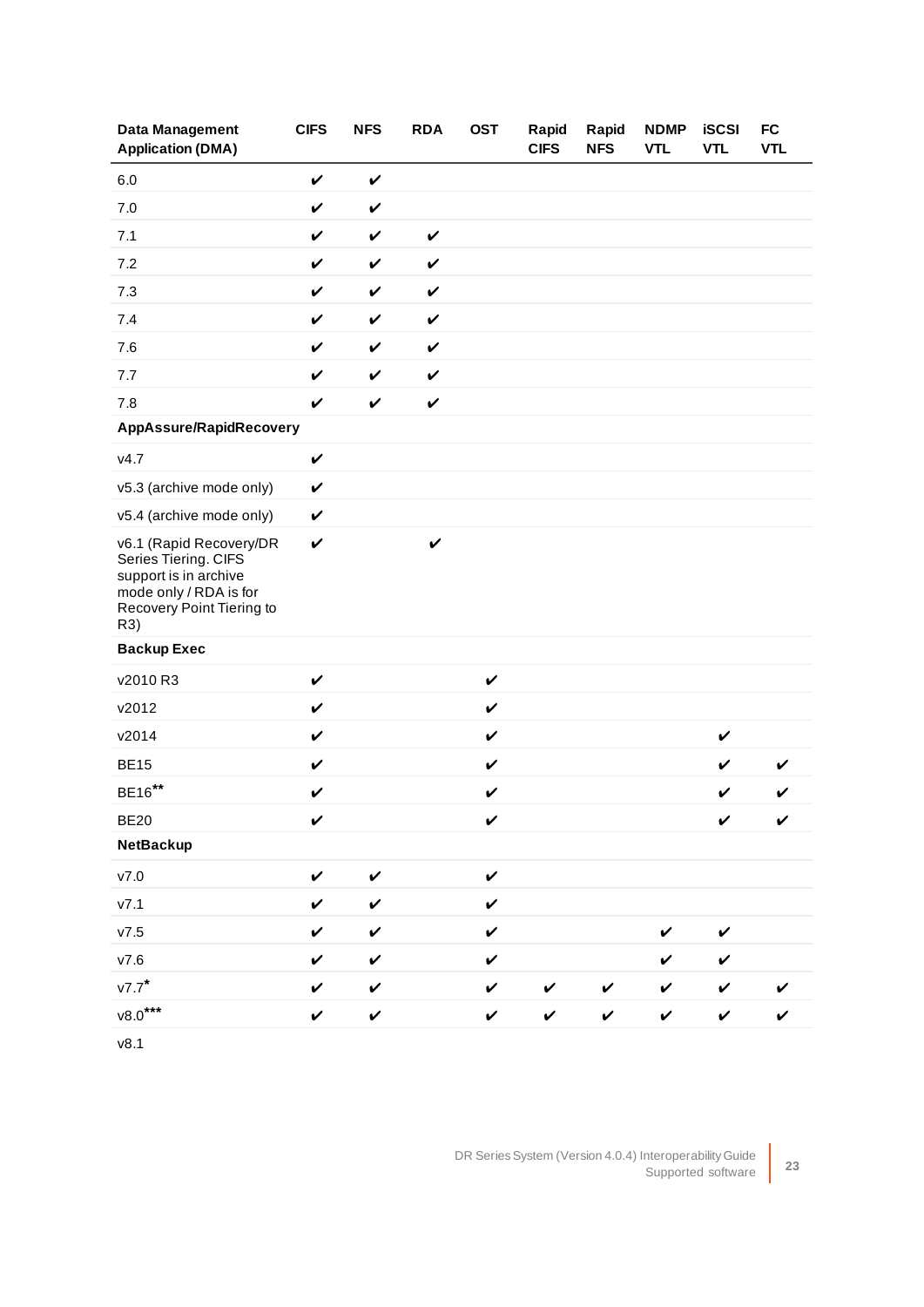| Data Management<br><b>Application (DMA)</b> | <b>CIFS</b>  | <b>NFS</b>   | <b>RDA</b> | <b>OST</b> | Rapid<br><b>CIFS</b> | Rapid<br><b>NFS</b> | <b>NDMP</b><br><b>VTL</b> | <b>iSCSI</b><br><b>VTL</b> | FC<br><b>VTL</b> |
|---------------------------------------------|--------------|--------------|------------|------------|----------------------|---------------------|---------------------------|----------------------------|------------------|
| v8.2                                        |              |              |            |            |                      |                     |                           |                            |                  |
| CommVault Simpana                           |              |              |            |            |                      |                     |                           |                            |                  |
| ${\tt v8}$                                  | $\checkmark$ | $\checkmark$ |            |            |                      |                     |                           |                            |                  |
| V <sup>9</sup>                              | $\checkmark$ | $\checkmark$ |            |            | $\checkmark$         | $\checkmark$        |                           |                            |                  |
| $v10^*$                                     | $\checkmark$ | $\checkmark$ |            |            | $\checkmark$         | $\checkmark$        | $\checkmark$              | $\checkmark$               | $\checkmark$     |
| $v11*$                                      | $\checkmark$ | $\checkmark$ |            |            | $\checkmark$         | $\checkmark$        | $\checkmark$              | $\checkmark$               | $\checkmark$     |
| <b>EMC Networker</b>                        |              |              |            |            |                      |                     |                           |                            |                  |
| V7.6                                        | $\checkmark$ | $\checkmark$ |            |            | $\checkmark$         | $\checkmark$        |                           |                            |                  |
| v8.0                                        | $\checkmark$ | $\checkmark$ |            |            | $\checkmark$         | $\checkmark$        |                           |                            |                  |
| v8.1                                        | $\checkmark$ | $\checkmark$ |            |            | $\checkmark$         | $\checkmark$        | $\checkmark$              | $\checkmark$               |                  |
| v8.2                                        | $\checkmark$ | $\checkmark$ |            |            | $\checkmark$         | $\checkmark$        | $\checkmark$              | $\checkmark$               |                  |
| <b>IBM TSM</b>                              |              |              |            |            |                      |                     |                           |                            |                  |
| v6.1                                        | $\checkmark$ | $\checkmark$ |            |            |                      |                     |                           |                            |                  |
| v6.2                                        | $\checkmark$ | $\checkmark$ |            |            |                      |                     |                           |                            |                  |
| v6.3                                        | $\checkmark$ | $\checkmark$ |            |            | $\checkmark$         | $\checkmark$        |                           |                            |                  |
| v6.4                                        | $\checkmark$ | $\checkmark$ |            |            | $\checkmark$         | $\checkmark$        |                           |                            |                  |
| V7.1                                        | $\checkmark$ | $\checkmark$ |            |            | $\checkmark$         | $\checkmark$        |                           | $\checkmark$               |                  |
| <b>Oracle RMAN</b>                          |              |              |            |            |                      |                     |                           |                            |                  |
| v11g                                        | $\checkmark$ | $\checkmark$ |            |            | $\checkmark$         | $\checkmark$        |                           |                            |                  |
| v12c                                        | $\checkmark$ | $\checkmark$ |            |            | $\checkmark$         | $\checkmark$        |                           |                            |                  |
| <b>CA ArcServe</b>                          |              |              |            |            |                      |                     |                           |                            |                  |
| v16                                         | $\checkmark$ | $\checkmark$ |            |            |                      |                     |                           |                            |                  |
| v16.5                                       | $\checkmark$ | $\checkmark$ |            |            |                      |                     |                           |                            |                  |
| Veeam                                       |              |              |            |            |                      |                     |                           |                            |                  |
| v6.0                                        | $\checkmark$ |              |            |            |                      |                     |                           |                            |                  |
| v6.1                                        | $\checkmark$ |              |            |            |                      |                     |                           |                            |                  |
| ${\tt v7.0}$                                | $\checkmark$ |              |            |            |                      |                     |                           |                            |                  |
| ${\tt v7.5}$                                | $\checkmark$ |              |            |            |                      |                     |                           |                            |                  |
| v8.0                                        | $\checkmark$ |              |            |            |                      |                     |                           |                            |                  |
| v9.0                                        | $\checkmark$ | $\checkmark$ |            |            |                      |                     |                           |                            |                  |
| v9.5                                        | $\checkmark$ | $\checkmark$ |            |            | $\checkmark$         |                     |                           | $\checkmark$               | $\checkmark$     |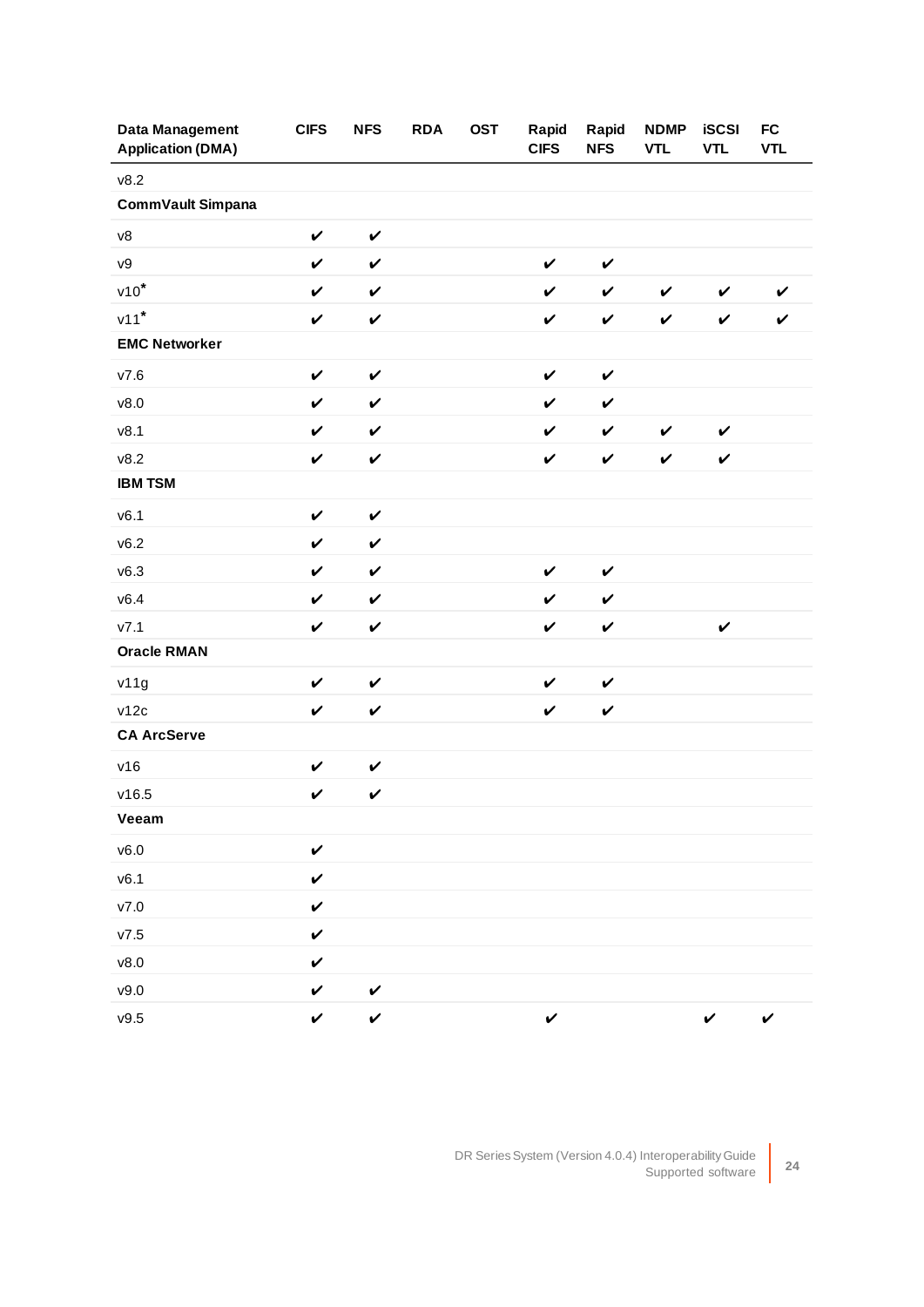| <b>Data Management</b><br><b>Application (DMA)</b>                                  | <b>CIFS</b>  | <b>NFS</b>   | <b>RDA</b> | <b>OST</b> | Rapid<br><b>CIFS</b> | Rapid<br><b>NFS</b> | <b>NDMP</b><br><b>VTL</b> | <b>iSCSI</b><br><b>VTL</b> | <b>FC</b><br><b>VTL</b> |
|-------------------------------------------------------------------------------------|--------------|--------------|------------|------------|----------------------|---------------------|---------------------------|----------------------------|-------------------------|
| <b>HP Data Protector</b>                                                            |              |              |            |            |                      |                     |                           |                            |                         |
| V <sub>7</sub>                                                                      | $\checkmark$ |              |            |            |                      |                     |                           |                            |                         |
| v8                                                                                  | $\checkmark$ |              |            |            |                      |                     |                           |                            |                         |
| V <sup>9</sup>                                                                      | $\checkmark$ | $\checkmark$ |            |            |                      |                     |                           |                            |                         |
| <b>Bridgehead</b>                                                                   |              |              |            |            |                      |                     |                           |                            |                         |
| v3.2                                                                                | $\checkmark$ | $\checkmark$ |            |            |                      |                     |                           |                            |                         |
| <b>Atempo TimeNavigator</b>                                                         |              |              |            |            |                      |                     |                           |                            |                         |
| V4.3                                                                                | $\checkmark$ | $\checkmark$ |            |            |                      |                     |                           |                            |                         |
| Amanda                                                                              |              |              |            |            |                      |                     |                           |                            |                         |
| Enterprise v3.3.5                                                                   |              | V            |            |            |                      |                     |                           |                            |                         |
| Microsoft Data Protection Manager (DPM)***                                          |              |              |            |            |                      |                     |                           |                            |                         |
| <b>DPM SC 2012R2</b>                                                                |              |              |            |            |                      |                     |                           | $\checkmark$               |                         |
| DPM SC 2012 SP1                                                                     |              |              |            |            |                      |                     |                           | $\checkmark$               |                         |
| <b>DPM SC 2012</b>                                                                  |              |              |            |            |                      |                     |                           | $\boldsymbol{\nu}$         |                         |
| <b>DPM SC 2010</b>                                                                  |              |              |            |            |                      |                     |                           | $\checkmark$               |                         |
| Native OS or third-party utilities and commands that support file copy features**** |              |              |            |            |                      |                     |                           |                            |                         |
| <b>Unix</b>                                                                         |              |              |            |            |                      |                     |                           |                            |                         |
| dd                                                                                  |              | $\checkmark$ |            |            |                      | $\checkmark$        |                           |                            |                         |
| cp                                                                                  |              | V            |            |            |                      | $\checkmark$        |                           |                            |                         |
| cpio                                                                                |              | V            |            |            |                      | $\checkmark$        |                           |                            |                         |
| tar                                                                                 |              | V            |            |            |                      | $\checkmark$        |                           |                            |                         |
| pax                                                                                 |              | V            |            |            |                      | $\checkmark$        |                           |                            |                         |
| dump                                                                                |              | V            |            |            |                      | V                   |                           |                            |                         |
| rsync                                                                               |              | $\checkmark$ |            |            |                      | V                   |                           |                            |                         |
| <b>Windows</b>                                                                      |              |              |            |            |                      |                     |                           |                            |                         |
| cp                                                                                  | $\checkmark$ |              |            |            | $\checkmark$         |                     |                           |                            |                         |
| scopy                                                                               | $\checkmark$ |              |            |            | V                    |                     |                           |                            |                         |
| хсору                                                                               | $\checkmark$ |              |            |            | $\checkmark$         |                     |                           |                            |                         |
| robocopy                                                                            | $\checkmark$ |              |            |            | V                    |                     |                           |                            |                         |
| Windows Explorer drag<br>and drop                                                   | $\checkmark$ |              |            |            | $\checkmark$         |                     |                           |                            |                         |

**Footnotes**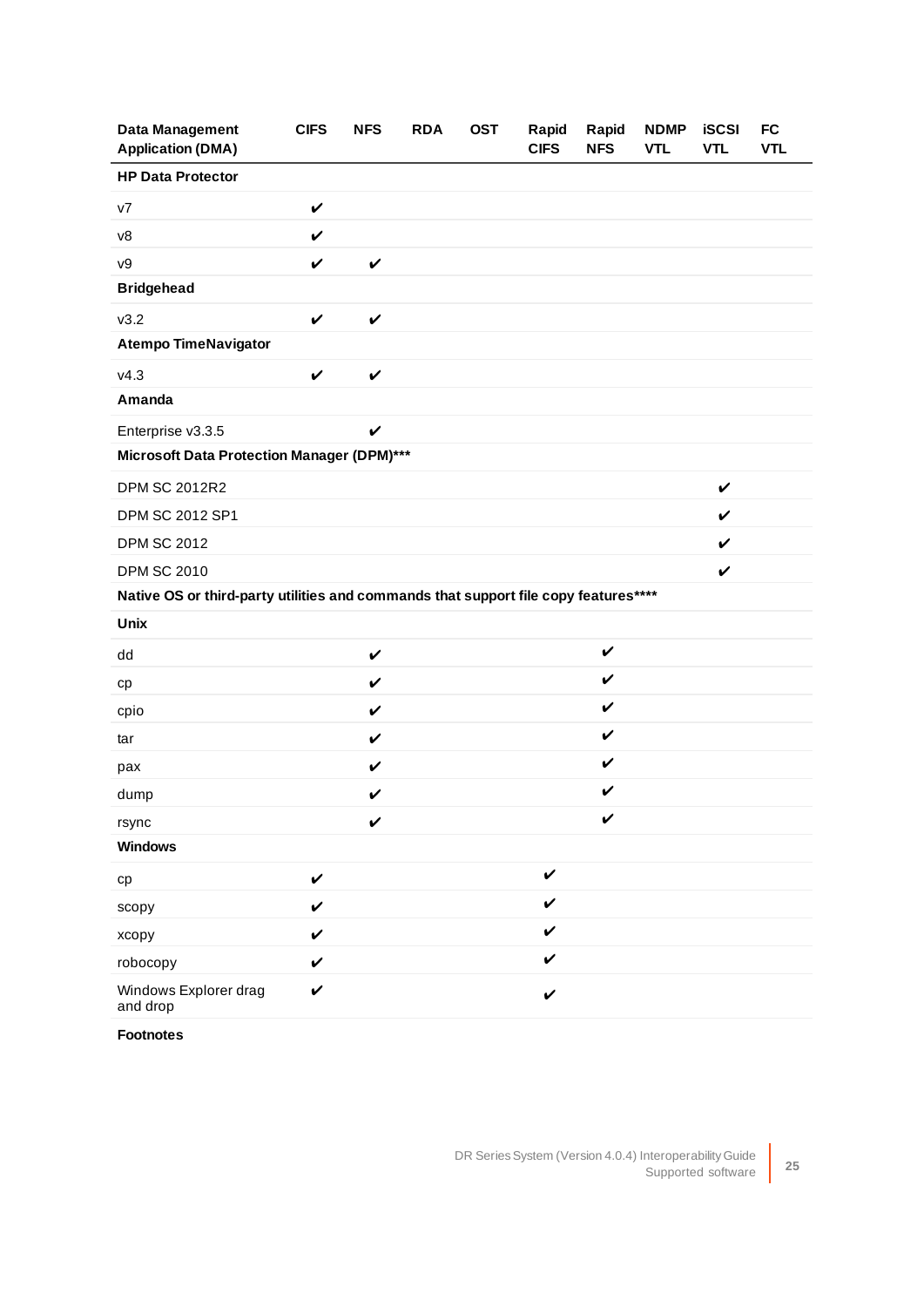| Data Management          |  |  |  |                  | CIFS NFS RDA OST Rapid Rapid NDMP ISCSI FC |            |
|--------------------------|--|--|--|------------------|--------------------------------------------|------------|
| <b>Application (DMA)</b> |  |  |  | CIFS NFS VTL VTL |                                            | <b>VTL</b> |

**\*** For NetVault Backup v11.0 and v11.1, NetBackup v7.7 and v8.0, and CommVault Simpana v10 and v11 with NDMP: For NetApp C mode filers SVM-Scoped NDMP, backup is not supported. You need to use Node-Scoped NDMP backup.

The DR Rapid Air Gap solution has been implemented with NetVault 11.4.5 in DR Series system release 4.0.3.

Support for multi-initiators with NetVault 11.4.5 has been added for FC VTL in DR Series version 4.0.3.

**\*\*** Requires DR Series system release 4.0.0274.0a or later for BE16 and NetBackup 8.0 support. With DR Series system release 4.0.3 it is possible to configure OST and VTL devices as Quest type. For Netbackup 8.0 to work with these devices, a mapping file needs to be installed. Contact Quest support for more details. Starting with BE 20, Quest OST and VTL devices are supported.

**\*\*\*** For Microsoft DPM: Only tape media of size 800 GB (LTO4) is supported. No other tape size should be used for backups. Refer to the Microsoft DPM best practices guide titled, Setting Up the DR Series System as a VTL Backup Target on Microsoft Data Protection Manager, on **[support.quest.com/DR-Series](http://support.quest.com/DR-Series)** for more detailed information and for recommended tape and library drivers for iSCSI VTL.

**\*\*\*\*** Deduplication savings are based on the data backed up and the frequency of base and incremental backups.

**NOTE:** Supported Windows and Unix operating systems for the supported backup software versions can i include:

- Windows (2003, 2008, 2012, 2012 R2, 2016; 32-bit and 64-bit systems)
- Unix (Linux RHEL 5.x, RHEL 6.x, RHEL 7.x, SUSE 10, SUSE 11, AIX 7.1, Solaris 10 x86; 32-bit and 64-bit systems)

### <span id="page-25-0"></span>**Supported operating systems for iSCSI initiators**

The following table lists the supported operating systems that are compatible with iSCSI VTL in the DR Series system.

#### **Table 23: Supported OS - iSCI initiators**

| <b>Operating System</b> | <b>Version</b> |     |   |                           |  |  |  |
|-------------------------|----------------|-----|---|---------------------------|--|--|--|
| Windows                 | 2008           |     |   | 2008 R2 2012 2012 R2 2016 |  |  |  |
|                         | V              | V   | ✓ | ✔                         |  |  |  |
| <b>RHEL</b>             | 6.0            | 7.0 |   |                           |  |  |  |
|                         | V              | ✓   |   |                           |  |  |  |
| CentOS                  | 6.6            |     |   |                           |  |  |  |
|                         |                |     |   |                           |  |  |  |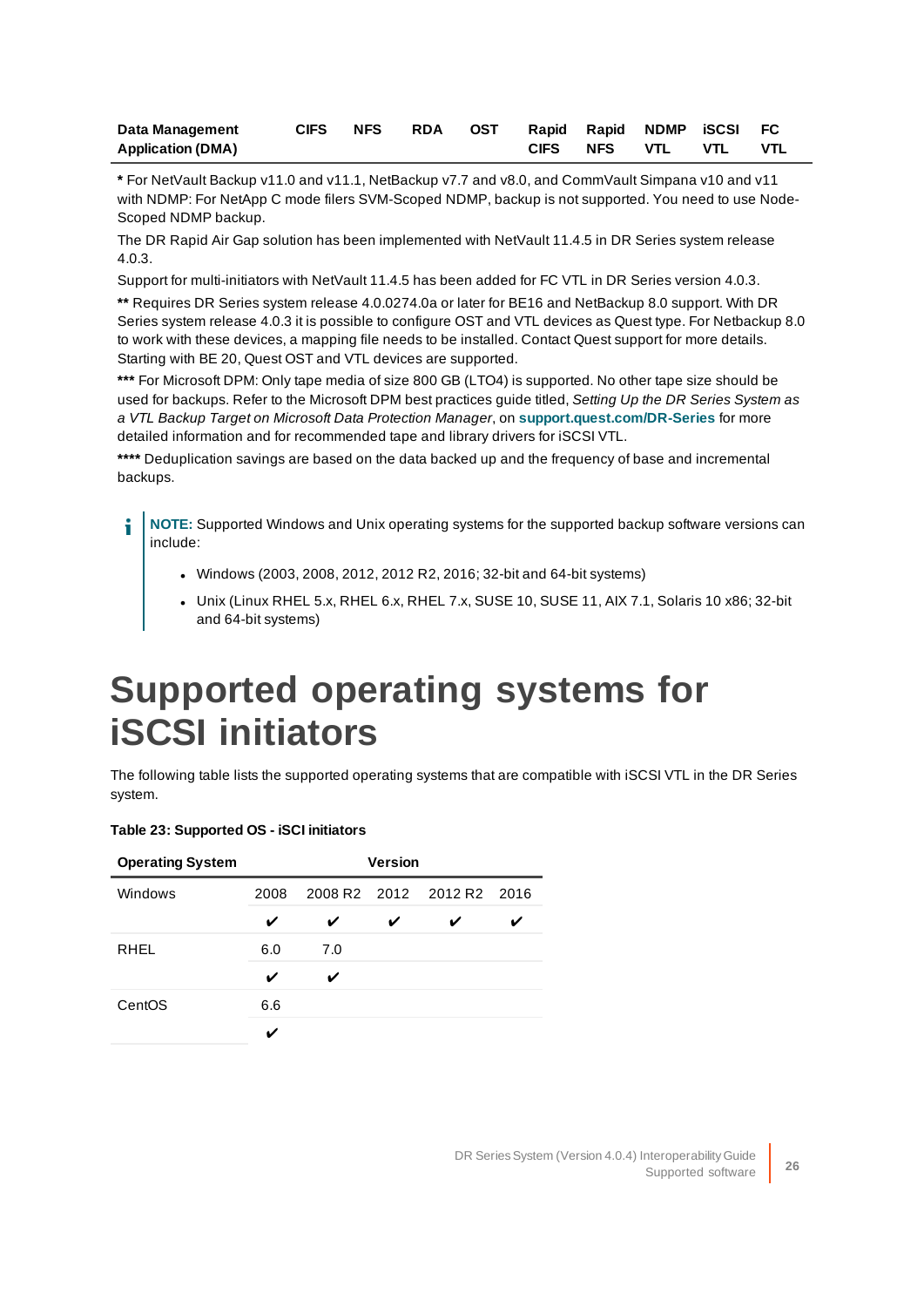## <span id="page-26-0"></span>**Supported operating systems for FC initiators**

The following table lists the supported operating systems that are compatible with Fibre Channel (FC) VTL in the DR Series system.

#### **Table 24: Supported OS - fibre channel initiators**

| <b>Operating System</b> | <b>Version</b> |     |   |                           |  |  |  |  |
|-------------------------|----------------|-----|---|---------------------------|--|--|--|--|
| Windows                 | 2008           |     |   | 2008 R2 2012 2012 R2 2016 |  |  |  |  |
|                         | ✓              | V   | ✔ | ✔                         |  |  |  |  |
| <b>RHEL</b>             | 6.0            | 7.0 |   |                           |  |  |  |  |
|                         | V              |     |   |                           |  |  |  |  |
| CentOS                  | 6.6            |     |   |                           |  |  |  |  |
|                         |                |     |   |                           |  |  |  |  |

### <span id="page-26-1"></span>**Supported NAS Filers for NDMP**

The following table lists the NAS filers supported with NDMP VTL in the latest version of the DR Series system. The DR Series system VTL is supported in a three-way NDMP configuration only.

| <b>NAS Filer</b> | <b>Version</b>             |                                      |  |  |  |  |  |
|------------------|----------------------------|--------------------------------------|--|--|--|--|--|
| Dell FluidFS     | V3                         | V4                                   |  |  |  |  |  |
|                  | ✓                          | ✔                                    |  |  |  |  |  |
| NetApp           | ONTAP 8.x 7-Mode           | ONTAP 8.x C-Mode<br>ONTAP 9.x C-Mode |  |  |  |  |  |
|                  |                            |                                      |  |  |  |  |  |
| <b>EMC</b>       | VNX OE 7. $x$ and 8.0. $x$ | Isilon OneFS 7.0 x                   |  |  |  |  |  |
|                  |                            |                                      |  |  |  |  |  |
| <b>SUN NAS</b>   | 2011                       |                                      |  |  |  |  |  |
|                  |                            |                                      |  |  |  |  |  |

#### **Table 25: Supported NAS filers - NDMP**

### <span id="page-26-2"></span>**Supported NAS filers for FC**

The following table lists the NAS filers supported with Fibre Channel (FC) VTL in the latest version of the DR Series system.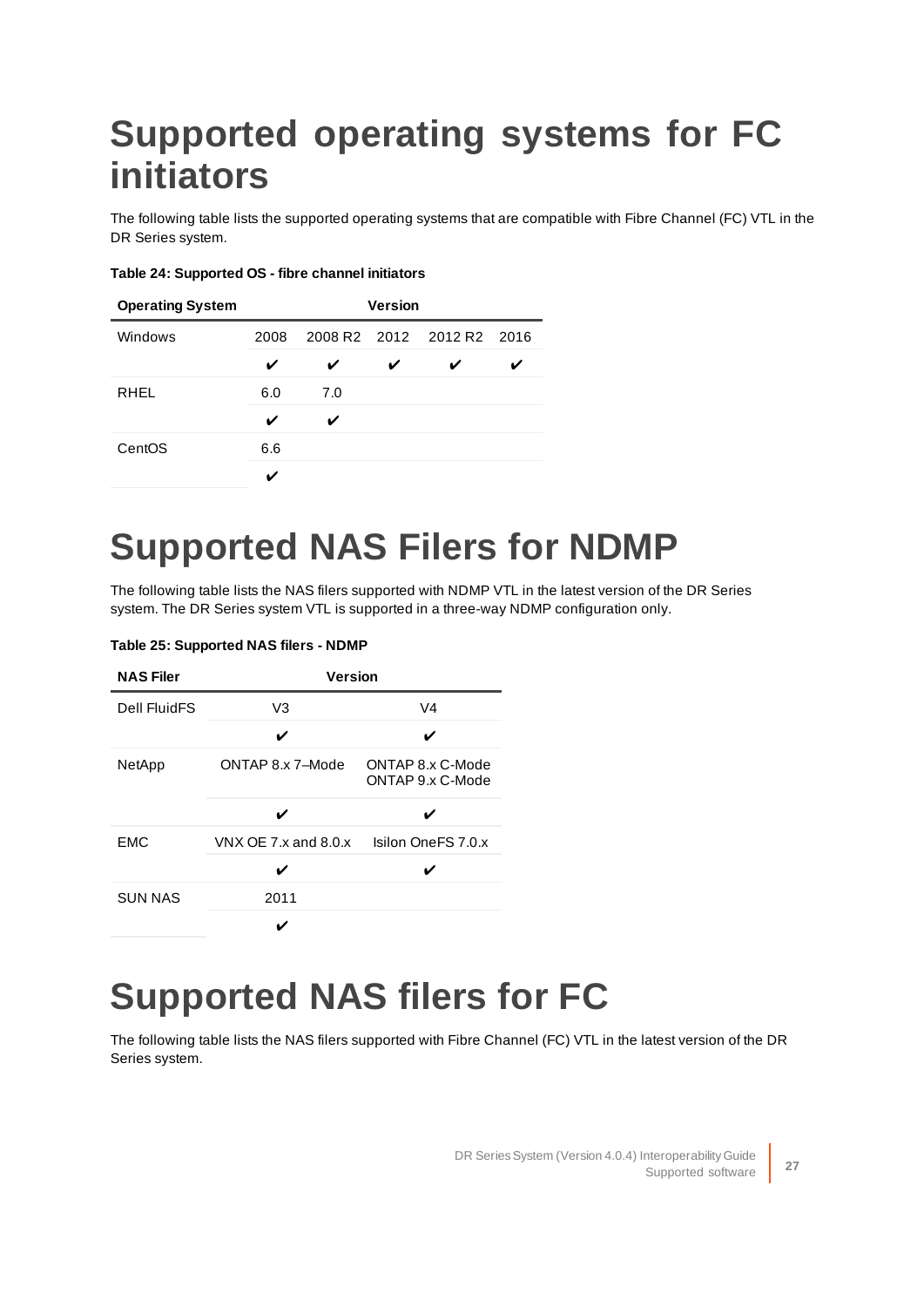#### **Table 26: Supported NAS filers - fibre channel**

| <b>NAS Filer</b> |                  | <b>Version</b>                          |  |
|------------------|------------------|-----------------------------------------|--|
|                  | ONTAP 8.x 7-Mode | ONTAP 8.x C-Mode*<br>ONTAP 9.x C-Mode** |  |
| NetApp           |                  | "                                       |  |
|                  |                  |                                         |  |

#### **Footnotes:**

**\*** For NetApp C mode filers SVM-Scoped NDMP backup is not supported. You have to use Node-Scoped NDMP backup.

<span id="page-27-0"></span>**\*\*** Supported with the NetVault Backup 11.4 data management application (DMA) exclusively. Other DMAs are planned for future releases.

### **Network file protocols and backup client operating systems**

The following information lists the supported system network protocols and the corresponding supported client operating systems.

|  |  | Table 27: Supported network protocols |  |  |
|--|--|---------------------------------------|--|--|
|--|--|---------------------------------------|--|--|

| <b>Protocol</b> | <b>Versions</b>                                          | <b>Backup Client OS</b>                                                                                                                                                   |
|-----------------|----------------------------------------------------------|---------------------------------------------------------------------------------------------------------------------------------------------------------------------------|
| <b>CIFS</b>     | SMB 1.0<br>SMB2_01 (for DR Series<br>system release 4.0) | Windows 2003 and later (32- and 64-bit).<br>NOTE: MS-DOS-compatible 8.3 file names (short file names), CIFS<br>protocol feature is not supported by the DR Series system. |
| <b>NFS</b>      | V <sub>3</sub> over TCP                                  | Unix (Linux RHEL 5.x, RHEL 6.x, RHEL 7.x, SUSE 10, SUSE 11, AIX<br>7.1, Solaris 10 x86; 32-bit and 64-bit systems)                                                        |

### <span id="page-27-1"></span>**Supported Web browsers**

This section lists the minimum supported web browsers for use with the DR Series system.

#### **Table 28: Supported web browsers**

| <b>Software</b>             | <b>Versions</b> |
|-----------------------------|-----------------|
| Mozilla Firefox             | 43 or later     |
| Microsoft Internet Explorer | 11.0            |
| Google Chrome               | 48 or later     |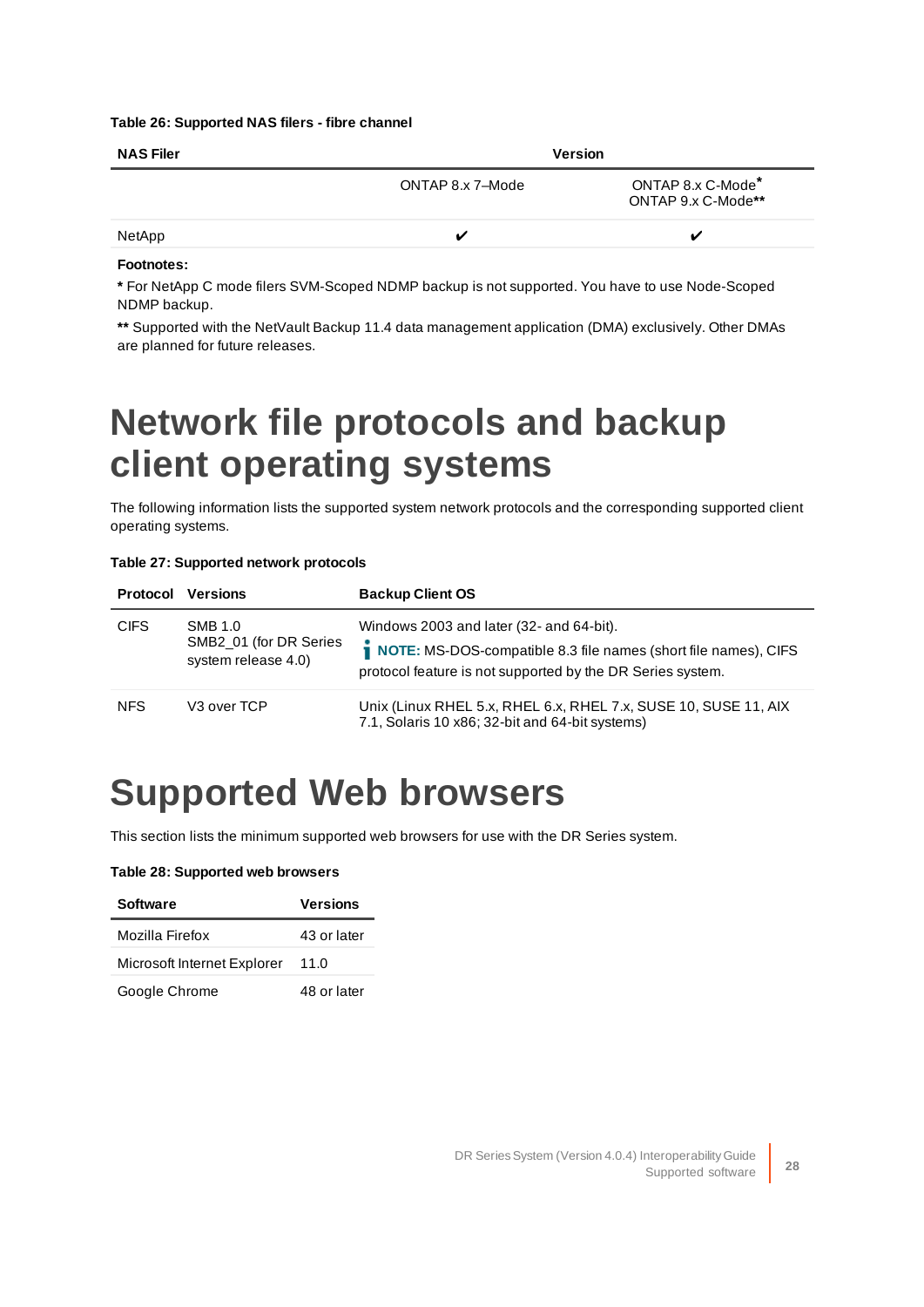## <span id="page-28-0"></span>**DR2000v platform limits**

### <span id="page-28-1"></span>**DR2000v (1 TB, 2 TB, and 4TB capacities)**

This section lists the supported hypervisor platform limits for the basic DR2000v system (system capacities of 1 TB, 2 TB, and 4 TB).

#### **Table 29: Supported hypervisor platforms -1 TB, 2TB, 4TB DR2000v**

| <b>Hypervisor Platform Feature</b> | Limit     |
|------------------------------------|-----------|
| Max containers                     | 8         |
| Max storage groups                 | 4         |
| Max files                          | 1 million |
| Max NFS clients                    | 8         |
| Max CIFS clients                   | 8         |
| Max parallel streams               | 64        |
| Maximum Rapid CIFS connections     | 8         |
| Maximum Rapid NFS connections      | 8         |
| Max RDA open images                | 8         |
| Max OST connections                | 16        |
| Max RDA connections                | 16        |
| Max RDA streams                    | 16        |
| Maximum replications per system    | 8:1       |

### <span id="page-28-2"></span>**DR2000v (12 TiB and 24TiB capacity)**

This section lists the supported hypervisor platform limits for the DR2000v system (12 TiB and 24 TiB).

#### **Table 30: Supported hypervisor platforms -12 TiB, 24 TiB, DR2000v**

| <b>Hypervisor Platform Feature</b> | l imit     |
|------------------------------------|------------|
| Max containers                     | 8          |
| Max storage groups                 | Δ          |
| Max files                          | 64 million |
| Max NFS clients                    | 8          |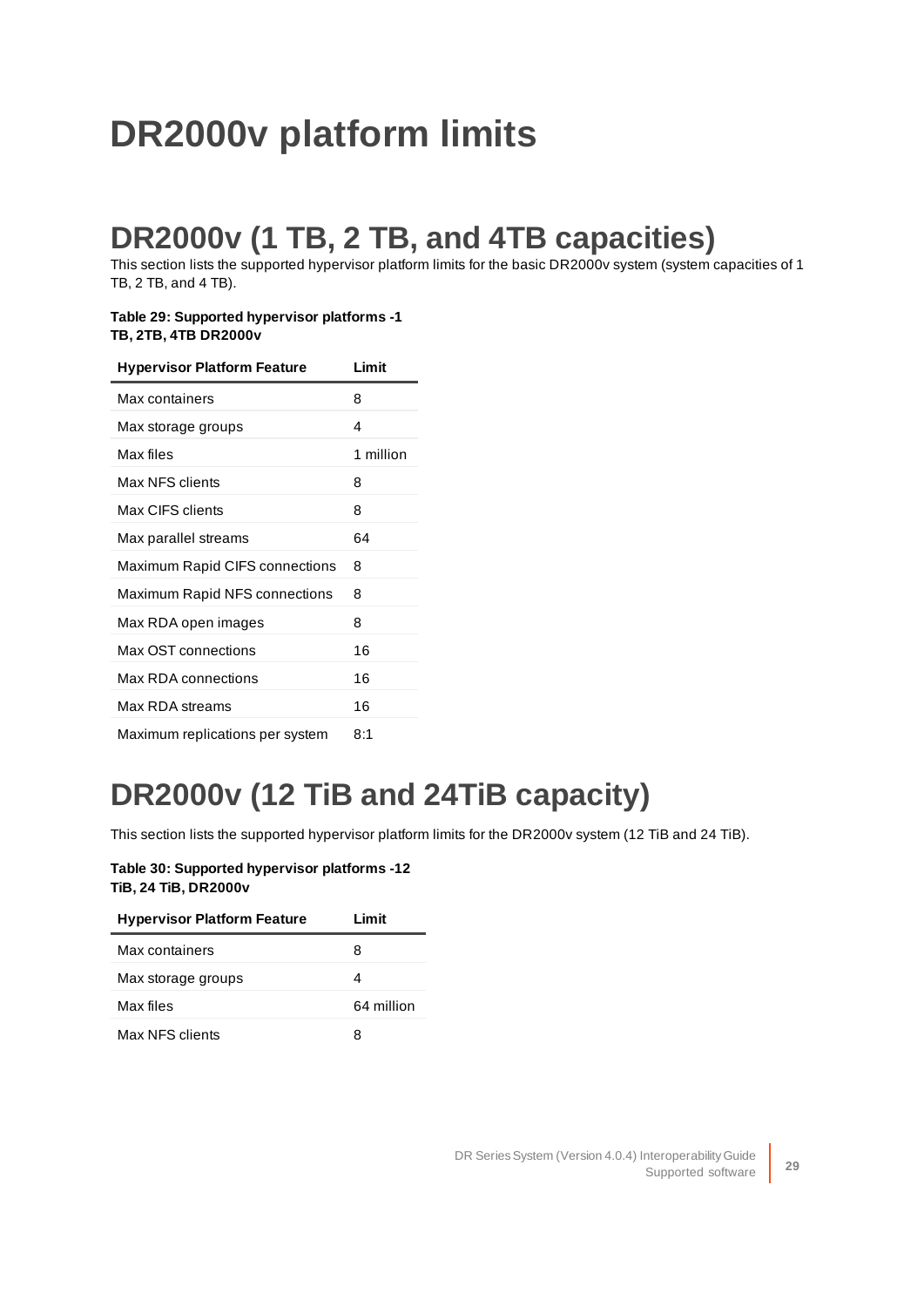| <b>Hypervisor Platform Feature</b> | Limit |
|------------------------------------|-------|
| Max CIFS clients                   | 8     |
| Max parallel streams               | 64    |
| Maximum Rapid CIFS connections     | 8     |
| Maximum Rapid NFS connections      | 8     |
| Max RDA open images                | 16    |
| Max OST connections                | 16    |
| Max RDA connections                | 24    |
| Max RDA streams                    | 16    |
| Maximum replications per system    | 8:1   |

### <span id="page-29-0"></span>**DR2000v licensing**

The DR2000v uses a standalone license.

**NOTE:** The DR2000v 30-day trial version does not require a license to be installed on a DR Series hardware system for operation.

### <span id="page-29-1"></span>**DR2000v licensing limits for registered DR Series hardware systems**

DR4000, DR4100, DR4300e, and DR4300 support up to 32 DR2000v licenses; and, DR6000 and DR6300 support up to 64 DR2000v licenses. DR2000v licenses cannot be expanded.

A virtual hypervisor server is required for licenses to be loaded, and the DR2000v uses the disks resident in that hypervisor server.

**NOTE:** When a DR Series hardware appliance is used as a license server for a DR2000v, it can also be i used as a replication target or backup target.

### <span id="page-29-2"></span>**DR2000v hyperscale licensing**

i

VM Hyperscale licenses are deployed on the DR Series system appliance to support and maintain multiple virtual DR2000v appliances that are licensed by a single hardware-based DR Series system. A single DR Series hardware system can support up to 3,000 virtual machines.

**NOTE:** Hyperscale systems can also be used as a regular operating DR Series system.

For more information on Hyperscale licenses contact Quest support.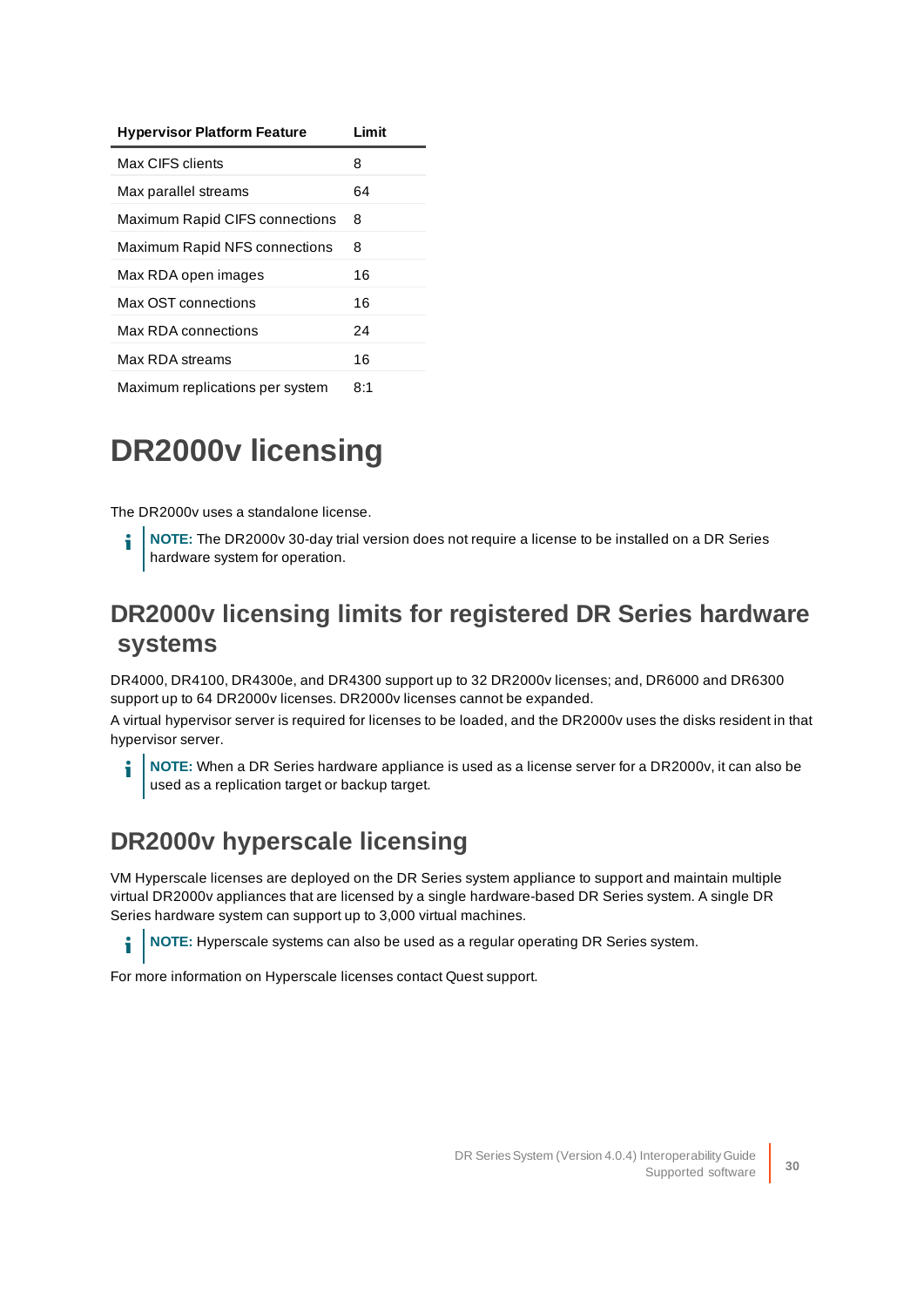### <span id="page-30-0"></span>**DR4300e core supported system limits**

This section lists the supported configuration limits for the DR4300e core system.

| Table 31: Supported configuration limits - DR4300e core |  |
|---------------------------------------------------------|--|
|---------------------------------------------------------|--|

| <b>Feature</b>                                                | <b>System Limit</b>                                                                                                                                                                                                                                                                                                                                                          |
|---------------------------------------------------------------|------------------------------------------------------------------------------------------------------------------------------------------------------------------------------------------------------------------------------------------------------------------------------------------------------------------------------------------------------------------------------|
| Maximum files                                                 | 32 million (DR without expansion shelf)<br>150 million (DR with expansion shelf)                                                                                                                                                                                                                                                                                             |
| Maximum storage groups                                        | 4                                                                                                                                                                                                                                                                                                                                                                            |
| Maximum containers                                            | 32                                                                                                                                                                                                                                                                                                                                                                           |
| Maximum number of files<br>replicated per container at a time | 32                                                                                                                                                                                                                                                                                                                                                                           |
| Maximum CIFS connections                                      | 32                                                                                                                                                                                                                                                                                                                                                                           |
| Maximum NFS connections                                       | 32                                                                                                                                                                                                                                                                                                                                                                           |
| Maximum OST connections                                       | 256                                                                                                                                                                                                                                                                                                                                                                          |
| Maximum Rapid CIFS connections                                | 32                                                                                                                                                                                                                                                                                                                                                                           |
| Maximum Rapid NFS connections                                 | 32                                                                                                                                                                                                                                                                                                                                                                           |
| Maximum RDS connections                                       | 256                                                                                                                                                                                                                                                                                                                                                                          |
| Maximum RDS streams                                           | 256                                                                                                                                                                                                                                                                                                                                                                          |
| Maximum NDMP sessions                                         | 4                                                                                                                                                                                                                                                                                                                                                                            |
| Maximum iSCSI sessions                                        | 4                                                                                                                                                                                                                                                                                                                                                                            |
| Maximum replications per system                               | 32:1<br>$\frac{1}{2}$ MoTE II ( 20 RB 0 $\left( \frac{1}{2} \right)$ ) ( $\left( \frac{1}{2} \right)$ ) ( $\left( \frac{1}{2} \right)$ ) ( $\left( \frac{1}{2} \right)$ ) ( $\left( \frac{1}{2} \right)$ ) ( $\left( \frac{1}{2} \right)$ ) ( $\left( \frac{1}{2} \right)$ ) ( $\left( \frac{1}{2} \right)$ ) ( $\left( \frac{1}{2} \right)$ ) ( $\left( \frac{1}{2} \right$ |

**NOTE:** Up to 32 DR Series systems can write to separate, individual containers on a single, target DR4300e core system.

### <span id="page-30-1"></span>**DR4300e supported system limits**

This section lists the supported configuration limits for the DR4300e system.

#### **Table 32: Supported configuration limites - DR4300e**

| <b>Feature</b>                                                   | <b>System Limit</b>                                                              |
|------------------------------------------------------------------|----------------------------------------------------------------------------------|
| Maximum files                                                    | 32 million (DR without expansion shelf)<br>150 million (DR with expansion shelf) |
| Maximum storage groups                                           | 4                                                                                |
| Maximum containers                                               | 32                                                                               |
| Maximum number of files replicated 32<br>per container at a time |                                                                                  |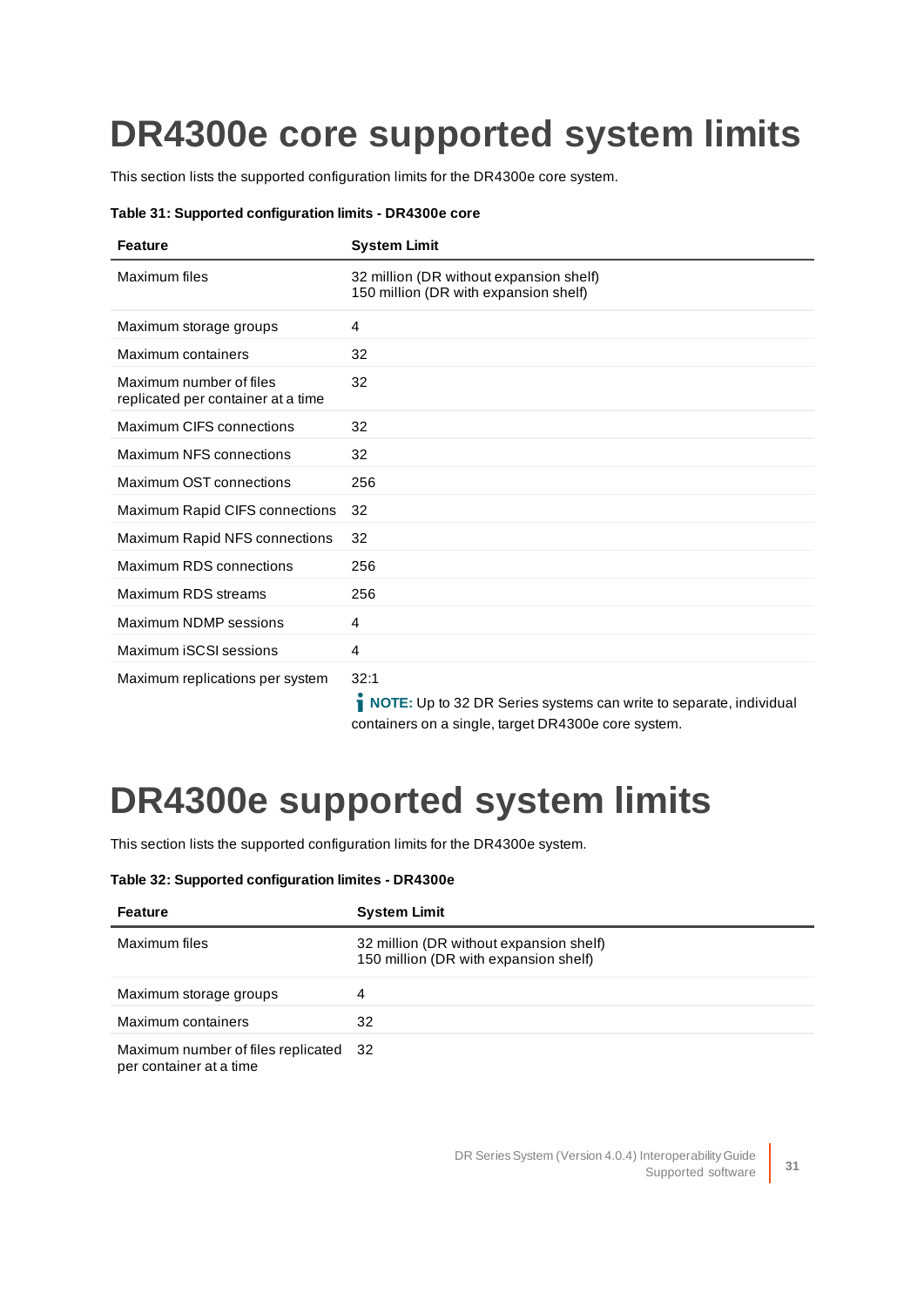| <b>Feature</b>                  | <b>System Limit</b>                                                                                                                                                                                                                                                                                                                                                          |
|---------------------------------|------------------------------------------------------------------------------------------------------------------------------------------------------------------------------------------------------------------------------------------------------------------------------------------------------------------------------------------------------------------------------|
| Maximum CIFS connections        | 32                                                                                                                                                                                                                                                                                                                                                                           |
| Maximum NFS connections         | 32                                                                                                                                                                                                                                                                                                                                                                           |
| Maximum OST connections         | 256                                                                                                                                                                                                                                                                                                                                                                          |
| Maximum Rapid CIFS connections  | 32                                                                                                                                                                                                                                                                                                                                                                           |
| Maximum Rapid NFS connections   | 32                                                                                                                                                                                                                                                                                                                                                                           |
| Maximum RDS connections         | 256                                                                                                                                                                                                                                                                                                                                                                          |
| Maximum RDS streams             | 256                                                                                                                                                                                                                                                                                                                                                                          |
| Maximum NDMP sessions           | 4                                                                                                                                                                                                                                                                                                                                                                            |
| Maximum iSCSI sessions          | $\overline{4}$                                                                                                                                                                                                                                                                                                                                                               |
| Maximum replications per system | 32:1<br>$\frac{1}{2}$ MoTF II ( 20 RB 0 $\left( \frac{1}{2} \right)$ ) ( $\left( \frac{1}{2} \right)$ ) ( $\left( \frac{1}{2} \right)$ ) ( $\left( \frac{1}{2} \right)$ ) ( $\left( \frac{1}{2} \right)$ ) ( $\left( \frac{1}{2} \right)$ ) ( $\left( \frac{1}{2} \right)$ ) ( $\left( \frac{1}{2} \right)$ ) ( $\left( \frac{1}{2} \right)$ ) ( $\left( \frac{1}{2} \right$ |

**NOTE:** Up to 32 DR Series systems can write to separate, individual containers on a single, target DR4300e system.

### <span id="page-31-0"></span>**DR4300 supported system limits**

This section lists the supported configuration limits for the DR4300 system.

#### **Table 33: Supported configuration limits - DR4300**

| <b>Feature</b>                                                | <b>System Limit</b>                                                                            |
|---------------------------------------------------------------|------------------------------------------------------------------------------------------------|
| Maximum files                                                 | 128 million (DR without expansion shelf)<br>250 million (DR with one or two expansion shelves) |
| Maximum storage groups                                        | 8                                                                                              |
| Maximum containers                                            | 64                                                                                             |
| Maximum number of files replicated<br>per container at a time | 64                                                                                             |
| Maximum CIFS connections                                      | 64                                                                                             |
| Maximum NFS connections                                       | 64                                                                                             |
| Maximum OST connections                                       | 256                                                                                            |
| Maximum Rapid CIFS connections                                | 64                                                                                             |
| Maximum Rapid NFS connections                                 | 64                                                                                             |
| Maximum RDS connections                                       | 256                                                                                            |
| Maximum RDS streams                                           | 256                                                                                            |
| Maximum NDMP sessions                                         | 4                                                                                              |
| Maximum iSCSI sessions                                        | 4                                                                                              |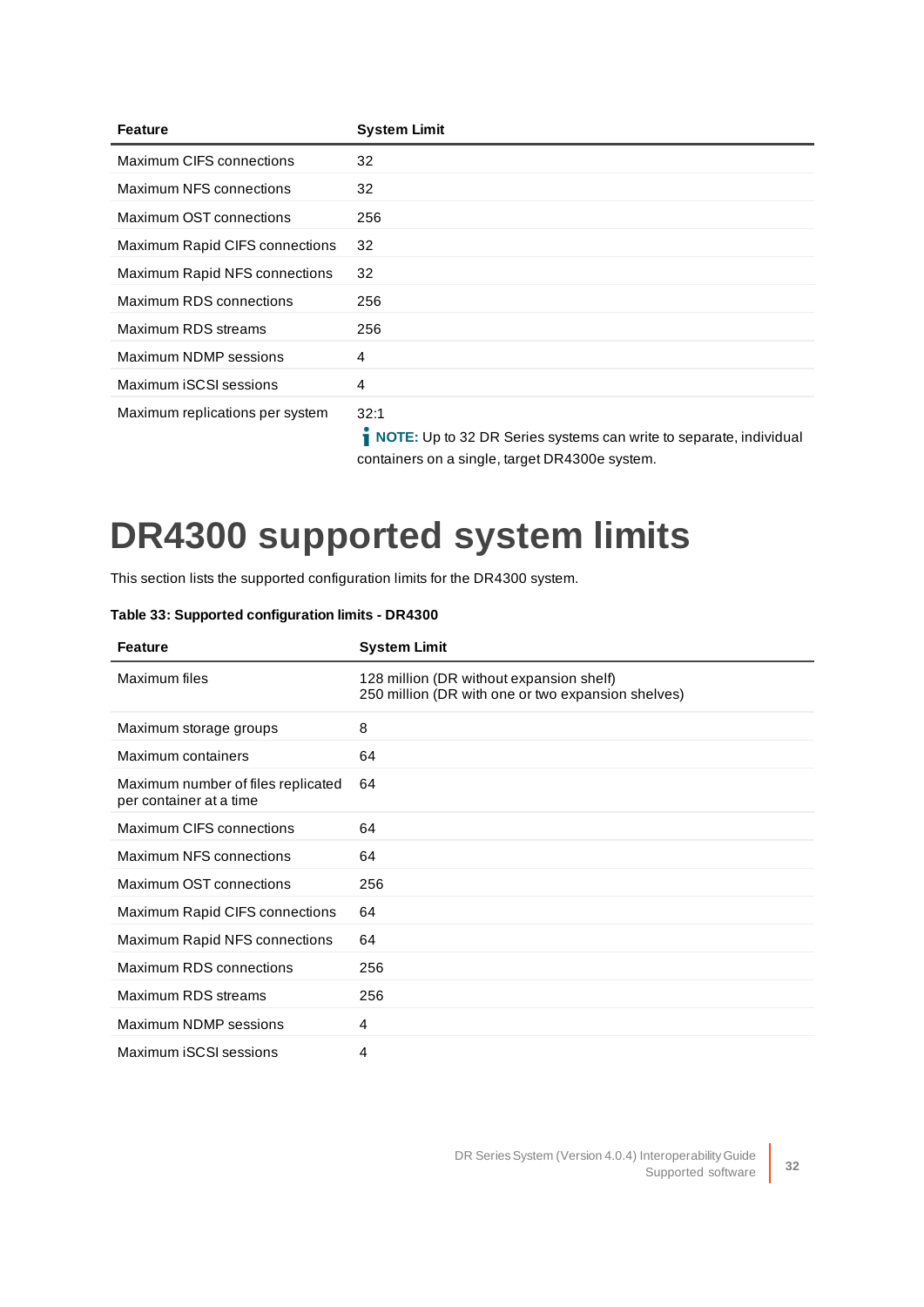| <b>Feature</b>                  | <b>System Limit</b>                                                        |
|---------------------------------|----------------------------------------------------------------------------|
| Maximum FC sessions             | 4                                                                          |
| Maximum FC-VTL backup streams   | 240                                                                        |
| Maximum replications per system | 64:1<br>NOTE: Up to 64 DR Series systems can write to separate, individual |

containers on a single, target DR4300 system.

# <span id="page-32-0"></span>**DR6300 supported system limits**

This section lists the supported configuration limits for the DR6300 system.

|  | Table 34: Supported configuration limits - DR6300 |  |
|--|---------------------------------------------------|--|
|  |                                                   |  |
|  |                                                   |  |

| <b>Feature</b>                                                | <b>System Limit</b>                                                                                                                                                                        |
|---------------------------------------------------------------|--------------------------------------------------------------------------------------------------------------------------------------------------------------------------------------------|
| Maximum files                                                 | 128 million (DR with 2 TB, 3 TB, 4 TB, 6TB, and 8TB drives without<br>expansion shelf)<br>250 million (DR with 2 TB, 3 TB, 4 TB, 6TB, and 8TB drives with at least<br>one expansion shelf) |
| Maximum storage groups                                        | 8                                                                                                                                                                                          |
| Maximum containers                                            | 128                                                                                                                                                                                        |
| Maximum number of files replicated<br>per container at a time | 64                                                                                                                                                                                         |
| Maximum CIFS connections                                      | 128                                                                                                                                                                                        |
| Maximum NFS connections                                       | 128                                                                                                                                                                                        |
| Maximum OST connections                                       | 256                                                                                                                                                                                        |
| Maximum Rapid CIFS connections                                | 128                                                                                                                                                                                        |
| Maximum Rapid NFS connections                                 | 128                                                                                                                                                                                        |
| Maximum RDS connections                                       | 512                                                                                                                                                                                        |
| Maximum RDS streams                                           | 512                                                                                                                                                                                        |
| Maximum NDMP sessions                                         | $\overline{4}$                                                                                                                                                                             |
| Maximum iSCSI sessions                                        | 4                                                                                                                                                                                          |
| Maximum FC sessions                                           | $\overline{4}$                                                                                                                                                                             |
| Maximum FC-VTL backup streams                                 | 240                                                                                                                                                                                        |
| Maximum replications per system                               | 128:1                                                                                                                                                                                      |

**NOTE:** Up to 128 DR Series systems can write to separate, individual containers on a single, target DR6300 system.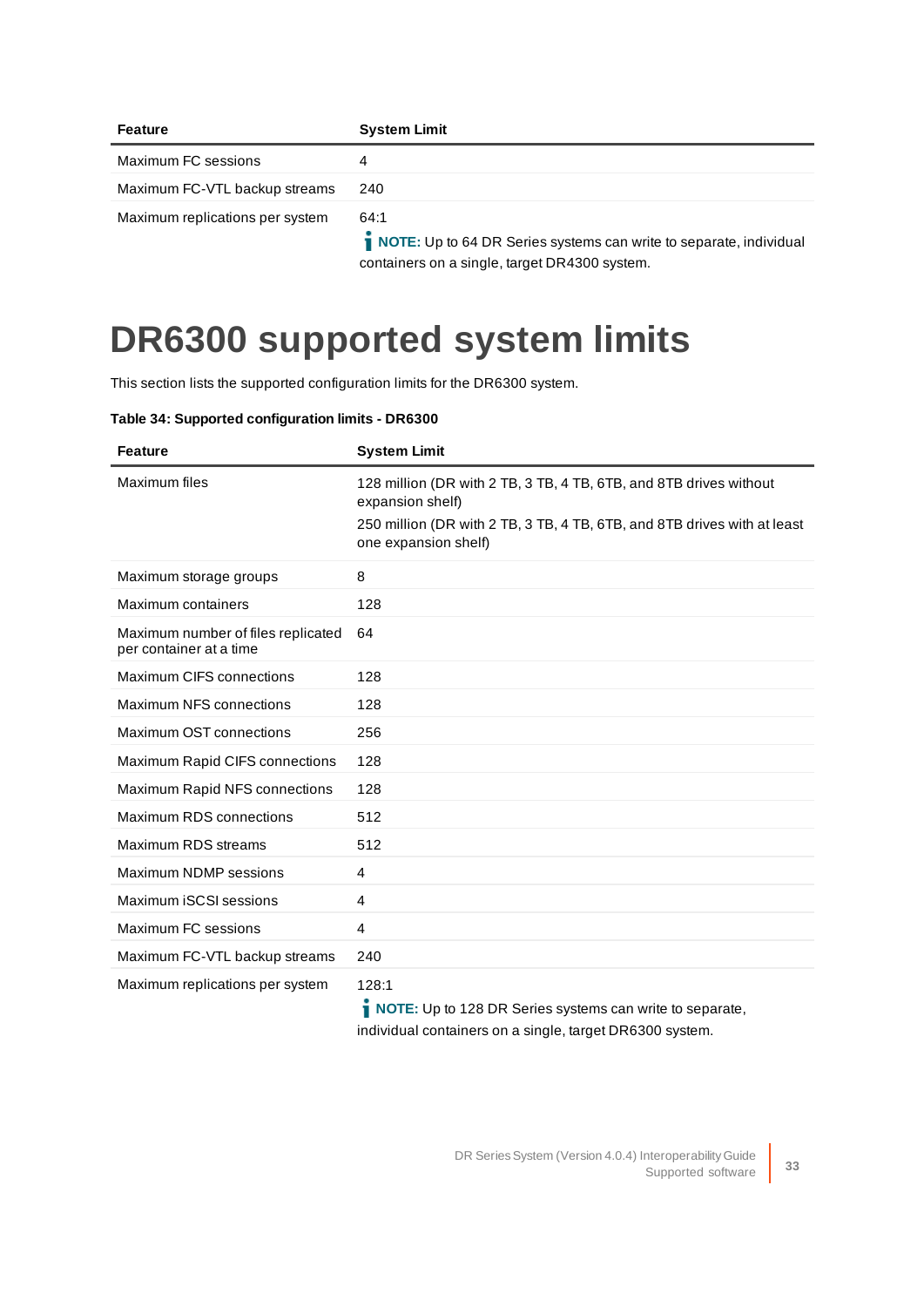### <span id="page-33-0"></span>**DR4000 and DR4100 supported system limits**

This section lists the supported configuration limits for the basic DR4000 and DR4100 system.

#### **Table 35: Supported configuration limits - DR4000, DR4100**

| <b>Feature</b>                                                | <b>System Limit</b>                                                                                                                                                                                                                                                                                                                                   |
|---------------------------------------------------------------|-------------------------------------------------------------------------------------------------------------------------------------------------------------------------------------------------------------------------------------------------------------------------------------------------------------------------------------------------------|
| <b>Maximum Files</b>                                          | 32 million (DR with 300 GB, 600 GB, and 1 TB drives without expansion<br>shelf)<br>128 million (DR with 2 TB and 3 TB drives without expansion shelf)<br>150 million (DR with 300 GB, 600 GB, and 1 TB internal drives with at<br>least one expansion shelf)<br>256 million (DR with 2 TB, 3 TB, and 4TB drives with at least one<br>expansion shelf) |
| Maximum storage groups                                        | 4                                                                                                                                                                                                                                                                                                                                                     |
| Maximum containers                                            | 32                                                                                                                                                                                                                                                                                                                                                    |
| Maximum number of files<br>replicated per container at a time | 32                                                                                                                                                                                                                                                                                                                                                    |
| <b>Maximum CIFS connections</b>                               | 32                                                                                                                                                                                                                                                                                                                                                    |
| Maximum NFS connections                                       | 32                                                                                                                                                                                                                                                                                                                                                    |
| Maximum OST connections                                       | 256                                                                                                                                                                                                                                                                                                                                                   |
| Maximum Rapid CIFS<br>connections                             | 32                                                                                                                                                                                                                                                                                                                                                    |
| Maximum Rapid NFS connections                                 | 32                                                                                                                                                                                                                                                                                                                                                    |
| Maximum RDS connections                                       | 256                                                                                                                                                                                                                                                                                                                                                   |
| Maximum RDS streams                                           | 256                                                                                                                                                                                                                                                                                                                                                   |
| Maximum NDMP sessions                                         | 4                                                                                                                                                                                                                                                                                                                                                     |
| Maximum iSCSI sessions                                        | 4                                                                                                                                                                                                                                                                                                                                                     |
| Maximum replications per system                               | 32:1<br>$\mathbf{M} \bullet \mathbf{F} \mathbf{F}$ is a set of $\mathbf{S}$ is a set of $\mathbf{S}$ is a set of $\mathbf{S}$ is a set of $\mathbf{S}$ is a set of $\mathbf{S}$ is a set of $\mathbf{S}$ is a set of $\mathbf{S}$ is a set of $\mathbf{S}$ is a set of $\mathbf{S}$ is a set                                                          |

**NOTE:** Up to 32 DR Series systems can write to separate, individual containers on a single, target DR4000/DR4100 system.

### <span id="page-33-1"></span>**DR6000 supported system limits**

This section lists the supported configuration limits for the basic DR6000 system.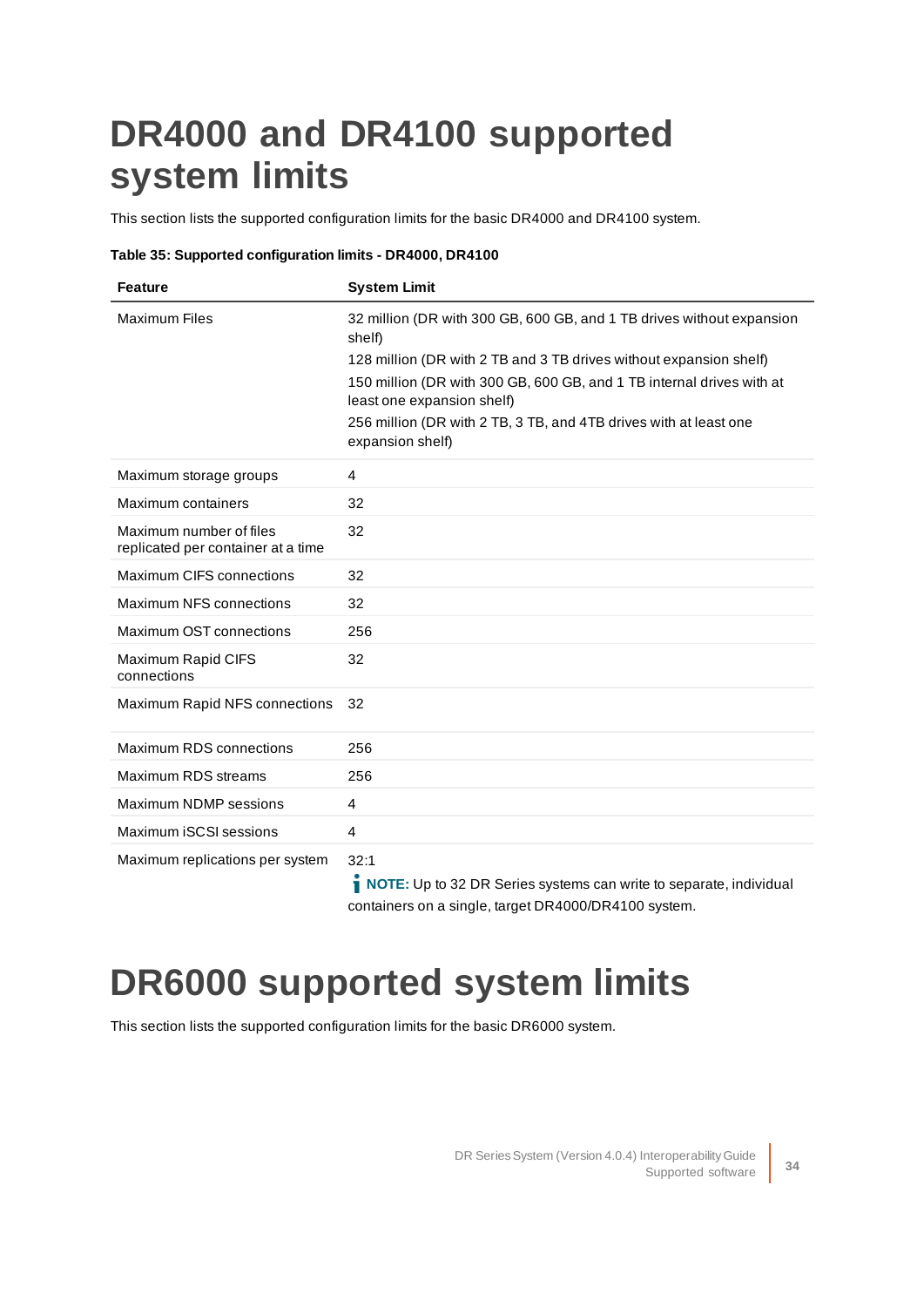#### **Table 36: Supported configuration limits - DR6000**

| <b>Feature</b>                                                | <b>System Limit</b>                                                                                                                                                                                                                                                                                                                                         |
|---------------------------------------------------------------|-------------------------------------------------------------------------------------------------------------------------------------------------------------------------------------------------------------------------------------------------------------------------------------------------------------------------------------------------------------|
| <b>Maximum Files</b>                                          | 32 million (DR with 300 GB, 600 GB, and 1 TB drives without<br>expansion shelf)<br>128 million (DR with 2 TB, 3 TB, 4 TB drives without expansion<br>shelf)<br>150 million (DR with 300 GB, 600 GB, and 1 TB internal drives with<br>at least one expansion shelf)<br>256 million (DR with 2 TB, 3 TB and 4 TB drives with at least one<br>expansion shelf) |
| Maximum storage groups                                        | 4                                                                                                                                                                                                                                                                                                                                                           |
| Maximum containers                                            | 64                                                                                                                                                                                                                                                                                                                                                          |
| Maximum number of files replicated per<br>container at a time | 64                                                                                                                                                                                                                                                                                                                                                          |
| <b>Maximum CIFS connections</b>                               | 64                                                                                                                                                                                                                                                                                                                                                          |
| Maximum NFS connections                                       | 64                                                                                                                                                                                                                                                                                                                                                          |
| Maximum Rapid CIFS connections                                | 64                                                                                                                                                                                                                                                                                                                                                          |
| Maximum Rapid NFS connections                                 | 64                                                                                                                                                                                                                                                                                                                                                          |
| Maximum OST connections                                       | 256                                                                                                                                                                                                                                                                                                                                                         |
| Maximum RDS connections                                       | 512                                                                                                                                                                                                                                                                                                                                                         |
| Maximum RDS streams                                           | 512                                                                                                                                                                                                                                                                                                                                                         |
| Maximum NDMP sessions                                         | 4                                                                                                                                                                                                                                                                                                                                                           |
| Maximum iSCSI sessions                                        | 4                                                                                                                                                                                                                                                                                                                                                           |
| Maximum replications per system                               | 64:1                                                                                                                                                                                                                                                                                                                                                        |

**NOTE:** Up to 64 DR Series systems can write to separate, individual containers on a single, target DR6000 system.

### <span id="page-34-0"></span>**Supported DR Rapid software and components**

i

All DR Series systems support DR Rapid. The supported DR Rapid software or components include:

- The type of media server installation (Linux or Windows)
- The DR Rapid plug-in component
- The supported DR Rapid protocol releases
- The Data Management Applications (DMAs)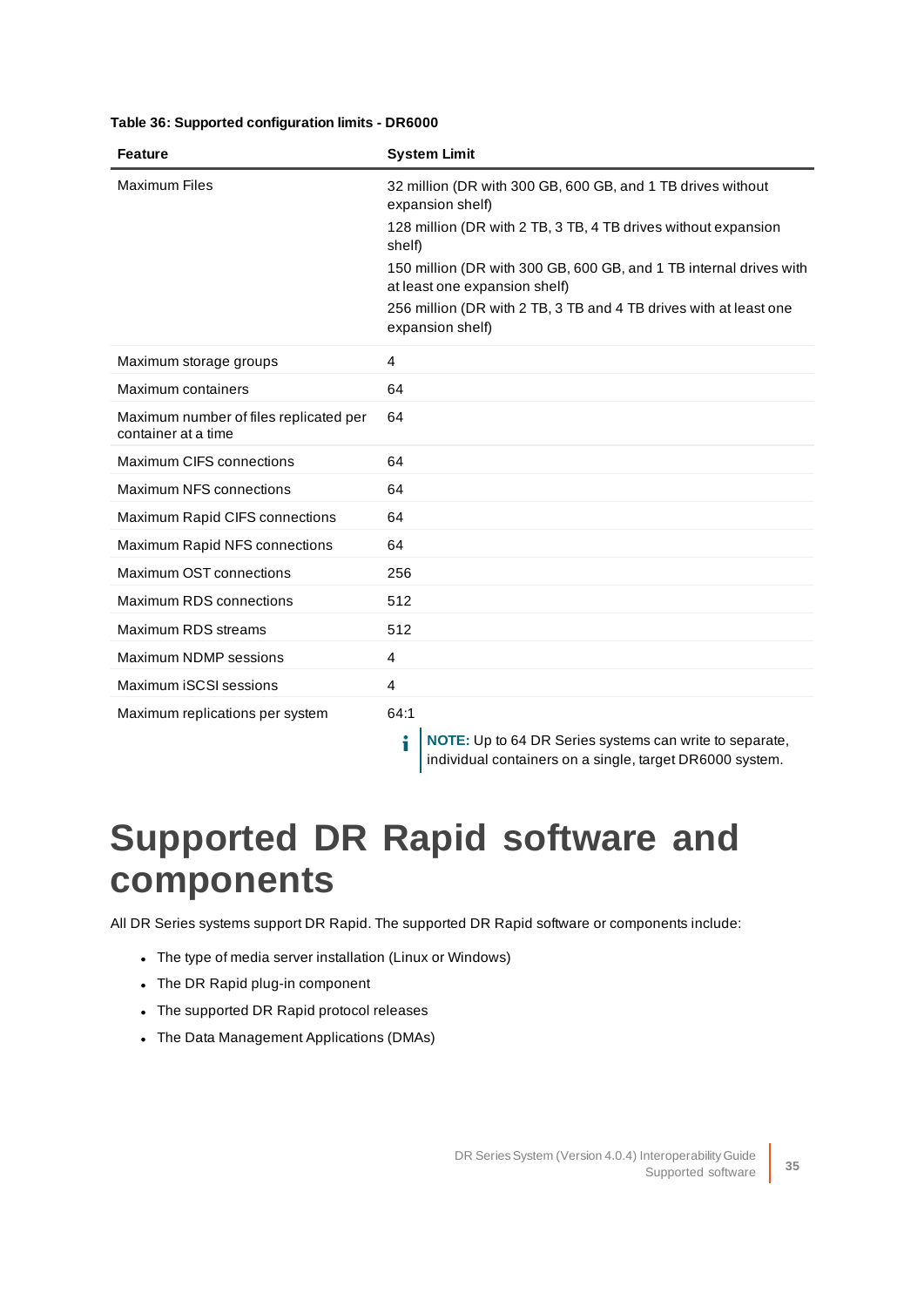ì **NOTE:** When the DR Series system software is updated, you might be required to update this plug-in on your clients manually. The plug-in is available for download from [support.quest.com/dr-series](http://support.quest.com/dr-series) by selecting your specific DR model and then navigating to **Software Downloads**. For the latest upgrade information, see the DR Series System Release Notes.

| <b>RDA with OST Software or Component</b>                                 | <b>Description</b>                                                          |
|---------------------------------------------------------------------------|-----------------------------------------------------------------------------|
| <b>Media Server</b>                                                       |                                                                             |
| Linux installations                                                       | Uses a Linux OST plug-in and the Red Hat<br>Package Manager (RPM) installer |
| Windows installations                                                     | Uses a Windows OST plug-in and the Microsoft<br>(MSI) installer             |
| RDA with OST Plug-in Component Supported Releases                         |                                                                             |
| Linux-based (64-bit)                                                      | Red Hat Enterprise Linux (RHEL)                                             |
|                                                                           | • Version $5.x$                                                             |
|                                                                           | Version 6.x                                                                 |
|                                                                           | • Version $7.x$                                                             |
|                                                                           | <b>SUSE</b>                                                                 |
|                                                                           | • Version 10                                                                |
|                                                                           | • Version 11                                                                |
| Windows-based Backup Exec 64-bit/32-bit                                   | Windows 2003 SP2                                                            |
| NetBackup 64-bit/32-bit (Windows 2003) 64-bit only                        | Windows 2008                                                                |
| (Windows 2008 and 2008 R2)                                                | <b>Windows 2008 R2</b>                                                      |
|                                                                           | Windows 2012                                                                |
|                                                                           | $\bullet$ Windows 2012 R2                                                   |
| RDA with NetVault Backup and RDA with vRanger<br><b>Plug-In Component</b> | <b>Supported Releases</b>                                                   |
| Linux-based X86 (32/64-bit)                                               | Red Hat Enterprise Linux (RHEL)                                             |
|                                                                           | • Version $5.x$                                                             |
|                                                                           | Version 6.x                                                                 |
|                                                                           | • Version $7.x$                                                             |
| Linux-based IA (64-bit)                                                   | Red Hat Enterprise Linux (RHEL) 4.x<br>$\bullet$                            |
| Windows X86 (32/64-bit)                                                   | Windows 2003 SP2                                                            |
|                                                                           | Windows 2008                                                                |
|                                                                           | Windows 2008 R2                                                             |
|                                                                           | Windows 2012                                                                |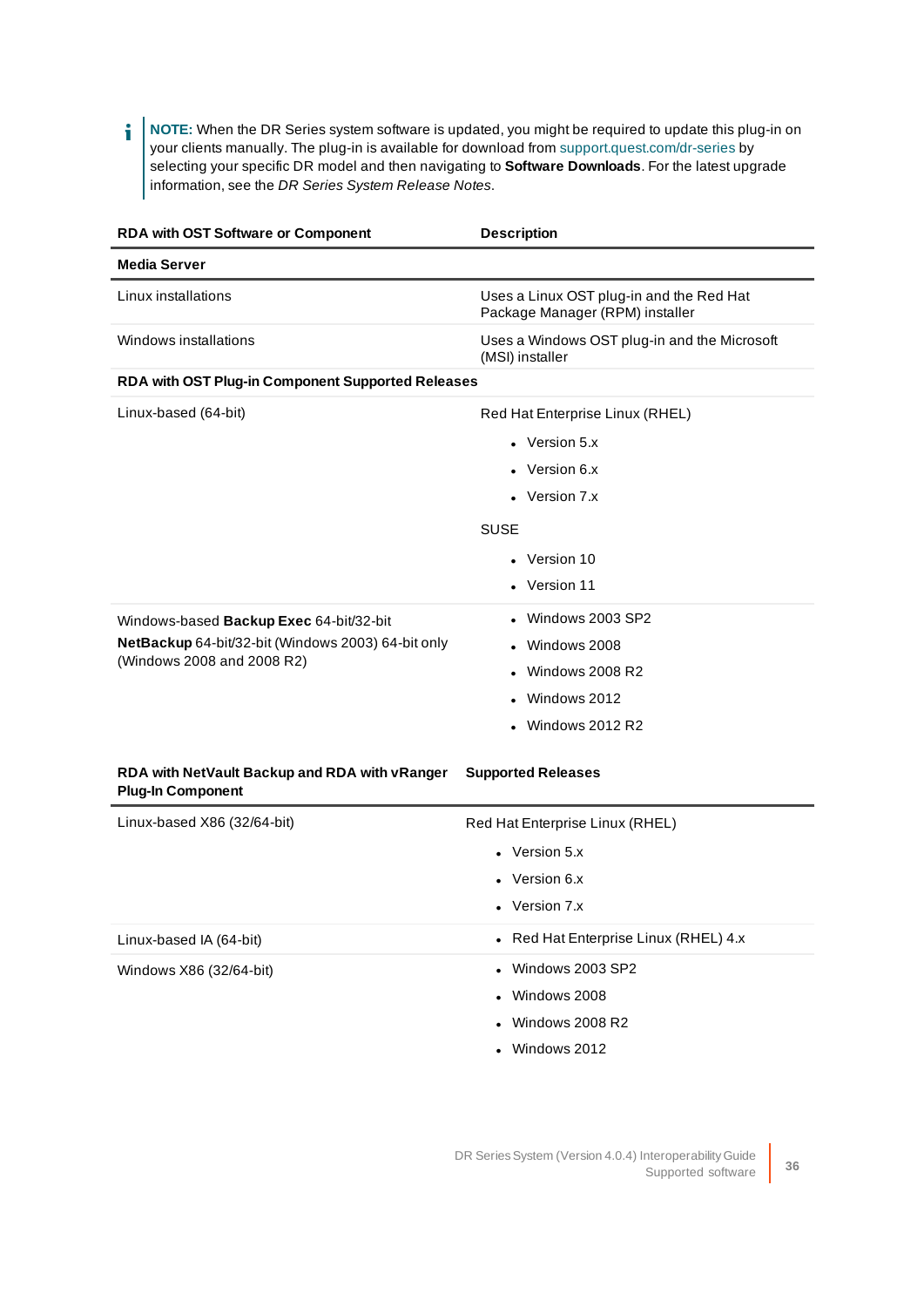| <b>Flug-III Component</b>          |                                                                                                                                                                                                                                                                                                                                                                                                                                                                                 |
|------------------------------------|---------------------------------------------------------------------------------------------------------------------------------------------------------------------------------------------------------------------------------------------------------------------------------------------------------------------------------------------------------------------------------------------------------------------------------------------------------------------------------|
|                                    | $\bullet$ Windows 2012 R2                                                                                                                                                                                                                                                                                                                                                                                                                                                       |
| Solaris (for NetVault Backup 11.0) | • Solaris version 10                                                                                                                                                                                                                                                                                                                                                                                                                                                            |
|                                    | $\cdot$ x86_64                                                                                                                                                                                                                                                                                                                                                                                                                                                                  |
|                                    | $\cdot$ $x86\_32$                                                                                                                                                                                                                                                                                                                                                                                                                                                               |
|                                    | • Sparc 64-bit                                                                                                                                                                                                                                                                                                                                                                                                                                                                  |
|                                    | • Solaris version 11                                                                                                                                                                                                                                                                                                                                                                                                                                                            |
|                                    | $\cdot$ $x86\_64$                                                                                                                                                                                                                                                                                                                                                                                                                                                               |
|                                    | • Sparc 64-bit                                                                                                                                                                                                                                                                                                                                                                                                                                                                  |
| <b>RDA with OST Protocol</b>       | <b>Supported Releases</b>                                                                                                                                                                                                                                                                                                                                                                                                                                                       |
| Symantec OpenStorage               | Symantec                                                                                                                                                                                                                                                                                                                                                                                                                                                                        |
|                                    | • Version 9                                                                                                                                                                                                                                                                                                                                                                                                                                                                     |
|                                    | • Version 10                                                                                                                                                                                                                                                                                                                                                                                                                                                                    |
| Protocols                          | <b>Supported DMAs</b>                                                                                                                                                                                                                                                                                                                                                                                                                                                           |
|                                    | i<br>NOTE: DR Series system licensing is all-<br>inclusive for using OST. No additional licensing<br>is required to use OST or the optimized<br>duplication capability. The DR Rapid OST plug-<br>in that is installed on a supported Linux or<br>Windows media server platform is a free<br>download. However, if you are using<br>Veritas/Symantec backup applications, you may<br>be required to purchase additional licenses to<br>enable OST. Refer to your documentation. |
| <b>RDA with OST</b>                | Net Backup                                                                                                                                                                                                                                                                                                                                                                                                                                                                      |
|                                    | • Version 7.1 (Windows 2003, 32-bit)                                                                                                                                                                                                                                                                                                                                                                                                                                            |
|                                    | • Version 7.1 (Windows 2008 R2, 64-bit)                                                                                                                                                                                                                                                                                                                                                                                                                                         |
|                                    | Version 7.5 (Windows 2008, 32-bit)                                                                                                                                                                                                                                                                                                                                                                                                                                              |
|                                    | Version 7.5 (Windows 2008 R2, 64-bit)                                                                                                                                                                                                                                                                                                                                                                                                                                           |
|                                    | Version 7.5 (Windows 2012, 64-bit)<br>٠                                                                                                                                                                                                                                                                                                                                                                                                                                         |
|                                    | Version 7.1 (RHEL 5.x)<br>$\bullet$                                                                                                                                                                                                                                                                                                                                                                                                                                             |
|                                    | Version 7.5 (SLES11 SP2, 64-bit)<br>٠                                                                                                                                                                                                                                                                                                                                                                                                                                           |
|                                    | Version 7.6 (Windows 2012, 64-bit)                                                                                                                                                                                                                                                                                                                                                                                                                                              |
|                                    | Version 7.6.1 (SLES11 SP2, 64-bit)                                                                                                                                                                                                                                                                                                                                                                                                                                              |
|                                    | Version 7.6.1 (Windows 2008 R2, 64-bit)<br>$\bullet$                                                                                                                                                                                                                                                                                                                                                                                                                            |
|                                    |                                                                                                                                                                                                                                                                                                                                                                                                                                                                                 |
|                                    |                                                                                                                                                                                                                                                                                                                                                                                                                                                                                 |

#### **RDA with NetVault Backup and RDA with vRanger Supported Releases Plug-In Component**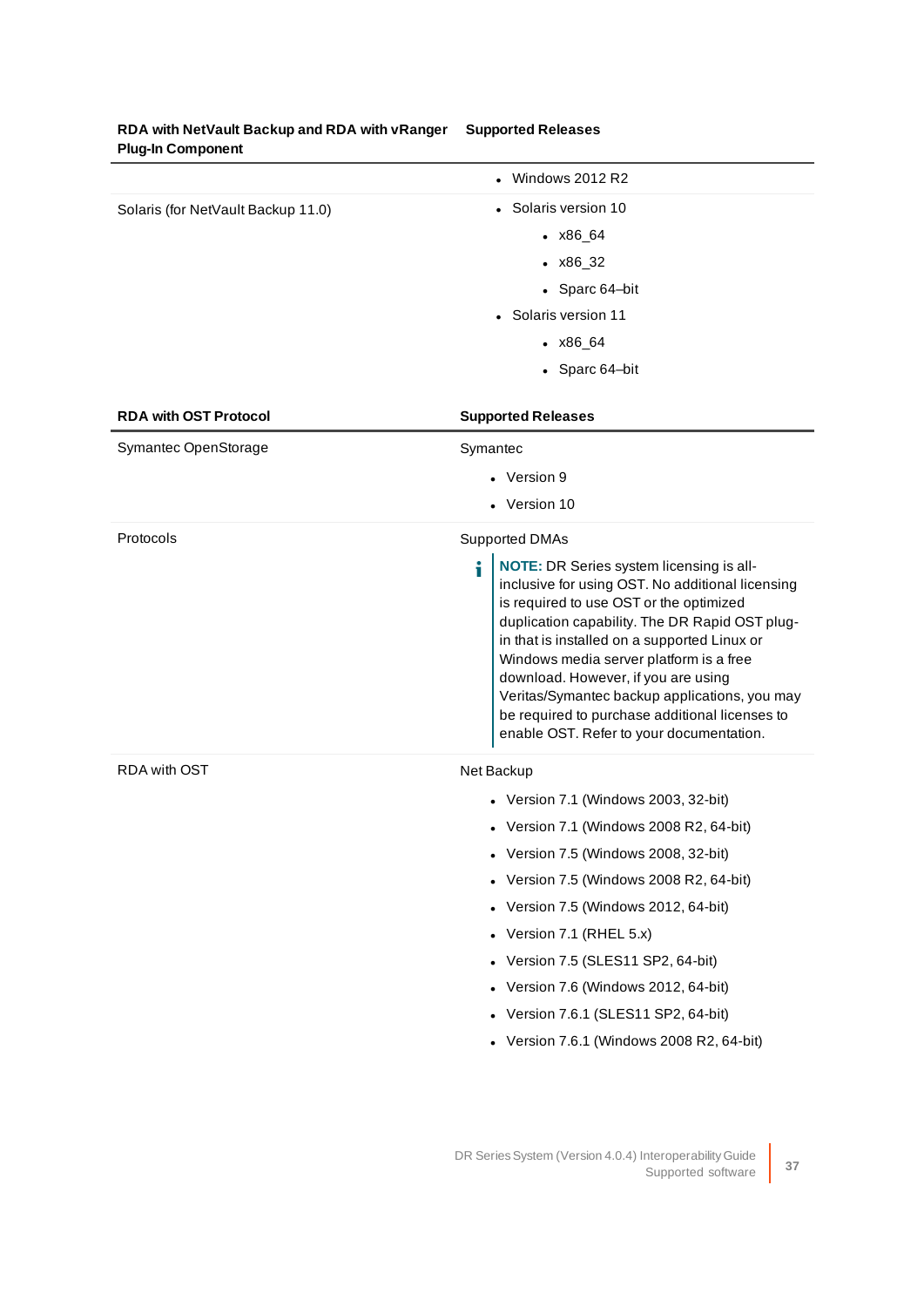| <b>RDA with OST Protocol</b> | <b>Supported Releases</b>                                        |
|------------------------------|------------------------------------------------------------------|
|                              | • Version 7.6.1 (RHEL 6)                                         |
|                              | • Version 7.7 (RHEL 6, RHEL7, Windows<br>2008R2, Windows 2012R2) |
|                              | • Version 8.0 (Windows 2016)                                     |
|                              | Backup Exec (64-bit/32-bit)                                      |
|                              | • Version 2010 R3 (Windows 2008 R2)                              |
|                              | • Version 2010 R3 SP3 (Windows 2012)                             |
|                              | Version 2012 (Windows 2008 R2)                                   |
|                              | • Version 2012 SP2 (Windows 2012)                                |
|                              | • Version 2014 (Windows 2012 R2)                                 |
|                              | • BE15 (Windows 2012 R2)                                         |
|                              | • BE16 (Windows 2016)                                            |
|                              | • BE20 (Windows 2016)                                            |
| RDA with NetVault Backup     | • NetVault Backup 11.0                                           |
|                              | NetVault Backup 11.1                                             |
|                              | • NetVault Backup 11.2                                           |
|                              | • NetVault Backup 11.3                                           |
|                              | • NetVault Backup 11.4                                           |
|                              | • NetVault Backup 11.4.5                                         |
| RDA with vRanger             | $\bullet$ vRanger 7.1                                            |
|                              | • $v$ Ranger 7.2                                                 |
|                              | • vRanger 7.3                                                    |
|                              | • $v$ Ranger 7.4                                                 |
|                              | • $v$ Ranger 7.6                                                 |

### <span id="page-37-0"></span>**NetVault plug-in compatibility**

The following plug-ins are compatible and can be upgraded:

- NetVault Backup 11.0 (3.2 plug-in built in)
- NetVault Backup 11.1 (3.2 plug-in built in)
- NetVault Backup 11.2 (3.2 plug-in built in)
- NetVault Backup 11.3 (3.2 plug-in built in)
- NetVault Backup 11.4 (4.0 plug-in built in)
- NetVault Backup 11.4.5 (4.0.3 plug-in built in)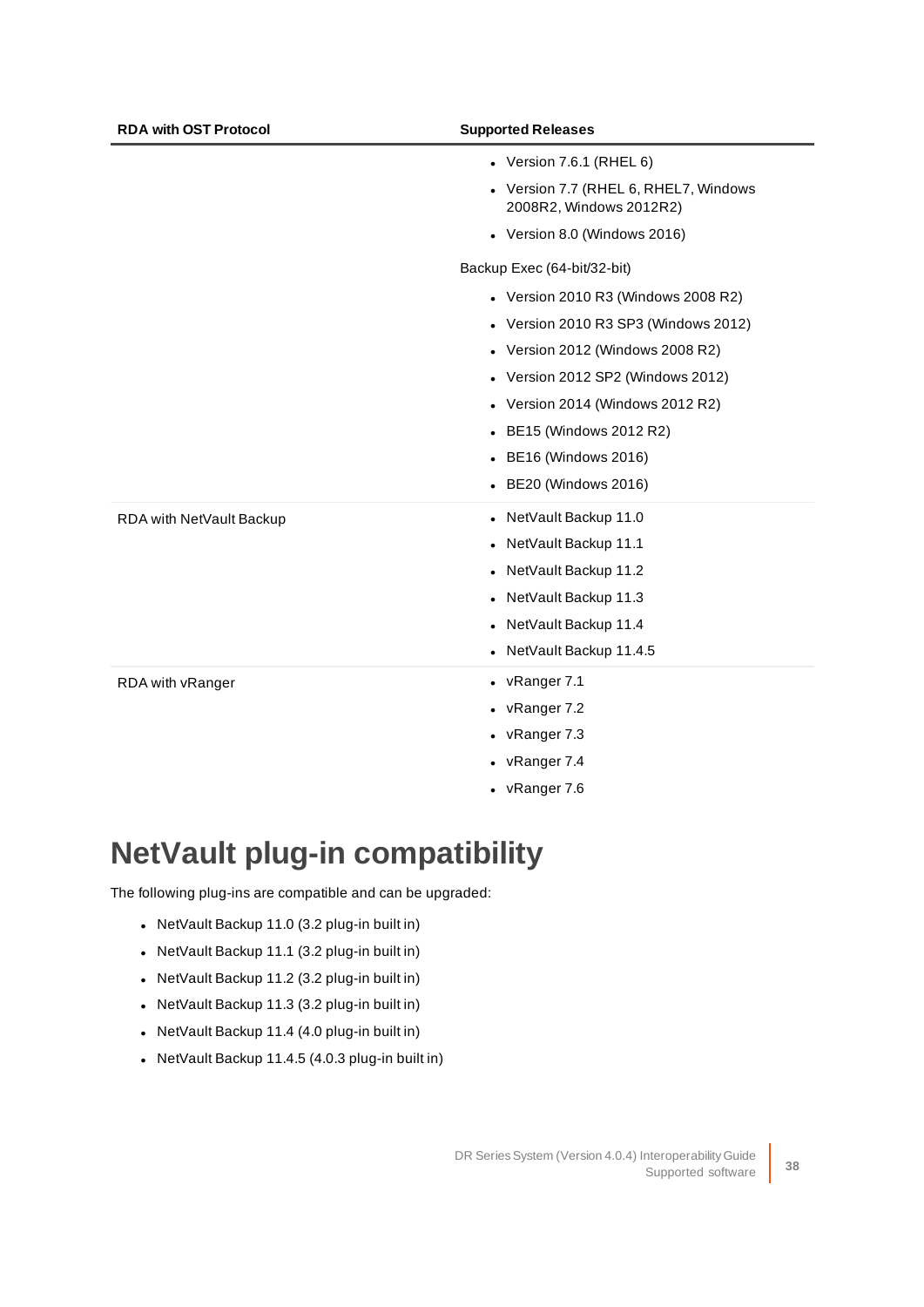- NetVault Backup  $12.x(4.0.3$  plug-in built in)
- $\bullet$  NetVault 13.0 (4.0.3 plug-in built in)
- NetVault  $13.0.1$  (4.0.3 plug-in built in)
- NetVault  $13.0.2$  (4.0.4 plug-in built in)

**NOTE:** These NetVault Backup versions also work when the default plugin is replaced with the 4.0 plugin i (using the standalone plugin installer on the NetVault Backup client), **except for Windows Pure64 bit installation**, which requires version 11.3.

### <span id="page-38-0"></span>**vRanger plug-in compatibility**

The RDA for vRanger 7.1, 7.2, 7.3, ad 7.4 uses the 3.2 plug-in. vRanger 7.6.4 uses the 4.0.3 plugin. These versions are compatible with the DR Series system version 4.0.3.

### <span id="page-38-1"></span>**Rapid CIFS and Rapid NFS**

The minimum host requirements for Rapid CIFS/Rapid NFS are listed in the following table.

| <b>Host Component</b> | <b>Minimum Requirement</b> |
|-----------------------|----------------------------|
| RAM                   | 2 GB                       |
| <b>CPU Cores</b>      |                            |
|                       |                            |

Cumulative CPU Power 4 GHz

**Table 37: Minimum host requirements**

i l **NOTE:** Rapid CIFS cannot be installed on a Domain Controller.

#### **Table 38: Media server requirements**

| <b>Rapid CIFS Software or Component</b> | <b>Description</b>                                                  |
|-----------------------------------------|---------------------------------------------------------------------|
| <b>Media Server</b>                     |                                                                     |
| Windows installations                   | Uses a Windows Rapid CIFS plug-in and the Microsoft (MSI) installer |
| Table 39: Rapid CIFS requirements       |                                                                     |
| <b>Rapid CIFS Plug-In Component</b>     | <b>Supported Releases</b>                                           |

| Windows-based (64-bit) | $\bullet$ Windows 2008    |
|------------------------|---------------------------|
|                        | $\bullet$ Windows 2008 R2 |
|                        | $\bullet$ Windows 2012    |
|                        | $\bullet$ Windows 2012 R2 |
|                        | $\bullet$ Windows 2016    |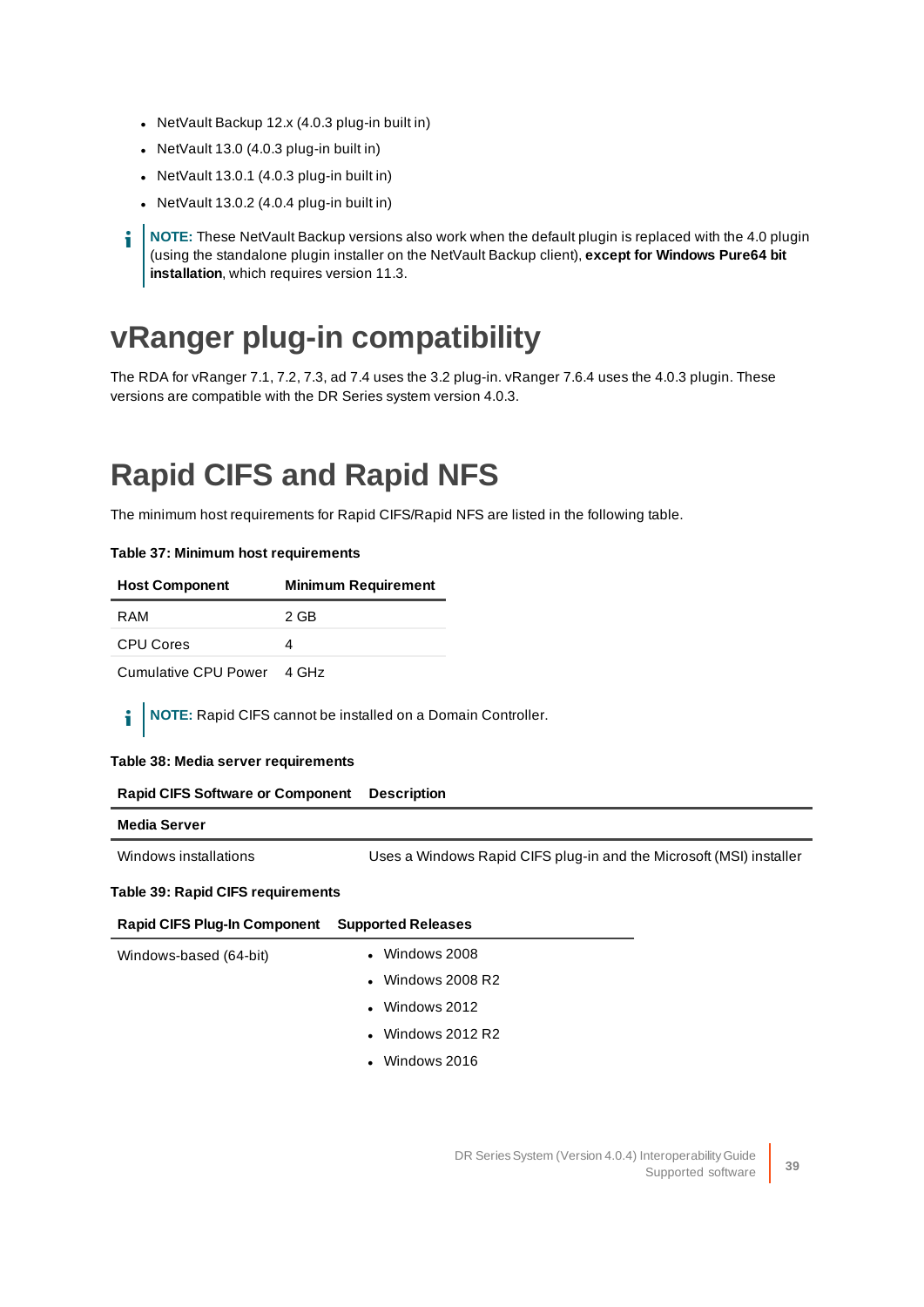| <b>Rapid CIFS Plug-In Component</b> | <b>Supported Releases</b> |
|-------------------------------------|---------------------------|
| <b>Protocols</b>                    | <b>Supported DMAs</b>     |
| Rapid CIFS                          | CommVault                 |
|                                     | <b>EMC Networker</b>      |
|                                     | Tivoli Storage Manager    |
|                                     | RMAN                      |
|                                     | NetBackup                 |
|                                     | Veeam                     |

#### **Table 40: Rapid NFS media server requirements**

| <b>Rapid NFS Software or Component</b> | <b>Description</b>                                     |
|----------------------------------------|--------------------------------------------------------|
| Media Server                           |                                                        |
| Linux installations                    | Uses a Linux Rapid NFS plug-in and the Linux installer |

#### **Table 41: Rapid NFS component and protocol requirements**

|  | Rapid NFS Plug-In Component Supported Releases |
|--|------------------------------------------------|
|  |                                                |

| Linux-based X86 (64-bit) | Red Hat Enterprise Linux (RHEL) |
|--------------------------|---------------------------------|
|                          | • Version $5.x$                 |
|                          | $\bullet$ Version 6.x           |
|                          | • Version $7.x$                 |
|                          | <b>SUSE</b>                     |
|                          | • Version 11                    |
|                          | Oracle                          |
|                          | • Oracle Linux Version 7.0      |
| <b>Protocols</b>         | <b>Supported DMAs</b>           |
| Rapid NFS                | CommVault                       |
|                          | <b>EMC Networker</b>            |
|                          | Tivoli Storage Manager          |
|                          | <b>RMAN</b>                     |
|                          | NetBackup                       |